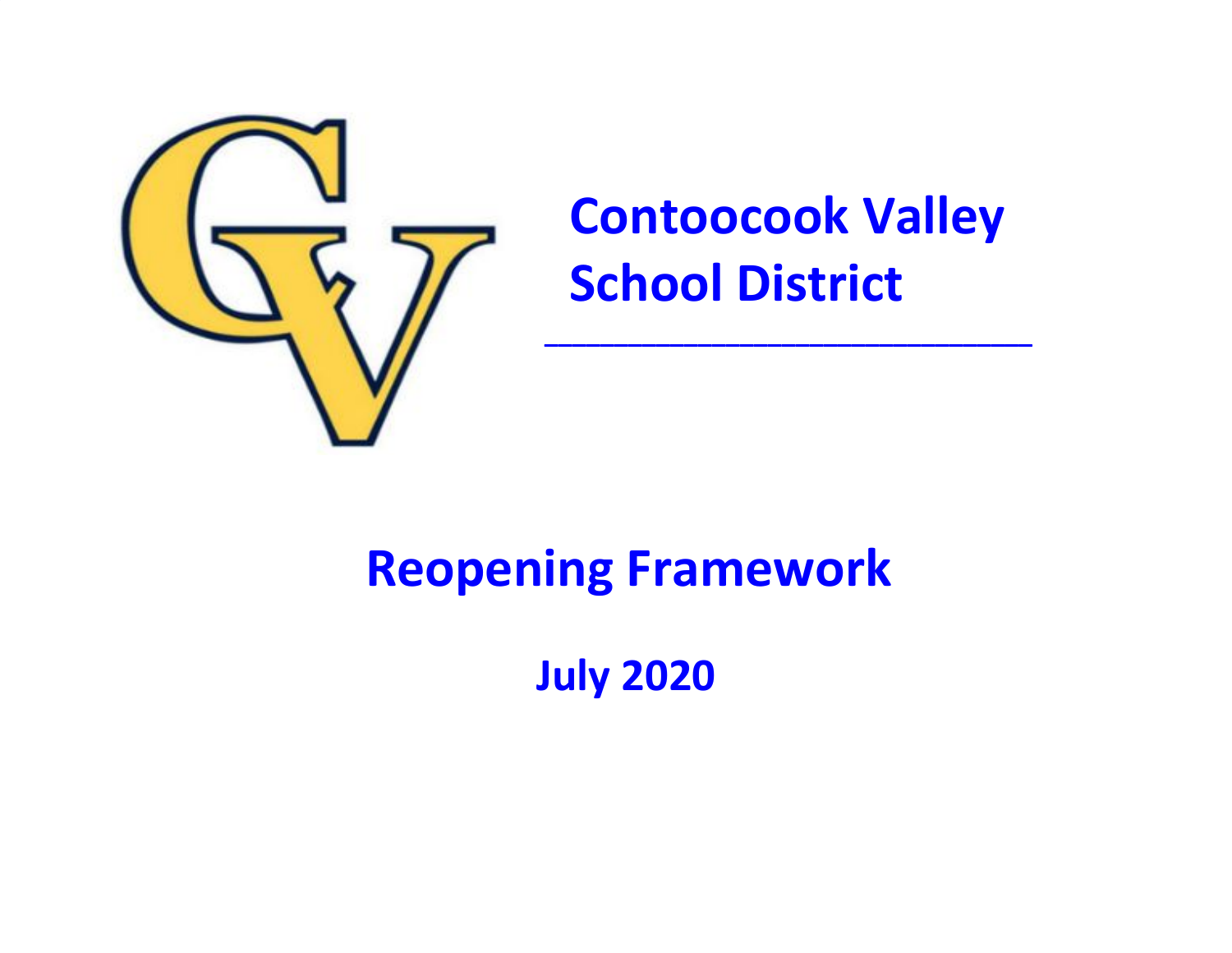



| <b>Table of Contents</b>             |                |
|--------------------------------------|----------------|
| Introduction                         | $\overline{2}$ |
| Purpose of the Reopening Framework   | $\overline{2}$ |
| <b>Guiding Beliefs</b>               | $\mathfrak{Z}$ |
| <b>Phases Defined</b>                | $\overline{4}$ |
| <b>Governance/Steering Committee</b> | 5              |
| <b>Wellness Committee</b>            | $\overline{7}$ |
| <b>Instruction Committee</b>         | 18             |
| <b>School Operations Committee</b>   | 38             |
| <b>Technology Committee</b>          | 44             |
| <b>Facilities Committee</b>          | 49             |
| <b>Resources</b>                     | 53             |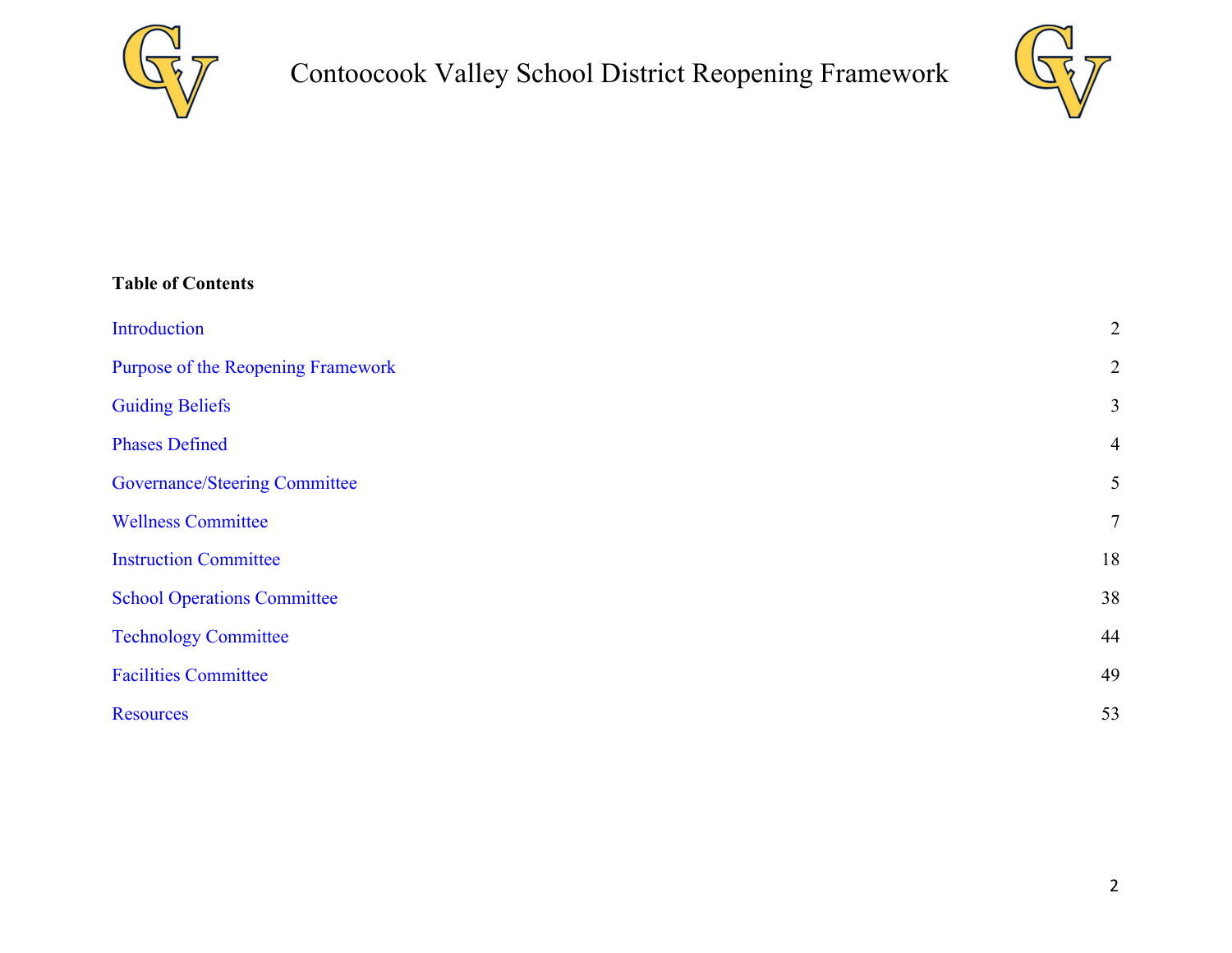



#### <span id="page-2-0"></span>**Introduction**

The COVID-19 pandemic has significantly disrupted multiple facets of everyday life. Public education has been no exception. ConVal School District has worked to respond to the evolving circumstances surrounding the pandemic by consistently being aware of the present context of public health in the District, State, and Country while planning, revising, and implementing adaptive school programming.

The planning for the 2020-21 school year, even though we learned a lot from our previous experience, is significantly more complex and far reaching. No longer are we confined to a few months of disruption; we must now look to long-term solutions based on multiple reopening phased scenarios.

This reopening process began before the 2019-20 school year ended. Then, starting June 1st, all staff participated in a ten day evaluation of the remote learning experience and how we must address the future, knowing that it is critically important to develop flexible strategies that can be revised and adapted depending on the level of viral transmission throughout the community.

To address these scenarios, ConVal administration has developed a comprehensive and detailed approach involving over 110 individuals representing internal and external stakeholders formed into a multi-faceted committee structure as follows:

- Governance/Steering
- Wellness
- Instruction
- **School Operations**
- Technology
- Facilities

The result of this work is presented in this guiding document, the ConVal Reopening Framework.

#### <span id="page-2-1"></span>**Purpose of the Reopening Framework**

Our Framework provides guidance for a strategic and phased approach that is scalable and can be used to guide the detailed plans that will be necessary to reopen our ConVal schools. While there are significant amounts of school operation information that must be reviewed and planned, it is important that our Framework clearly considers the intersection between public education and public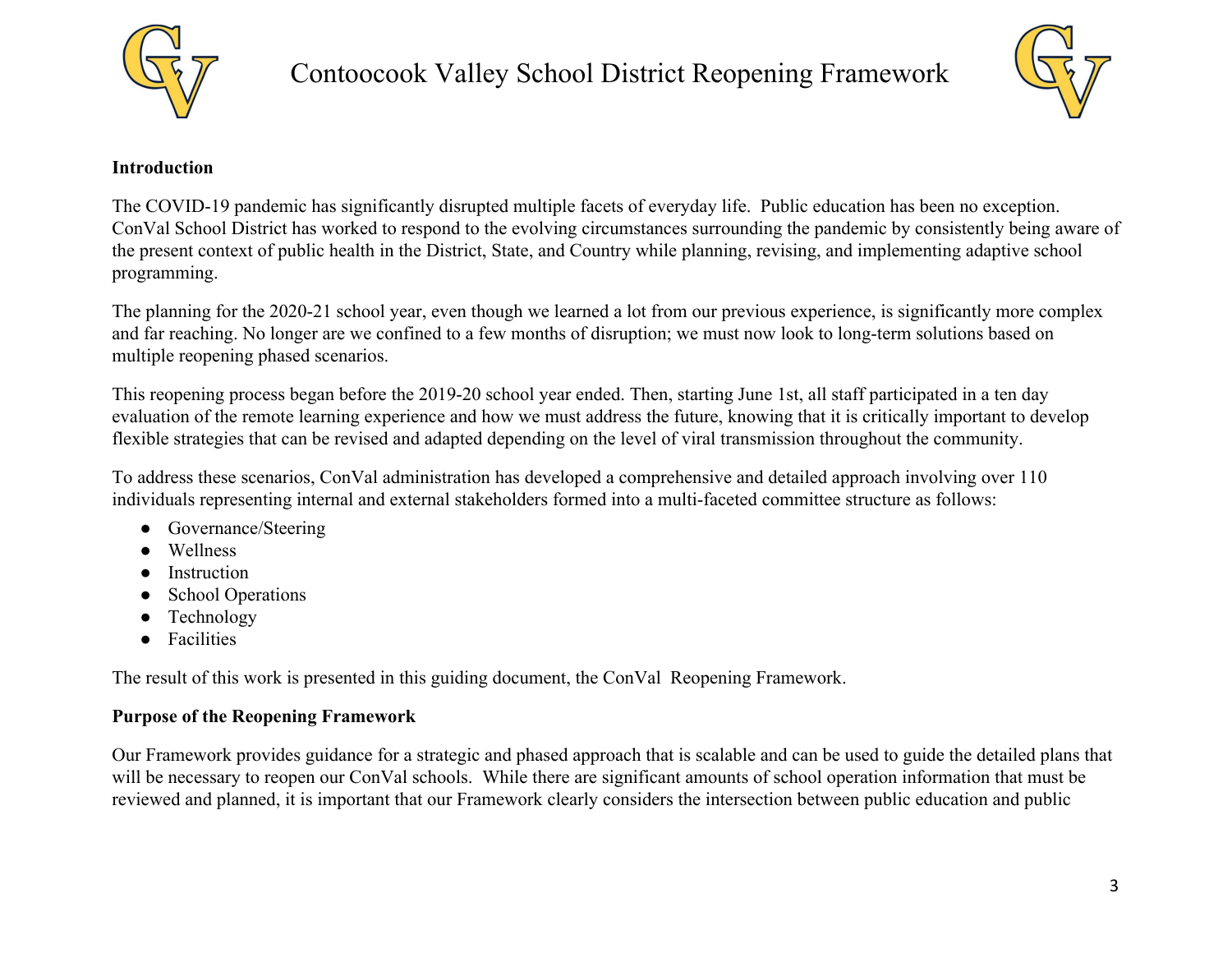



health. This Framework, based upon the guiding beliefs noted below, has been developed as a planning tool and is designed to be fluid between the identified phases of reopening in the key areas of Wellness, Instruction, School Operations, Technology and Facilities.

New Hampshire school districts have been provided with only minimal guidance on identifying the criteria of when it is safe to reopen schools and how to do so. Therefore, this Framework has been developed specifically for ConVal public schools and will be updated and modified as circumstances continue to change.

### <span id="page-3-0"></span>**Guiding Beliefs**

- Safety first the safety of our students, faculty, and community is our highest priority.
- An in person learning environment is preferable for most students and families.
- Schools play a critical role in supporting students' academic, social, and emotional growth.
- This Reopening Framework must support educational equity for all students.
- This Framework needs to be fluid. The ConVal Reopening Framework acknowledges that it may be necessary to progress or regress through the phases as public health conditions change.
- Any remote instruction will focus on providing students with learning opportunities, excellent instruction, and the purposeful use of technology.
- Reopening schools is an important factor to support economic recovery because it will facilitate parents returning to work.
- The ConVal Reopening Framework will establish precautionary measures to minimize exposure where possible using scientifically supported guidelines.
- During the pandemic we will adjust class sizes and the use of all school buildings and district facilities to support the overall health and well being of students, staff, and the community.
- Reopening decisions and movement between phases in this Framework will be based on epidemiological data and guided by public health officials and local emergency management partners.
- This Reopening Framework must support the personalization of learning for all students.
- The plans for reopening need to be developed so that they can be operationalized within the limitations of the current pandemic.
- The plan will include maximizing grant opportunities and Federal and State funding resources.
- ConVal will use this opportunity to reenvision and implement an improved model for providing the children in our communities a robust PK-12 public education.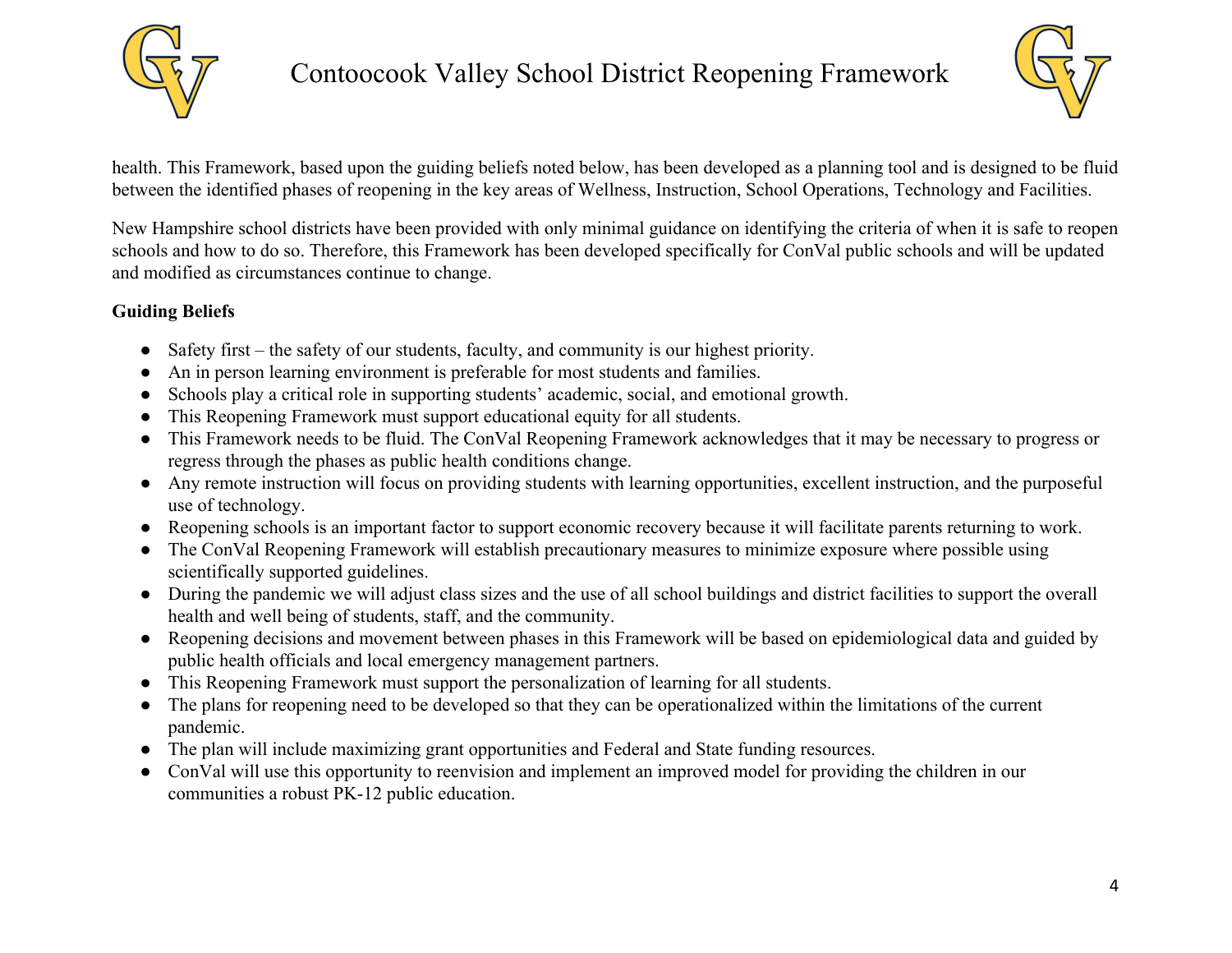



- Educational services will be consistent with the values and expectations of our stakeholders (staff, students, families, community members and partners.) It is imperative that we retain our present student enrollment, and this must be a priority.
- Stakeholders will be engaged in the process when and as appropriate through surveys and feedback opportunities.

#### <span id="page-4-0"></span>**Phases Defined**

The phases are not a step-by-step progression, but instead are responsive phases that we can move in and out of based on public health guidance and circumstances particular to the ConVal District, the Southwest Region, and the State of New Hampshire.

| <b>Phase 1 – Significant Restrictions</b> | <b>Phase 2 – Restrictions</b>                      | <b>Phase 3 – Limited Restrictions</b>               |
|-------------------------------------------|----------------------------------------------------|-----------------------------------------------------|
| (Fully or mostly remote instruction)      | (Combination of remote and<br>on-site instruction) | (Fully on-site with safety precautions in<br>place) |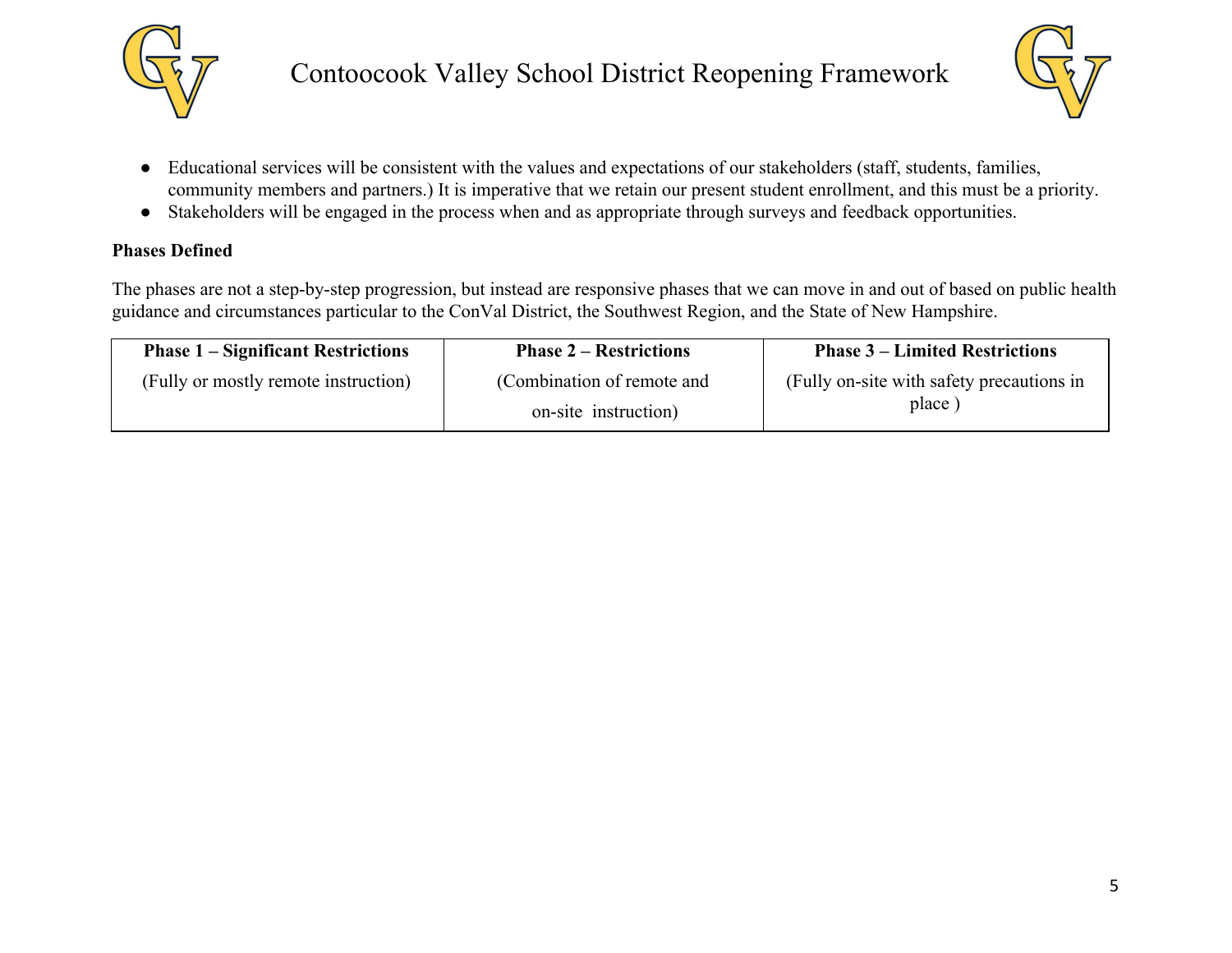



#### <span id="page-5-0"></span>**Governance/Steering Committee**

This Committee is responsible for overseeing the development of the Reopening Framework, communicating the Framework, being sure that the Framework is integrated, complete, and aligns with the guiding principles, as well as articulating a vision of what school may look like at each phase. Additionally, the Governance/Steering Committee is responsible to gather information from stakeholders and oversee and guide the work of the other committees.

| <b>Activity</b>                                                                                                          | <b>Phase 1</b>                                                                                                  | <b>Phase 2</b>                                                                                                  | Phase 3                                                                                                         |
|--------------------------------------------------------------------------------------------------------------------------|-----------------------------------------------------------------------------------------------------------------|-----------------------------------------------------------------------------------------------------------------|-----------------------------------------------------------------------------------------------------------------|
|                                                                                                                          | <b>Significant Restrictions</b>                                                                                 | <b>Restrictions</b>                                                                                             | <b>Limited Restrictions</b>                                                                                     |
| Articulate vision                                                                                                        | What does school look like?                                                                                     | What does school look like?                                                                                     | What does school look like?                                                                                     |
| Assess necessary additional                                                                                              | How will we implement the                                                                                       | How will we implement the                                                                                       | How will we implement the                                                                                       |
| capacity                                                                                                                 | model(s)?                                                                                                       | model(s)?                                                                                                       | model(s)?                                                                                                       |
| Determine stakeholder<br>expectations                                                                                    | What support will stakeholders<br>need; what information will<br>they need to understand what<br>is being done? | What support will stakeholders<br>need; what information will<br>they need to understand what<br>is being done? | What support will stakeholders<br>need; what information will<br>they need to understand what<br>is being done? |
| Communication                                                                                                            | How do we communicate to                                                                                        | How do we communicate to                                                                                        | How do we communicate to                                                                                        |
|                                                                                                                          | various stakeholders our                                                                                        | various stakeholders our                                                                                        | various stakeholders our                                                                                        |
|                                                                                                                          | actions and the reasons for                                                                                     | actions and the reasons for                                                                                     | actions and the reasons for                                                                                     |
|                                                                                                                          | them?                                                                                                           | them?                                                                                                           | them?                                                                                                           |
| Establishment of a COVID-19<br>Reopening Committee at each<br>school level to operationalize<br>this Reopening Framework | Establish a Reopening<br>Committee                                                                              | Continue to review and adjust<br>Reopening status                                                               | Continue to review and adjust<br>Reopening status                                                               |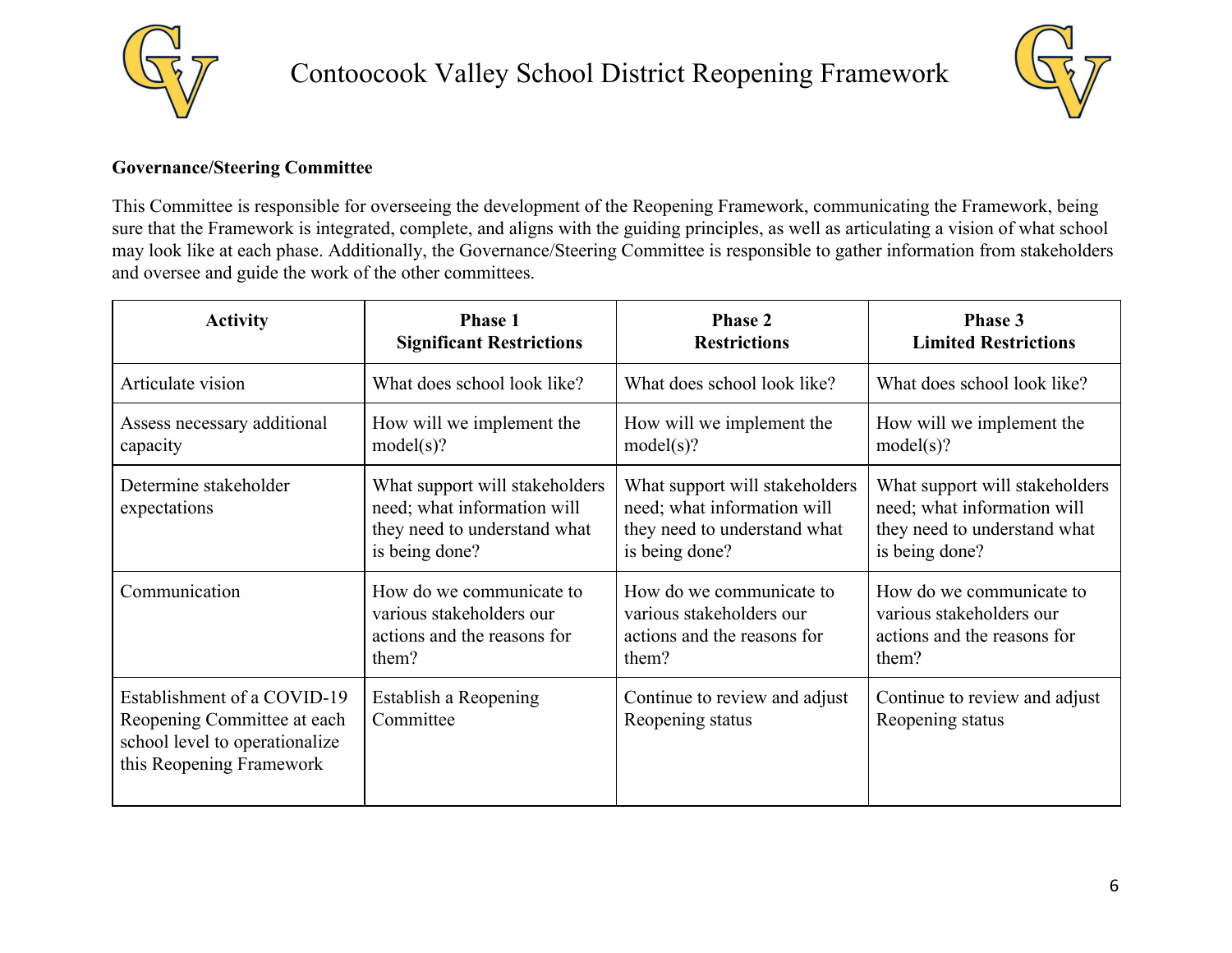



| Develop a Reopening<br>Communications Plan -<br>Communications will be both a<br>centralized and de-centralized<br>approach – elements include<br>weekly superintendent videos,<br>parent letters, newsletters,<br>website, etc. | <b>Implement Communications</b><br>Plan                                                                      | <b>Implement Communications</b><br>Plan                                                                     | <b>Implement Communications</b><br>Plan                                                         |
|----------------------------------------------------------------------------------------------------------------------------------------------------------------------------------------------------------------------------------|--------------------------------------------------------------------------------------------------------------|-------------------------------------------------------------------------------------------------------------|-------------------------------------------------------------------------------------------------|
| Work with the National<br><b>Education Association</b><br>(NEA)/Contoocook Valley<br><b>Education Association</b><br>(CVEA) and unions on<br>contract implications for the<br>implementation of this<br>Reopening Framework      | Partner with NEA/CVEA to<br>continue to support students<br>through remote instruction, and<br>hybrid models | Partner with NEA/CVEA to<br>continue to support students<br>through remote instruction and<br>hybrid models | Partner with NEA/CVEA to<br>support students through<br>remote instruction and hybrid<br>models |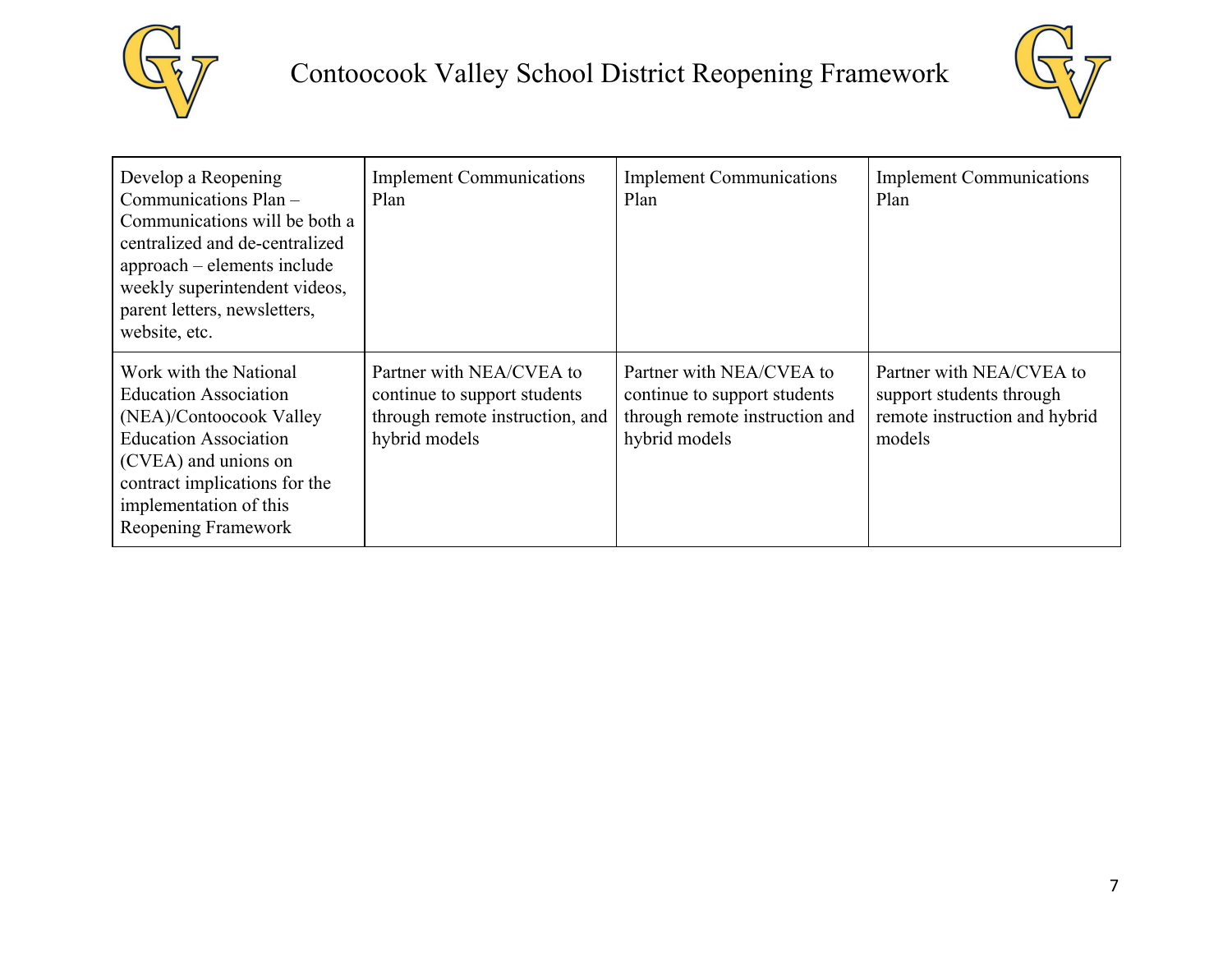



### <span id="page-7-0"></span>**Wellness Committee**

This committee is dedicated to helping students, parents, and staff safely return to school, through planning and considering interventions and being prepared to address a wide range of mental health and social emotional wellness needs of children and staff when we reopen. The collaboration with community and organizations is essential to provide the students, parents, and staff with the tools necessary to offer the additional support that will be needed. Staff professional development will be provided to focus on the key topics identified in the Wellness section of the Reopening Framework.

| <b>Activity</b>                                                                                                                                                                                                                                                                                                                                                                                                                                                | Phase 1                                                                                                                                                                                                                                                                                                                                       | <b>Phase 2</b>                                                                                                                                                                                                                                                                                                                                                                                        | Phase 3                                                                                                                                                                                                                                                                                                                                                                                              |
|----------------------------------------------------------------------------------------------------------------------------------------------------------------------------------------------------------------------------------------------------------------------------------------------------------------------------------------------------------------------------------------------------------------------------------------------------------------|-----------------------------------------------------------------------------------------------------------------------------------------------------------------------------------------------------------------------------------------------------------------------------------------------------------------------------------------------|-------------------------------------------------------------------------------------------------------------------------------------------------------------------------------------------------------------------------------------------------------------------------------------------------------------------------------------------------------------------------------------------------------|------------------------------------------------------------------------------------------------------------------------------------------------------------------------------------------------------------------------------------------------------------------------------------------------------------------------------------------------------------------------------------------------------|
|                                                                                                                                                                                                                                                                                                                                                                                                                                                                | <b>Significant Restrictions</b>                                                                                                                                                                                                                                                                                                               | <b>Restrictions</b>                                                                                                                                                                                                                                                                                                                                                                                   | <b>Limited Restrictions</b>                                                                                                                                                                                                                                                                                                                                                                          |
| Develop a comprehensive plan<br>to support staff well-being and<br>the Social Emotional Learning<br>(SEL) of students and in<br>support of our educational<br>delivery model including:<br>remote instruction, hybrid<br>models, and on-site $-$ including<br>expanded SEL supports for<br>loss and mental health<br>challenges.<br>Communicate resources<br>available through our benefit<br>providers that are available to<br>employees and their families. | SEL learning and support<br>should be a priority. Staff<br>training provided through<br>webinars, training videos,<br>zoom face-to-face support<br>Incorporate SEL lessons into<br>instruction - how to support<br>students and staff with social<br>emotional support<br>Foster relationships and<br>support emotional needs for<br>students | SEL learning and support<br>should be a priority. Staff<br>training provided through<br>webinars, training videos,<br>zoom face-to-face support<br>Incorporate SEL lessons into<br>instruction<br>Build inclusive, relationship-<br>centered practices to create<br>supportive classroom<br>environments utilizing the<br>resources developed by the<br>SEL team, Conval 2025 teams<br>in each school | SEL learning and support<br>should be a priority. Staff<br>training provided through<br>webinars, training videos,<br>zoom face-to-face support<br>Incorporate SEL lessons into<br>instruction<br>Build inclusive,<br>relationship-centered practices<br>to create supportive classroom<br>environments utilizing the<br>resources developed by the<br>SEL team, Conval 2025 teams<br>in each school |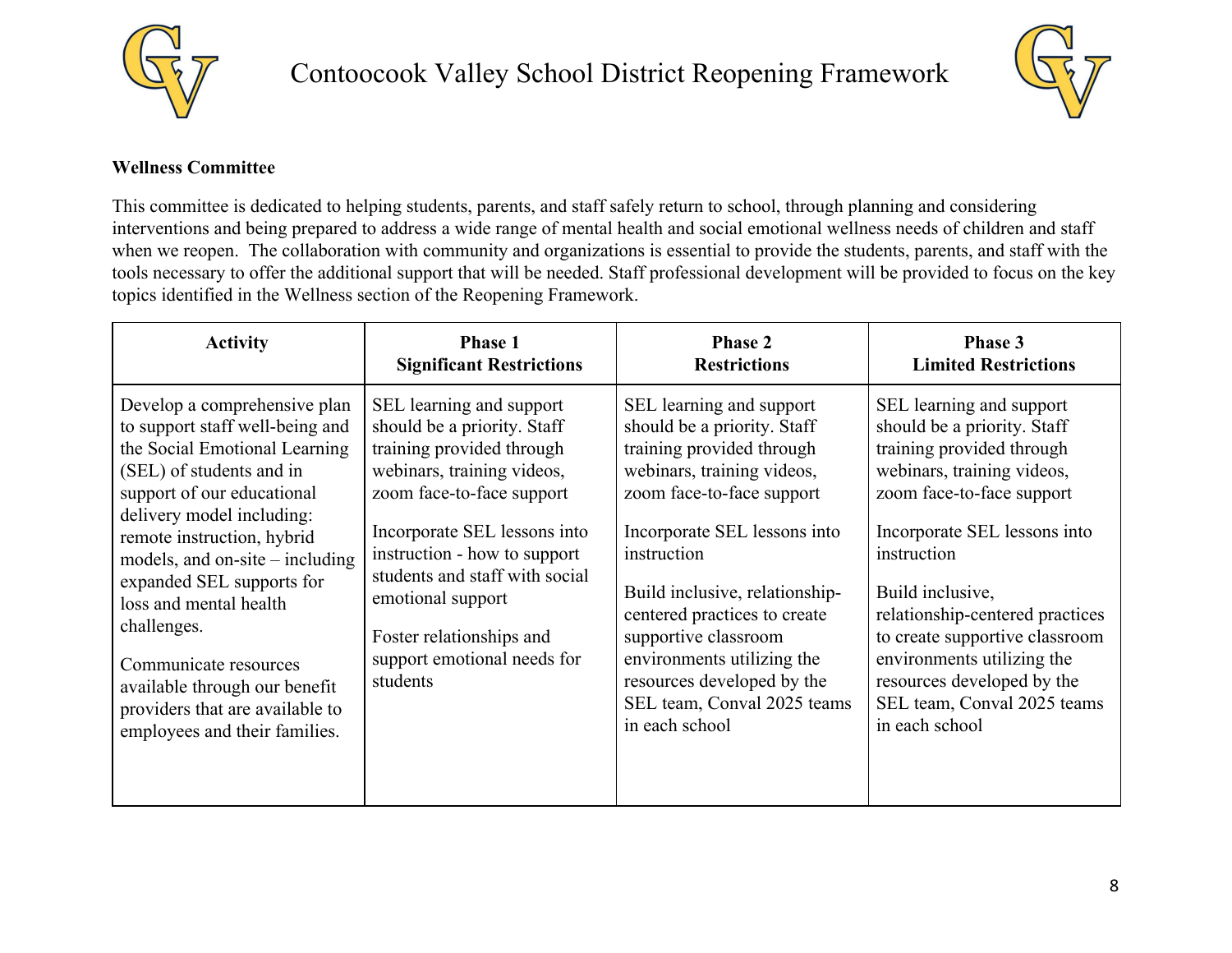



| Reallocate/restructure school<br>Counselors assigned to each<br>counselors' assignments to<br>school to support staff,<br>support students and families 5<br>students and families<br>days/week in every school in<br>Elementary and middle-school<br>collaboration with other<br>counselors would conduct<br>support staff.<br>small group support to students<br>on a consistent basis and as<br>needed. More classroom<br>counseling lessons with<br>collaboration with the<br>classroom teachers (SEL<br>should be prioritized) and<br>small groups - which include<br>multiple schools as part of<br>groups, as well as across grade<br>levels<br>High school counselors have<br>adequate staffing. Community<br>partnerships are important to<br>continue to build. Referral<br>sources to continue. More<br>focus on running more groups<br>and coordinating with teachers.<br>Supporting the TASC<br>classrooms and providing<br>whole group support. TASC<br>should be coordinated with a | Counselors present in each<br>school to support staff,<br>students and families - both<br>in-school and remote<br><b>Remote</b><br>Elementary and middle-school<br>counselors would conduct<br>small group support to all<br>students on a consistent basis<br>and as needed. More classroom<br>counseling lessons with<br>collaboration with the<br>classroom teachers (SEL<br>should be prioritized) and<br>small groups - which include<br>multiple schools as part of<br>groups, as well as across grade<br>levels<br><b>In-school Instruction would</b><br>require a counselor in each<br>setting where students are<br>present - this may indicate a<br>need for more staff<br>High school counselors have<br>adequate staffing - It is<br>important to continue to build<br>community partnerships; | Counselors present in each<br>school to support staff,<br>students and families both<br>in-school and remote. The<br>movement from location to<br>location should not occur for<br>counseling staff which may<br>indicate a need for more staff |
|----------------------------------------------------------------------------------------------------------------------------------------------------------------------------------------------------------------------------------------------------------------------------------------------------------------------------------------------------------------------------------------------------------------------------------------------------------------------------------------------------------------------------------------------------------------------------------------------------------------------------------------------------------------------------------------------------------------------------------------------------------------------------------------------------------------------------------------------------------------------------------------------------------------------------------------------------------------------------------------------------|------------------------------------------------------------------------------------------------------------------------------------------------------------------------------------------------------------------------------------------------------------------------------------------------------------------------------------------------------------------------------------------------------------------------------------------------------------------------------------------------------------------------------------------------------------------------------------------------------------------------------------------------------------------------------------------------------------------------------------------------------------------------------------------------------------|-------------------------------------------------------------------------------------------------------------------------------------------------------------------------------------------------------------------------------------------------|
|----------------------------------------------------------------------------------------------------------------------------------------------------------------------------------------------------------------------------------------------------------------------------------------------------------------------------------------------------------------------------------------------------------------------------------------------------------------------------------------------------------------------------------------------------------------------------------------------------------------------------------------------------------------------------------------------------------------------------------------------------------------------------------------------------------------------------------------------------------------------------------------------------------------------------------------------------------------------------------------------------|------------------------------------------------------------------------------------------------------------------------------------------------------------------------------------------------------------------------------------------------------------------------------------------------------------------------------------------------------------------------------------------------------------------------------------------------------------------------------------------------------------------------------------------------------------------------------------------------------------------------------------------------------------------------------------------------------------------------------------------------------------------------------------------------------------|-------------------------------------------------------------------------------------------------------------------------------------------------------------------------------------------------------------------------------------------------|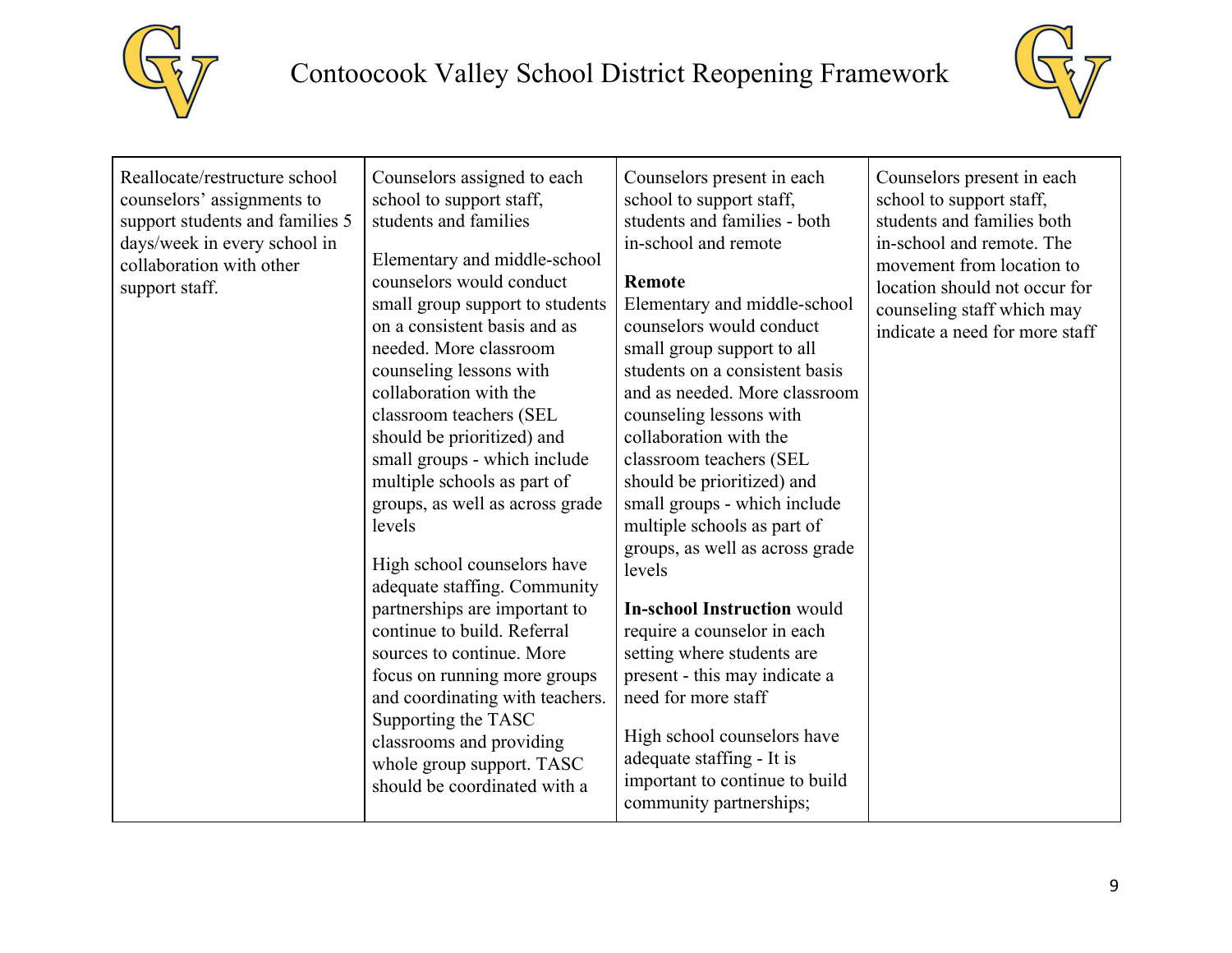



|                                                                                                                                                                                                                                                                                                                                                                                                                                                                                        | weekly check-in with students<br>and families                                                                                                                                                                                                                                                                                                                                                                                                                                              | referral sources to continue;<br>place emphasis on running<br>more groups and coordinating<br>with teachers; supporting the<br>TASC classrooms and provide<br>whole group support; TASC<br>should be coordinated with a<br>weekly check-in with students<br>and families - this will provide<br>in-home TASC support, as<br>well as in classroom support                                                                                                                                                               |                                                                                                                                                                                                                                                                                                                                                                                                                                                                              |
|----------------------------------------------------------------------------------------------------------------------------------------------------------------------------------------------------------------------------------------------------------------------------------------------------------------------------------------------------------------------------------------------------------------------------------------------------------------------------------------|--------------------------------------------------------------------------------------------------------------------------------------------------------------------------------------------------------------------------------------------------------------------------------------------------------------------------------------------------------------------------------------------------------------------------------------------------------------------------------------------|------------------------------------------------------------------------------------------------------------------------------------------------------------------------------------------------------------------------------------------------------------------------------------------------------------------------------------------------------------------------------------------------------------------------------------------------------------------------------------------------------------------------|------------------------------------------------------------------------------------------------------------------------------------------------------------------------------------------------------------------------------------------------------------------------------------------------------------------------------------------------------------------------------------------------------------------------------------------------------------------------------|
| Establish a crisis response<br>team focused on staff and<br>student mental health and<br>wellness. This team will work<br>in liaison with the Conval 2025<br>school teams through a<br>Multi-Tiered System of<br>Supports (MTSS) approach.<br>Identify members of the<br>district-level Crisis Response<br>Team, who will serve as a<br>resource for building based<br>crisis teams.<br>Identify examples of a crisis<br>that impacts students, staff,<br>and/or families, i.e. mental | In a remote setting,<br>information will be provided to<br>families regarding resources<br>and supports - this could<br>include phone or video<br>consultation<br>When a staff member learns<br>that a crisis has occurred, the<br>building-based crisis response<br>team will be alerted. The<br>building-based team will then<br>alert the district-level Crisis<br>Response Team to determine<br>what resources are needed<br>beyond what the building-level<br>crisis team can support | Information will be provided to<br>families regarding resources<br>and supports - this could be<br>provided remotely through<br>phone or video consultation or<br>face-to-face with students and<br>parents in a school building.<br>Referrals to community<br>support, housing, wraparound<br>and other issues with which<br>families are struggling<br>When a staff member learns<br>that a crisis has occurred, the<br>building-based crisis response<br>team will be alerted. The<br>building-based team will then | When a staff member learns<br>that a crisis has occurred, the<br>building-based crisis response<br>team will be alerted. The<br>building-based team will then<br>alert the district-level Crisis<br>Response Team to determine<br>what resources are needed<br>beyond what the building-level<br>crisis team can support<br>Delivery of supports and<br>resources will be determined<br>by crisis team members and<br>may involve in-person staff<br>and community resources |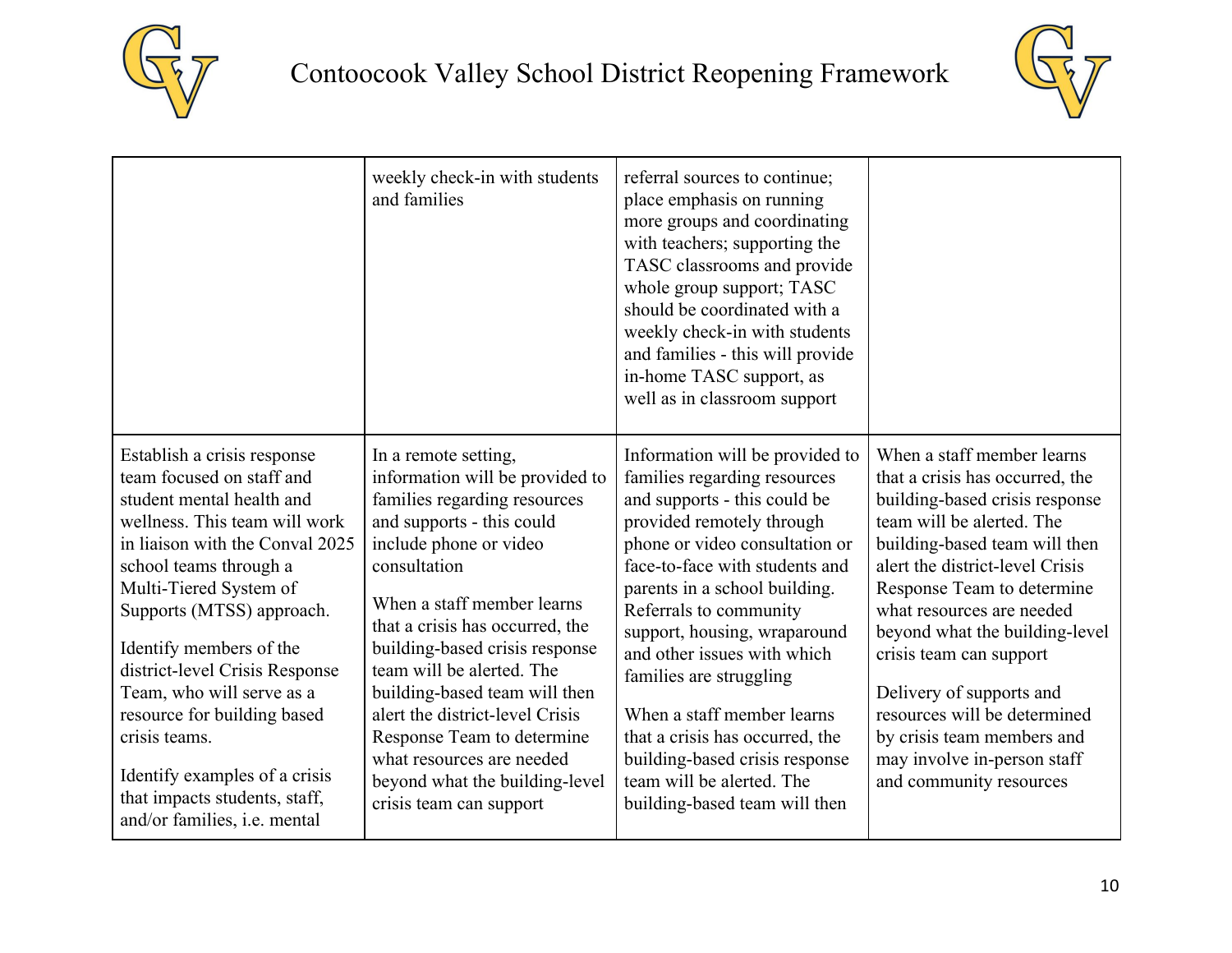



| health, physical health/<br>COVID-19 resurgence, death,<br>interfering/disruptive<br>behaviors that are a risk to the<br>student's safety and/or the<br>safety of others.<br>Establish a schedule of regular<br>communication between<br>district-level and<br>building-based crisis response<br>teams. | Delivery of supports and<br>resources will be determined<br>by crisis team members and<br>may involve in-person staff<br>and community resources via<br>remote interaction | alert the district-level Crisis<br>Response Team to determine<br>what resources are needed<br>beyond what the building-level<br>crisis team can support<br>Delivery of supports and<br>resources will be determined<br>by crisis team members and<br>may involve in-person staff<br>and community resources | Information will be provided to<br>families regarding resources<br>and support. Support could be<br>provided remotely through<br>phone or video consultation or<br>face-to-face with students and<br>parents in a school building.<br>Referrals to community<br>support, housing, wraparound<br>and other issues with which<br>families are struggling.<br>Counselors, School Social<br>Workers, School Psychologists<br>to provide in building support<br>to students with the availability<br>of home based services. |
|---------------------------------------------------------------------------------------------------------------------------------------------------------------------------------------------------------------------------------------------------------------------------------------------------------|----------------------------------------------------------------------------------------------------------------------------------------------------------------------------|-------------------------------------------------------------------------------------------------------------------------------------------------------------------------------------------------------------------------------------------------------------------------------------------------------------|-------------------------------------------------------------------------------------------------------------------------------------------------------------------------------------------------------------------------------------------------------------------------------------------------------------------------------------------------------------------------------------------------------------------------------------------------------------------------------------------------------------------------|
| Assess natural resources to<br>determine the need for external<br>supports.                                                                                                                                                                                                                             | Identify and plan with partners<br>in a remote setting                                                                                                                     | Identify and plan with partners<br>in a hybrid setting                                                                                                                                                                                                                                                      | Identify and plan with partners<br>for a full return to school                                                                                                                                                                                                                                                                                                                                                                                                                                                          |
| Reach out to existing vendor<br>resources in the community<br>about the possibility of<br>expanded work.                                                                                                                                                                                                |                                                                                                                                                                            |                                                                                                                                                                                                                                                                                                             |                                                                                                                                                                                                                                                                                                                                                                                                                                                                                                                         |
| Educating parents about<br>protocols and resources that<br>will apply to whatever model                                                                                                                                                                                                                 |                                                                                                                                                                            |                                                                                                                                                                                                                                                                                                             |                                                                                                                                                                                                                                                                                                                                                                                                                                                                                                                         |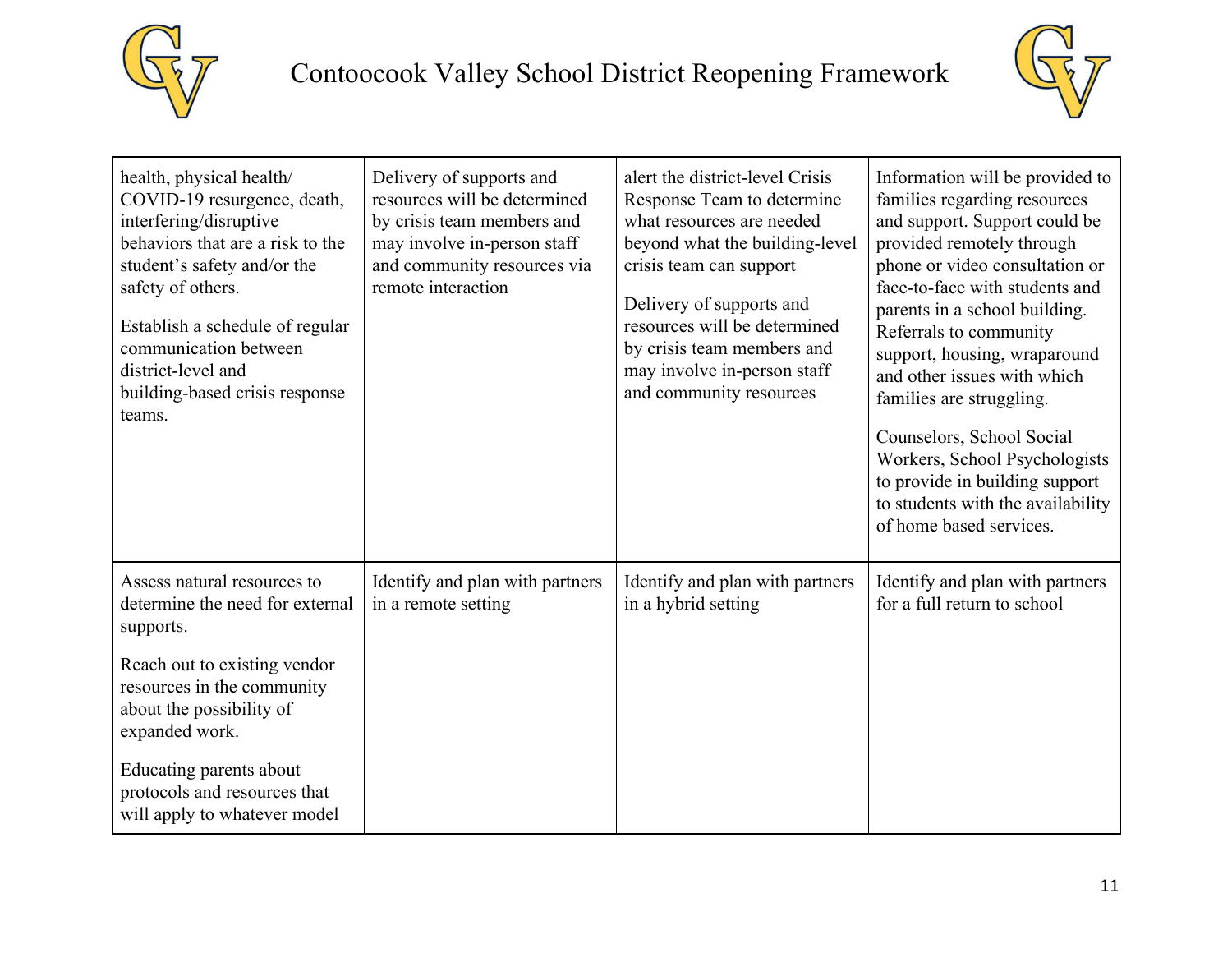



| is decided on, possibly<br>partnering with<br>community-based<br>organizations (Grapevine,<br>River Center, Monadnock<br>Region System of Care, Health<br>Care Providers) and<br>community members to<br>support the deployment of<br>education and information to<br>support staff, students and<br>families.                                                                          |                                                                                    |                                                                                                                         |                                                                                                   |
|-----------------------------------------------------------------------------------------------------------------------------------------------------------------------------------------------------------------------------------------------------------------------------------------------------------------------------------------------------------------------------------------|------------------------------------------------------------------------------------|-------------------------------------------------------------------------------------------------------------------------|---------------------------------------------------------------------------------------------------|
| Assess staff's mental health<br>readiness - questionnaires,<br>surveys, direct outreach, etc.<br>Offer tiered level of supports.<br>Different challenges for staff<br>of different ages, family stress<br>- this could be causing some<br>mental health stress e.g.; age<br>discrimation, single parents,<br>parents of young children with<br>a dual role, staff with ill<br>families. | Determine staff's readiness in<br>regard to mental health through<br>remote survey | Determine staff's readiness in<br>regard to mental health through<br>observation and consultation in<br>a hybrid option | Determine staff's readiness in<br>regard to mental health through<br>observation and consultation |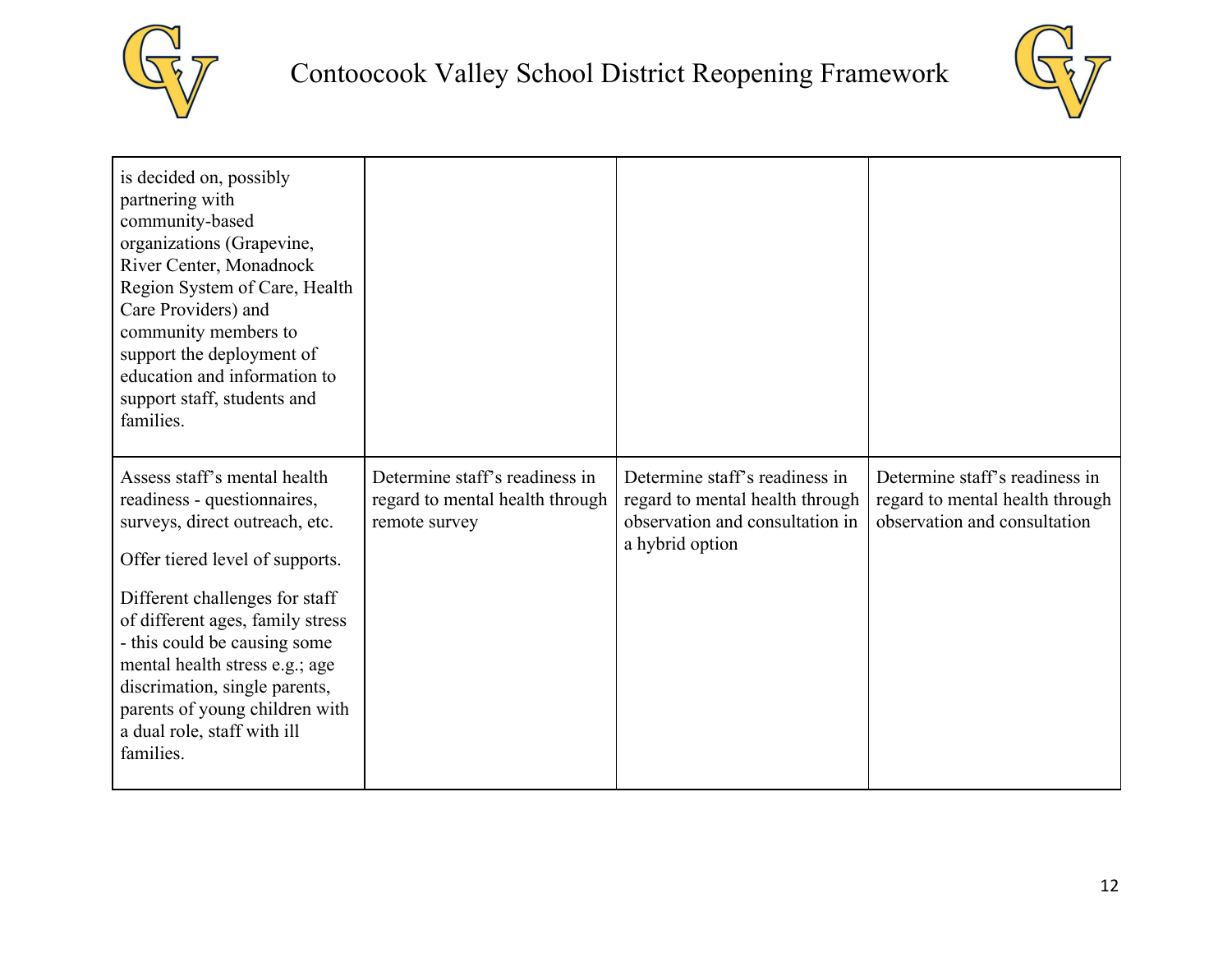



| Provide resources for staff self<br>care.<br>Communicate resources that<br>are available to employees and<br>their families through our<br>benefit providers.<br>Managing the balance between<br>family and teaching.<br>Staff ability to express their<br>feelings and connect with<br>colleagues.<br>Develop staff support groups<br>in each building. | Assess the needs of present<br>staff in a remote setting.<br>Follow up check-in | Assess the needs of staff -<br>middle of the summer | Assess the needs of staff - two<br>weeks prior to returning in the<br>fall |
|----------------------------------------------------------------------------------------------------------------------------------------------------------------------------------------------------------------------------------------------------------------------------------------------------------------------------------------------------------|---------------------------------------------------------------------------------|-----------------------------------------------------|----------------------------------------------------------------------------|
| Communication with families<br>needs to provide information<br>on:<br>Resilience strategies with<br>children<br>Talking through trauma<br>Tips on how to talk to<br>children about COVID-19                                                                                                                                                              | Implement communication to<br>be distributed                                    | Implement communication to<br>be distributed        | Implement communication to<br>be distributed                               |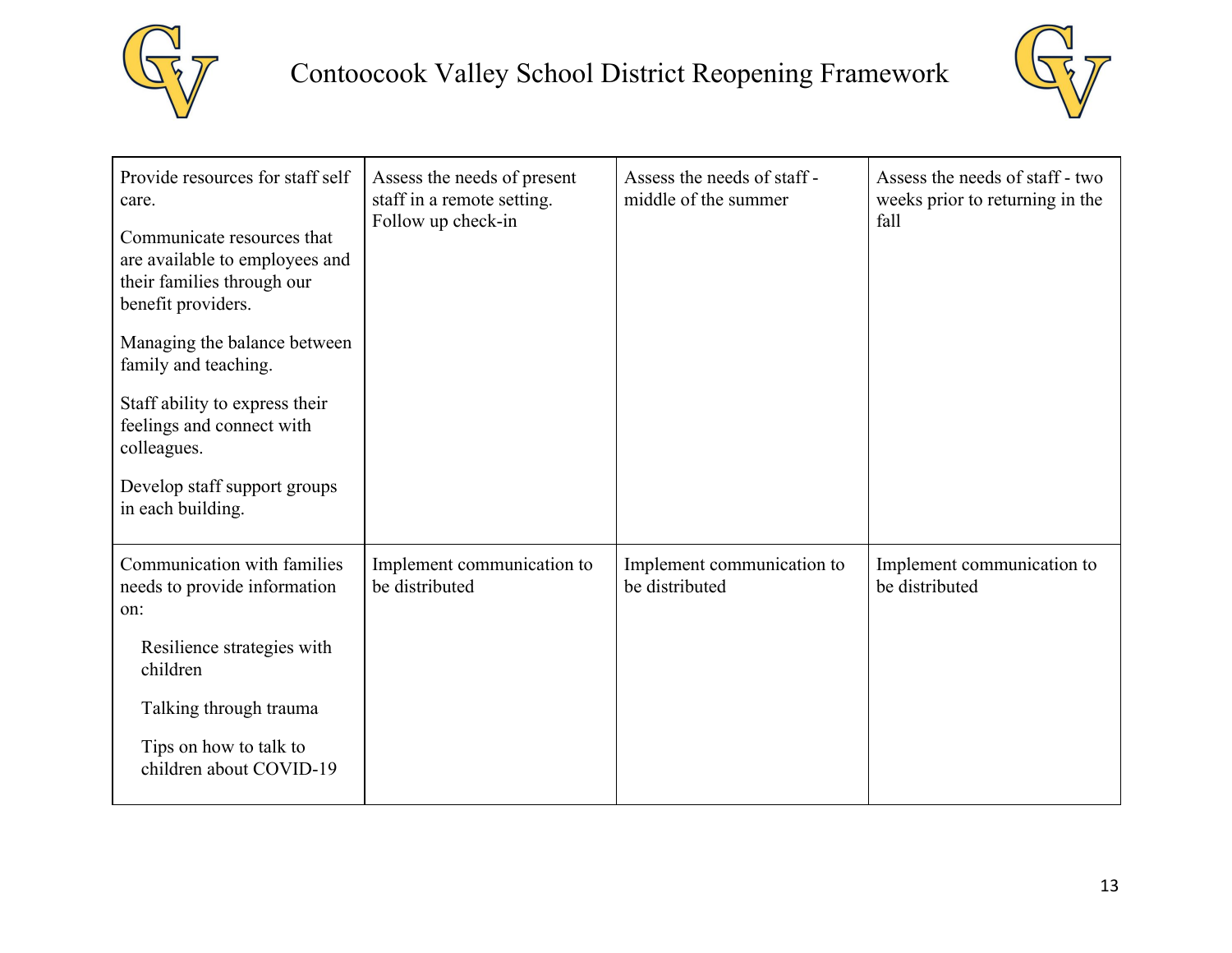



| Work to empower parents to<br>set up virtual playdates -<br>educate them on the tools<br>they can use to create these<br>opportunities<br>Returning protocols<br>Transparent communication<br>with regard to the harm<br>reduction of COVID-19<br>related illness |                                                                                                                                                                                      |                                                                                                                                                                                   |                                                                                                                                                                                                                   |
|-------------------------------------------------------------------------------------------------------------------------------------------------------------------------------------------------------------------------------------------------------------------|--------------------------------------------------------------------------------------------------------------------------------------------------------------------------------------|-----------------------------------------------------------------------------------------------------------------------------------------------------------------------------------|-------------------------------------------------------------------------------------------------------------------------------------------------------------------------------------------------------------------|
| Outreach to students that are at<br>risk re: mental health -<br>assessment of the students'<br>present status (classroom<br>teachers' experience) using the<br>Signs of Suicide (SOS) survey,<br>systematic screening.                                            | Review of the teacher roster<br>and determine what student<br>might need to be reached out to<br>Webinar information provided<br>through Indieflix with panel<br>and webinar options | Screening for students for<br>social and emotional concerns<br>upon the return in the fall<br>Webinar information provided<br>through Indieflix with panel<br>and webinar options | Screening for students for<br>social and emotional concerns<br>upon the return to school<br>The importance of students<br>being able to interact with<br>peers and be social - think<br>creatively about ways for |
| Development of a student-led<br>focus group.                                                                                                                                                                                                                      |                                                                                                                                                                                      |                                                                                                                                                                                   | students to interact in a safe<br>way to build social and                                                                                                                                                         |
| Educational series including<br>the films Angst, Like,<br>Upstanders - provided by                                                                                                                                                                                |                                                                                                                                                                                      |                                                                                                                                                                                   | emotional health (new ways to<br>do recess, etc.) Student<br>focussed group development                                                                                                                           |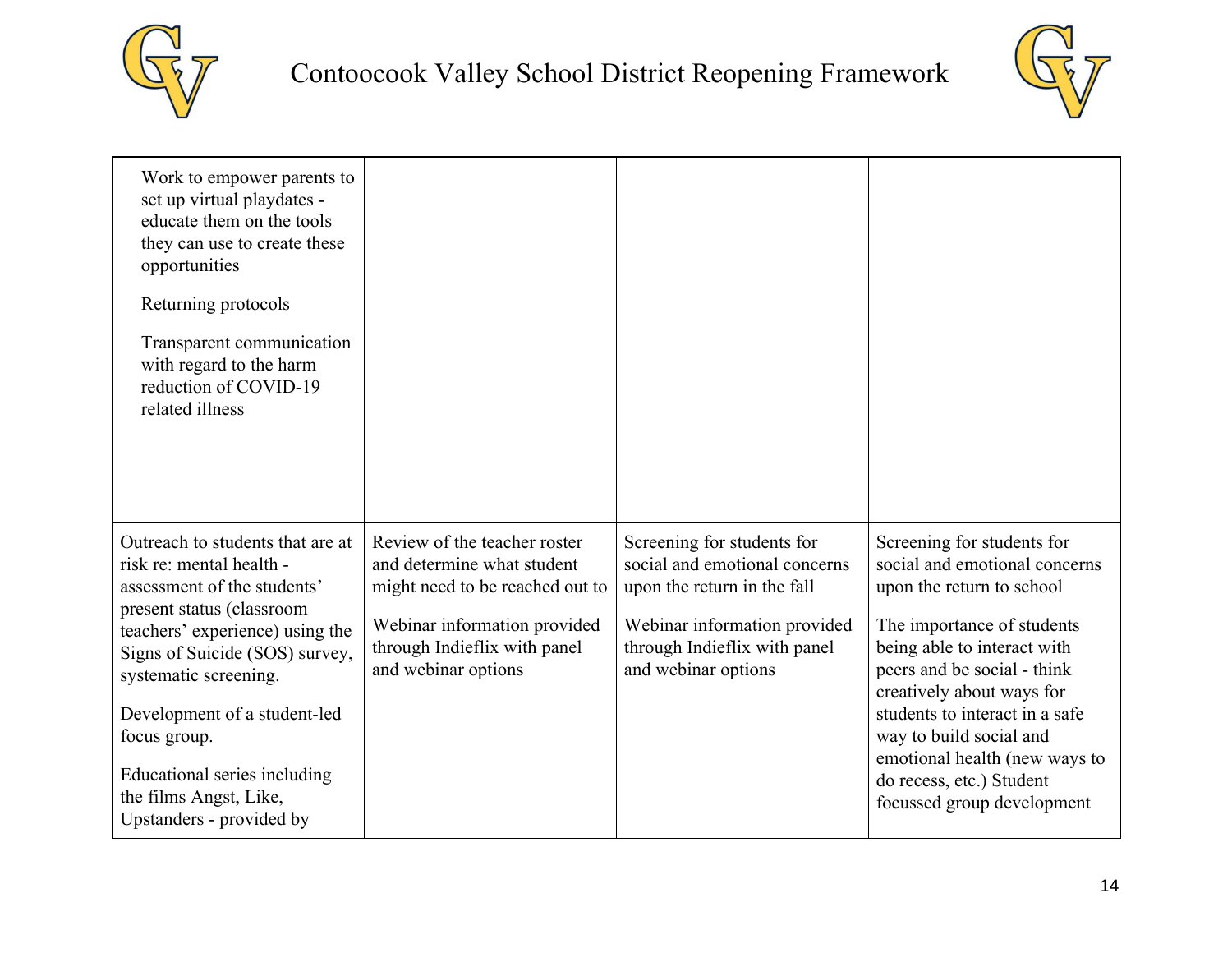



| Webinar with a live panel for<br>middle-school and high-school<br>students.                                                                                                                                               |                                                                                                                                                        |                                                                                                                                               | Webinar information provided<br>through Indieflix with panel<br>and webinar options.                                                                                                                                                                                                                                                                                                                                                                                                                                                                                                                                                 |
|---------------------------------------------------------------------------------------------------------------------------------------------------------------------------------------------------------------------------|--------------------------------------------------------------------------------------------------------------------------------------------------------|-----------------------------------------------------------------------------------------------------------------------------------------------|--------------------------------------------------------------------------------------------------------------------------------------------------------------------------------------------------------------------------------------------------------------------------------------------------------------------------------------------------------------------------------------------------------------------------------------------------------------------------------------------------------------------------------------------------------------------------------------------------------------------------------------|
| Hire more nurses in the return<br>of students to school to support<br>the medical needs as a result of<br>the pandemic. This may need<br>to be a contracted service with<br>an agency to provide the<br>nursing services. | Monitoring symptom<br>surveillance and daily<br>attendance log/phone calls<br>with follow up as needed.<br>Guidance and education could<br>be provided | Ongoing communication with<br>families of those with high risk<br>factors to assist collaboration<br>of learning in the safest<br>environment | Increased level of nursing<br>support to the staff, students,<br>and families<br>Anticipate the following as the<br>two biggest challenges with<br>this phase:<br>Isolating students who are<br>determined to be ill at<br>school. An annexed<br>isolation room will be<br>required.<br>Continuing to provide<br>daily medication to those<br>who require a dose during<br>school hours without<br>increasing the risk of<br>illness exposure. Concerns<br>with a mobile med cart is<br>the need to maintain<br>confidentiality. It would be<br>ideal to have two doors for<br>the health office, one<br>leading to the "well" daily |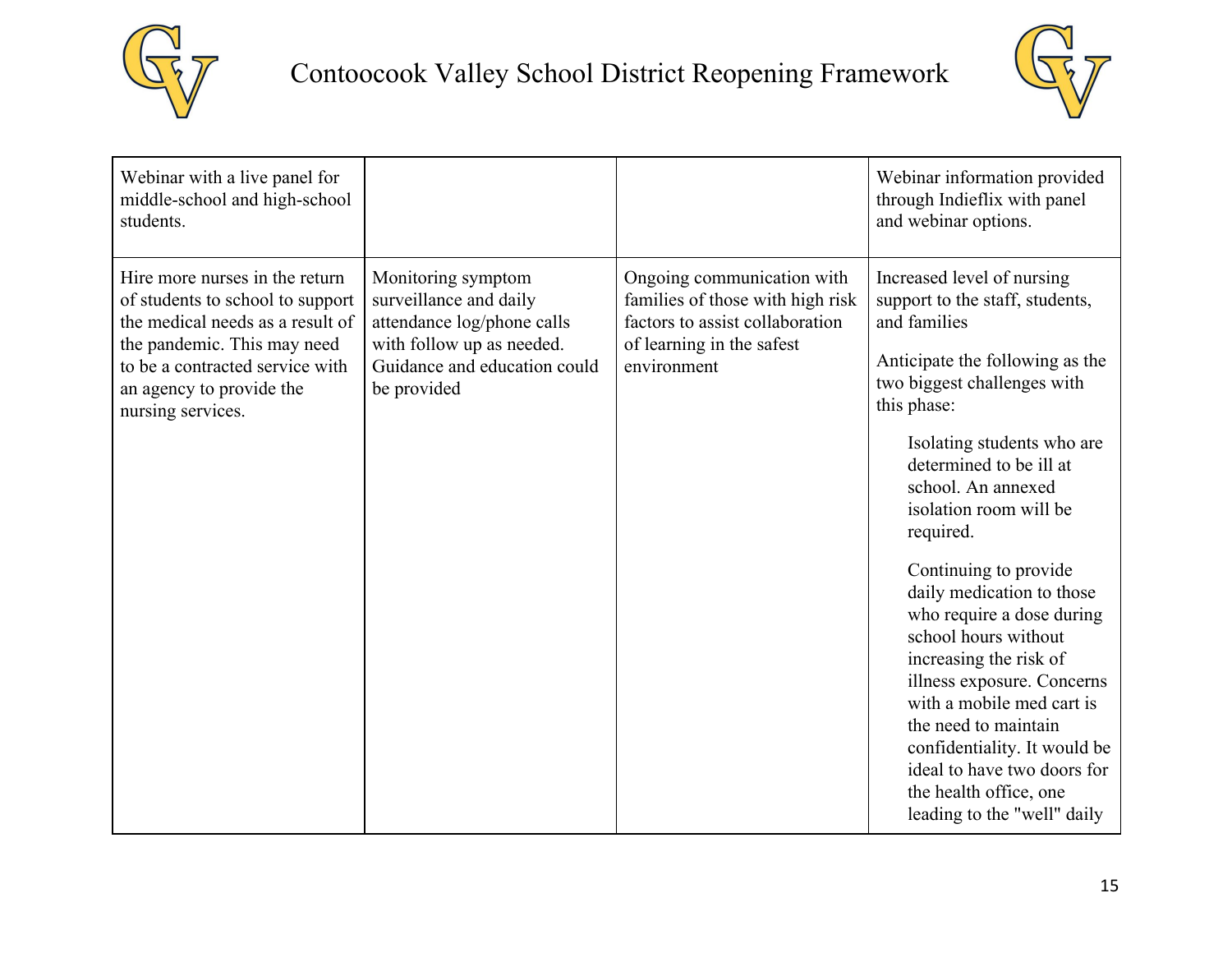



|                                                                                                                                                                                                                   |                                                                                                                                                                                |                                                                                                                                                                                                               | visit area and one to the<br>"sick" room                                                                                                                                          |
|-------------------------------------------------------------------------------------------------------------------------------------------------------------------------------------------------------------------|--------------------------------------------------------------------------------------------------------------------------------------------------------------------------------|---------------------------------------------------------------------------------------------------------------------------------------------------------------------------------------------------------------|-----------------------------------------------------------------------------------------------------------------------------------------------------------------------------------|
| Assessment of individual<br>health risk for those with<br>high-risk factors                                                                                                                                       | High alert and awareness of<br>students and staff with<br>personal or family high-risk<br>factors<br>remote instruction to continue<br>for those with health<br>considerations | High alert and awareness of<br>students and staff with<br>personal or family high-risk<br>factors<br>Ensure safety measures are in<br>place for in person interaction                                         | Alert and awareness of<br>students and staff with<br>personal or family high-risk<br>factors<br>Ensure safety measures are in<br>place for in person interaction                  |
| Nursing services - expanded<br>model – ability to isolate<br>students who may be<br>COVID-19 symptomatic or<br>may have had exposure                                                                              | During remote learning<br>nursing staff would provide<br>support to families to assist<br>with the health needs of their<br>children.                                          | Annex nursing space is<br>established for students in<br>building to be able to isolate<br>and quarantine students<br>displaying illness symptoms.<br>Consider putting daily<br>medications on a mobile cart. | Annex nursing space is<br>established to be able to isolate<br>and quarantine students<br>displaying illness symptoms.<br>Consider putting daily<br>medications on a mobile cart. |
| Illness management $-$<br>enhanced requirements for<br>students and staff to be out if<br>presenting with any flagged<br>health considerations.<br>Development of a plan on how<br>to approach lack of compliance | Limited or no staff will be in<br>the building during this phase.                                                                                                              | Expanded stay-at-home<br>requirements for students and<br>staff who present with flagged<br>health considerations or<br>potential exposure to<br>COVID-19                                                     | Expanded stay-at-home<br>requirements for students and<br>staff who present with flagged<br>health considerations or<br>potential exposure to<br>COVID-19                         |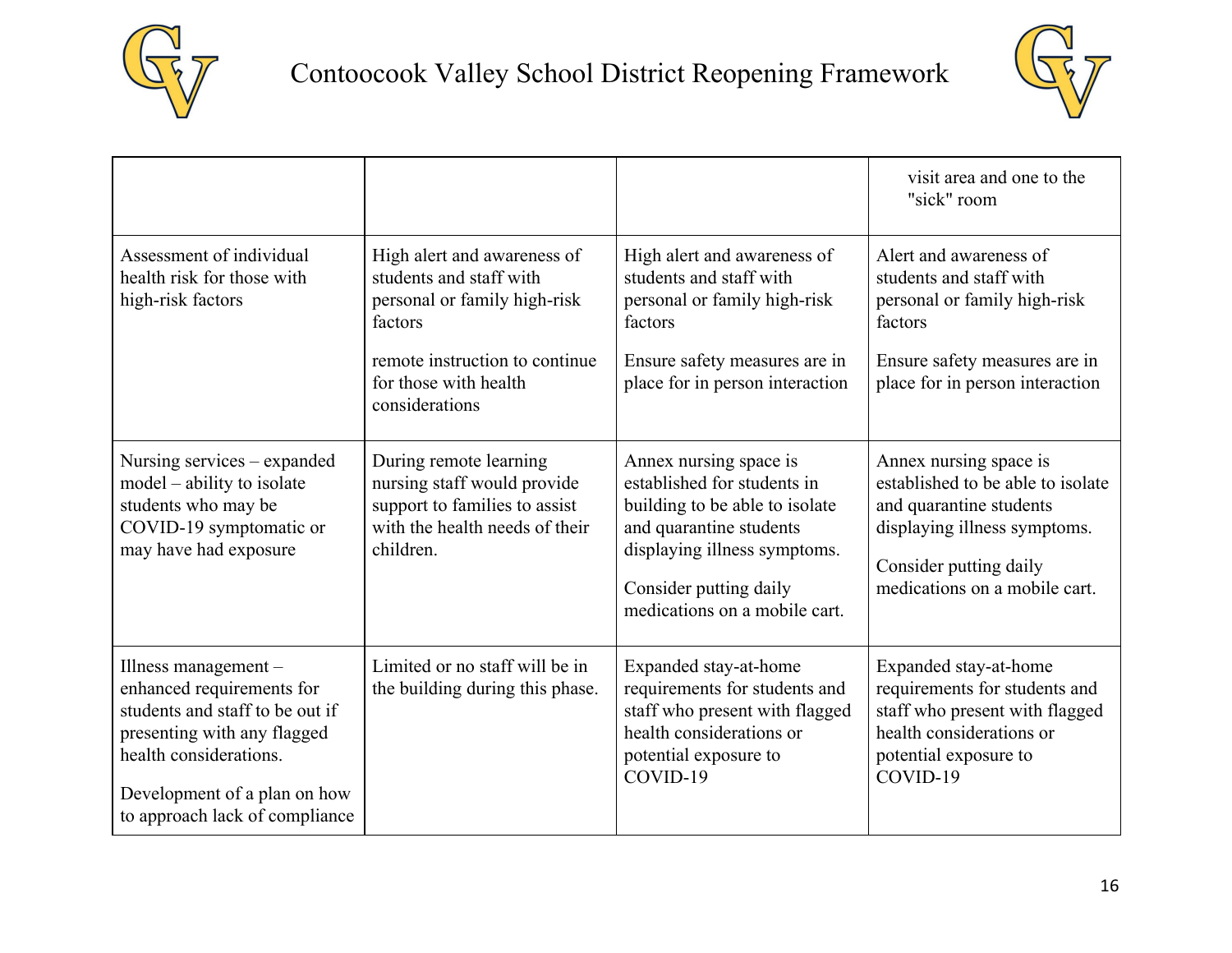



| with health and safety<br>protocols in a respectful,<br>educating way.                                                                           |                                                                                                                                                                                        |                                                                                                                                                                                        |                                                                                                                                                                                        |
|--------------------------------------------------------------------------------------------------------------------------------------------------|----------------------------------------------------------------------------------------------------------------------------------------------------------------------------------------|----------------------------------------------------------------------------------------------------------------------------------------------------------------------------------------|----------------------------------------------------------------------------------------------------------------------------------------------------------------------------------------|
| Plan for illness management,<br>virus exposure, and<br>communication – preventive<br>measures, isolation, contact<br>tracing, and notifications. | SAU and school-specific<br>notifications to all members of<br>the community<br>Methods of Communication:<br>phone calls, videos, email,<br>social media, website,<br>newsletters, etc. | SAU and school-specific<br>notifications to all members of<br>the community<br>Methods of Communication:<br>phone calls, videos, email,<br>social media, website,<br>newsletters, etc. | SAU and school-specific<br>notifications to all members of<br>the community<br>Methods of Communication:<br>phone calls, videos, email,<br>social media, website,<br>newsletters, etc. |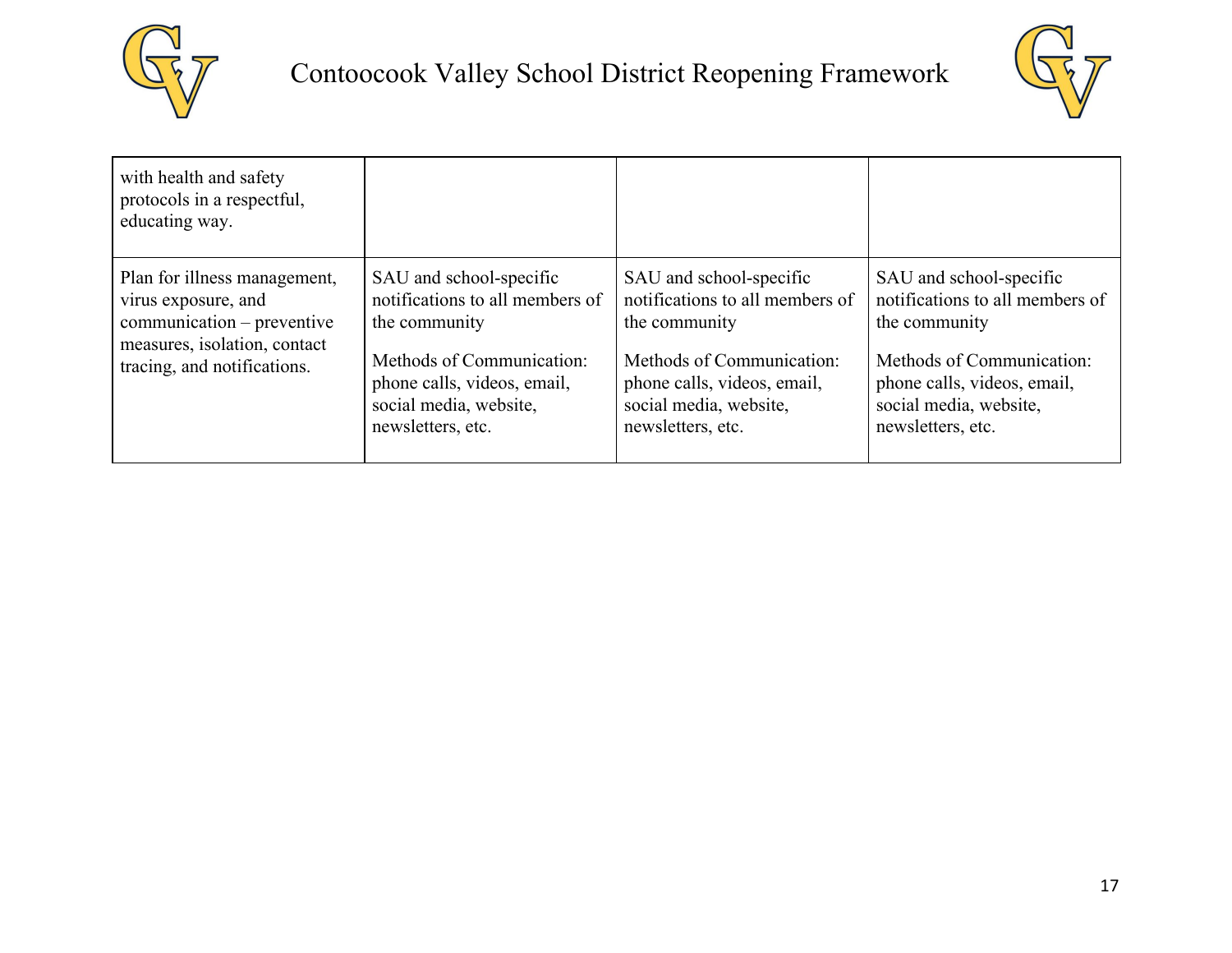



### <span id="page-17-0"></span>**Instruction Committee**

The goal of the Instruction Committee is to ensure that every student is on track for success academically, socially, and emotionally by the end of the 2022 school year. This goal will be met through extensive planning and the careful consideration of priority standards, as well as developing a system of support at all phases of instruction.

| <b>Activity</b>                                                                                                                                                                                                                                                                                                                                                                                                                                             | Phase 1                                                                                                                                                                                                                                                                                                                                                                                                                                                               | <b>Phase 2</b>                                                                                                                                                                                                                                                                                                                                                                                                                    | Phase 3                                                                                                                                                                                                                                                                                                                                                                                                      |
|-------------------------------------------------------------------------------------------------------------------------------------------------------------------------------------------------------------------------------------------------------------------------------------------------------------------------------------------------------------------------------------------------------------------------------------------------------------|-----------------------------------------------------------------------------------------------------------------------------------------------------------------------------------------------------------------------------------------------------------------------------------------------------------------------------------------------------------------------------------------------------------------------------------------------------------------------|-----------------------------------------------------------------------------------------------------------------------------------------------------------------------------------------------------------------------------------------------------------------------------------------------------------------------------------------------------------------------------------------------------------------------------------|--------------------------------------------------------------------------------------------------------------------------------------------------------------------------------------------------------------------------------------------------------------------------------------------------------------------------------------------------------------------------------------------------------------|
|                                                                                                                                                                                                                                                                                                                                                                                                                                                             | <b>Significant Restrictions</b>                                                                                                                                                                                                                                                                                                                                                                                                                                       | <b>Restrictions</b>                                                                                                                                                                                                                                                                                                                                                                                                               | <b>Limited Restrictions</b>                                                                                                                                                                                                                                                                                                                                                                                  |
| Create a flowchart that outlines<br>the process for addressing staff<br>absences and potential staff<br>shortages.<br>• Flexible enough to use with<br>all staff in each phase<br>• Clarifies expectations when<br>developing plans, as well as<br>who should be involved<br>• Acknowledges increased<br>role of building and district<br>level administrators<br>• Acknowledges need to<br>follow any agreements<br>established through a<br>Memorandum of | Identify options available<br>within the building and across<br>the district for providing short<br>and long term coverage. For<br>short term coverage, describe<br>what would happen if the<br>options identified were not<br>available on a given day<br>From a systems perspective,<br>consider what should be put<br>into place to minimize the<br>impact of teacher absence on<br>students' educational<br>experience (clearly identified<br>priority standards, | Considerations for Phase 1<br>If the District needs to<br>implement a model that<br>incorporates both face-to-face<br>and remote learning, consider<br>individual staff<br>needs/circumstances (e.g.,<br>underlying health conditions<br>that increase risk, lack of<br>childcare) and, when required<br>or possible, put into place<br>appropriate accommodations<br>Training/Information for short<br>and long term substitutes | Considerations for Phase 1 and<br>Ensure short and long term<br>plans for coverage maintain<br>identified safety precautions<br>(e.g., If one of the options<br>identified in a plan involves<br>re-assigning students to a<br>different teacher/classroom,<br>ensure that identified safety<br>precautions will be maintained<br>even if the reassignment of<br>students increases the size of a<br>class.) |
| Understanding (MOU)<br>between the CVEA and the<br>School Board<br>• Acknowledges that plans<br>should be shared with<br>families when developed or<br>revised                                                                                                                                                                                                                                                                                              | collaborative planning,<br>shared/common lessons and<br>assessments, etc.)<br>Develop a template for<br>creating short and long term<br>plans                                                                                                                                                                                                                                                                                                                         |                                                                                                                                                                                                                                                                                                                                                                                                                                   |                                                                                                                                                                                                                                                                                                                                                                                                              |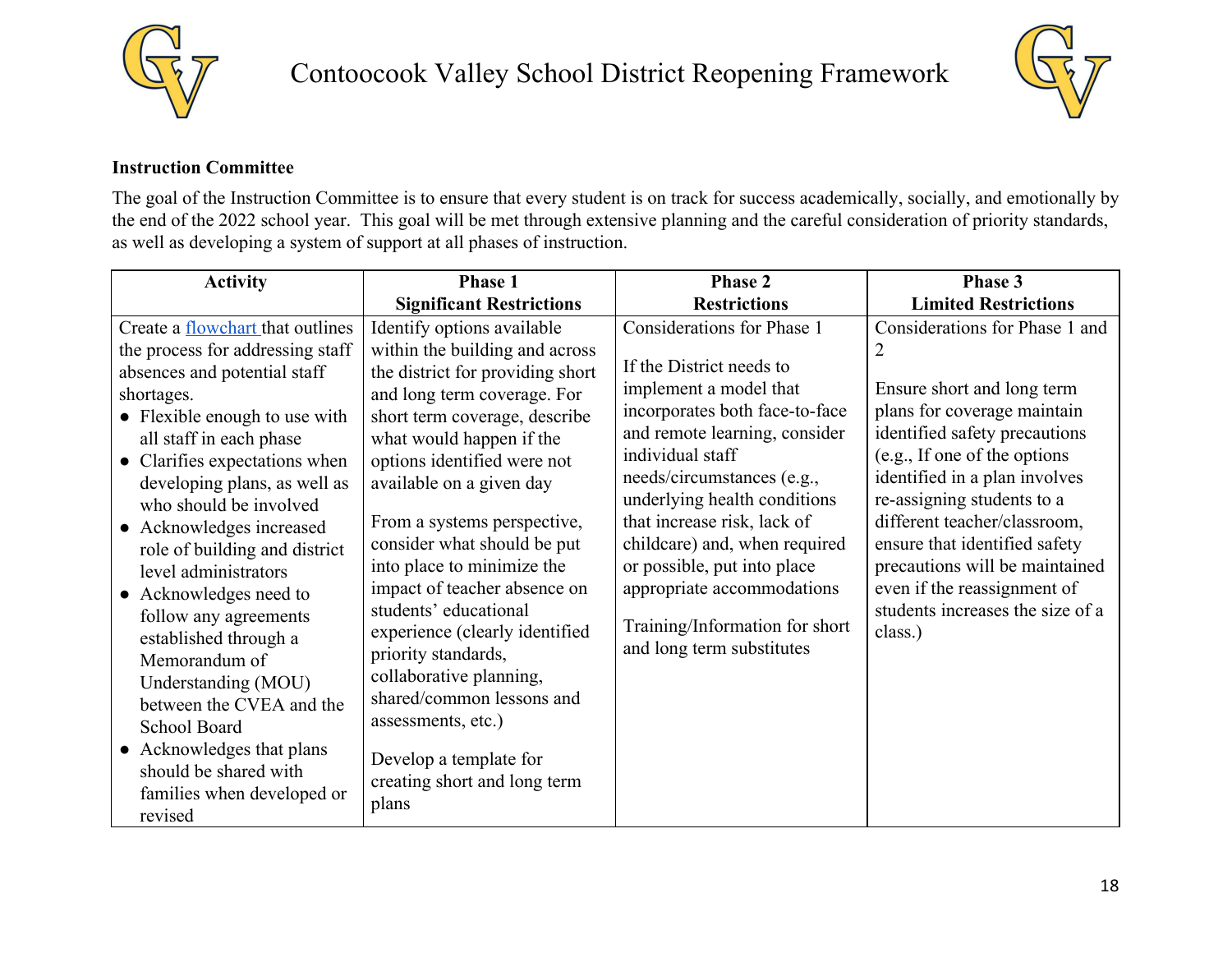



| Identify and describe the<br><b>Educational Delivery Model(s)</b><br>that will be implemented<br>during each phase.                                                                       | When/If possible, provide<br>on-site, face-to-face instruction<br>and services to individual or<br>small groups of students for<br>whom remote learning has<br>proven to be ineffective--e.g.,<br>likely instruction and services<br>that would be provided by a<br>special educator, related<br>service provider, school<br>counselor, specialist, or<br>paraprofessional as classroom<br>teacher schedules will be filled<br>with providing remote<br>instruction and support<br>If able, provide teachers with<br>the options of either working<br>from home or working from<br>their classroom<br>If possible, provide a Flex Day | Identify the various<br>combinations of remote and<br>on-site, face-to-face instruction<br>that could be implemented<br>Identify any non-negotiables<br>Identify any options that<br>individual students/families,<br>teachers, and/or schools could<br>choose to implement based on<br>their specific/unique needs,<br>circumstances, setting, goals,<br>etc.<br>If possible, provide a Flex Day | Ensure that identified safety<br>precautions can and will be<br>maintained<br>Continue to provide a remote<br>or hybrid option to students for<br>whom being fully on site is not<br>in their best interest (e.g.,<br>students who have underlying<br>health conditions that put them<br>at higher risk, students for<br>whom remote learning proved<br>to be more effective than<br>on-site, face-to-face learning) |
|-------------------------------------------------------------------------------------------------------------------------------------------------------------------------------------------|---------------------------------------------------------------------------------------------------------------------------------------------------------------------------------------------------------------------------------------------------------------------------------------------------------------------------------------------------------------------------------------------------------------------------------------------------------------------------------------------------------------------------------------------------------------------------------------------------------------------------------------|---------------------------------------------------------------------------------------------------------------------------------------------------------------------------------------------------------------------------------------------------------------------------------------------------------------------------------------------------------------------------------------------------|----------------------------------------------------------------------------------------------------------------------------------------------------------------------------------------------------------------------------------------------------------------------------------------------------------------------------------------------------------------------------------------------------------------------|
| As specific plans are<br>developed for each phase using<br>the guidance provided in this<br>Framework<br>Include how information<br>a.<br>will be shared with key<br>stakeholders (staff, | Include how information will<br>be shared with key<br>stakeholders.<br>What information<br>needs to be shared?                                                                                                                                                                                                                                                                                                                                                                                                                                                                                                                        |                                                                                                                                                                                                                                                                                                                                                                                                   |                                                                                                                                                                                                                                                                                                                                                                                                                      |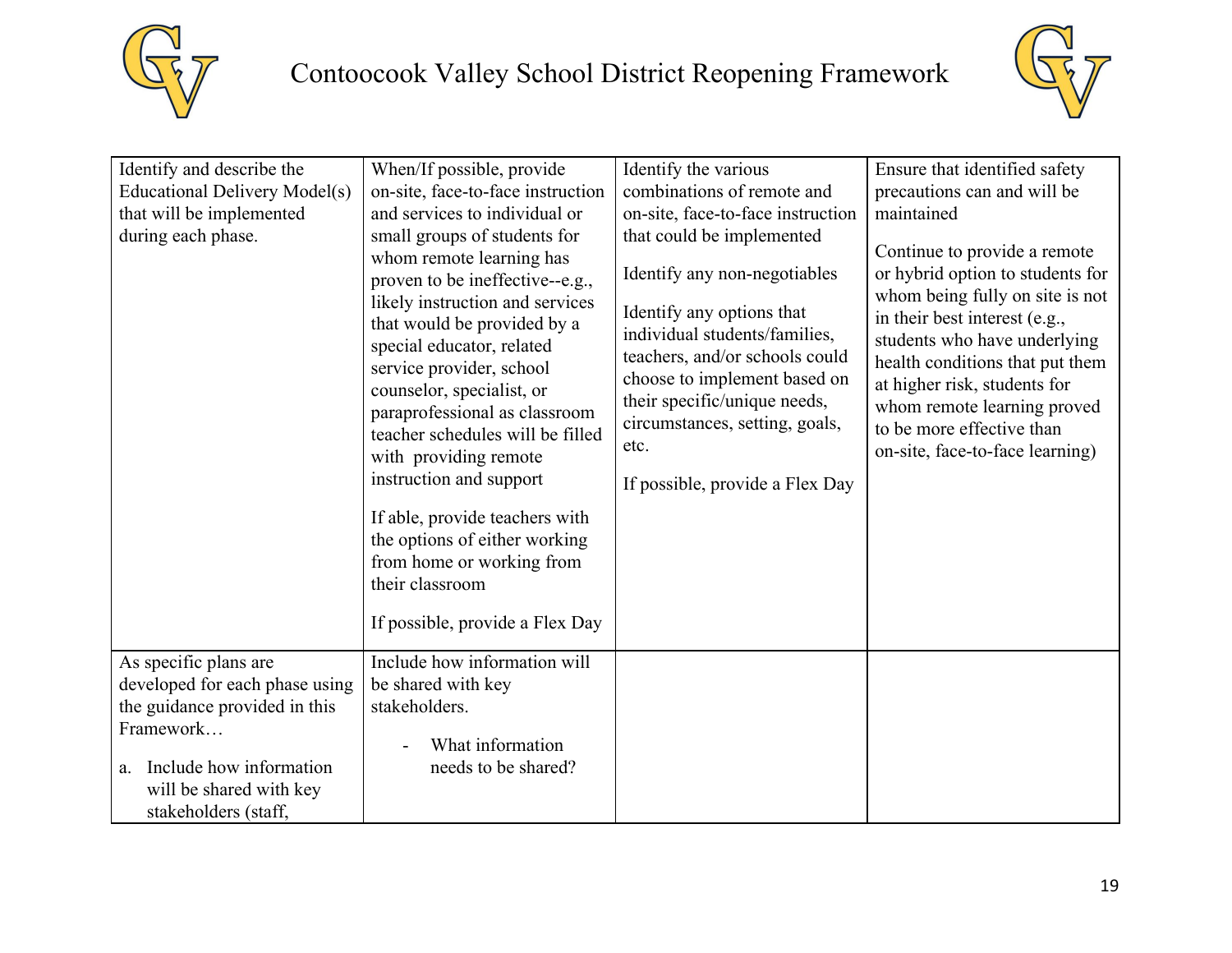



| students, families,                                                                                                    | With whom does the                                                                                                                                                                                                                                                                                                                     |  |
|------------------------------------------------------------------------------------------------------------------------|----------------------------------------------------------------------------------------------------------------------------------------------------------------------------------------------------------------------------------------------------------------------------------------------------------------------------------------|--|
| community members and                                                                                                  | information need to be                                                                                                                                                                                                                                                                                                                 |  |
| partners).                                                                                                             | shared?                                                                                                                                                                                                                                                                                                                                |  |
| Describe how<br>$\mathbf{b}$ .<br>input/feedback will be<br>solicited from key<br>stakeholders.                        | Who will share the<br>information?<br>How will the<br>information be shared?<br>How will we ensure                                                                                                                                                                                                                                     |  |
| Identify training and<br>$\mathbf{c}$ .<br>support that staff, students,<br>and/or parents/guardians<br>may/will need. | that the intended<br>audience has received<br>and understands the<br>information shared?<br>Identify/Put into place<br>appropriate structures<br>that will support the<br>ongoing, timely<br>sharing of important<br>information to key<br>stakeholders.<br>Describe how input/feedback<br>will be solicited from key<br>stakeholders. |  |
|                                                                                                                        | Identify/Put into place<br>appropriate structures<br>that provide key<br>stakeholders the                                                                                                                                                                                                                                              |  |
|                                                                                                                        | opportunity to provide<br>solicited and                                                                                                                                                                                                                                                                                                |  |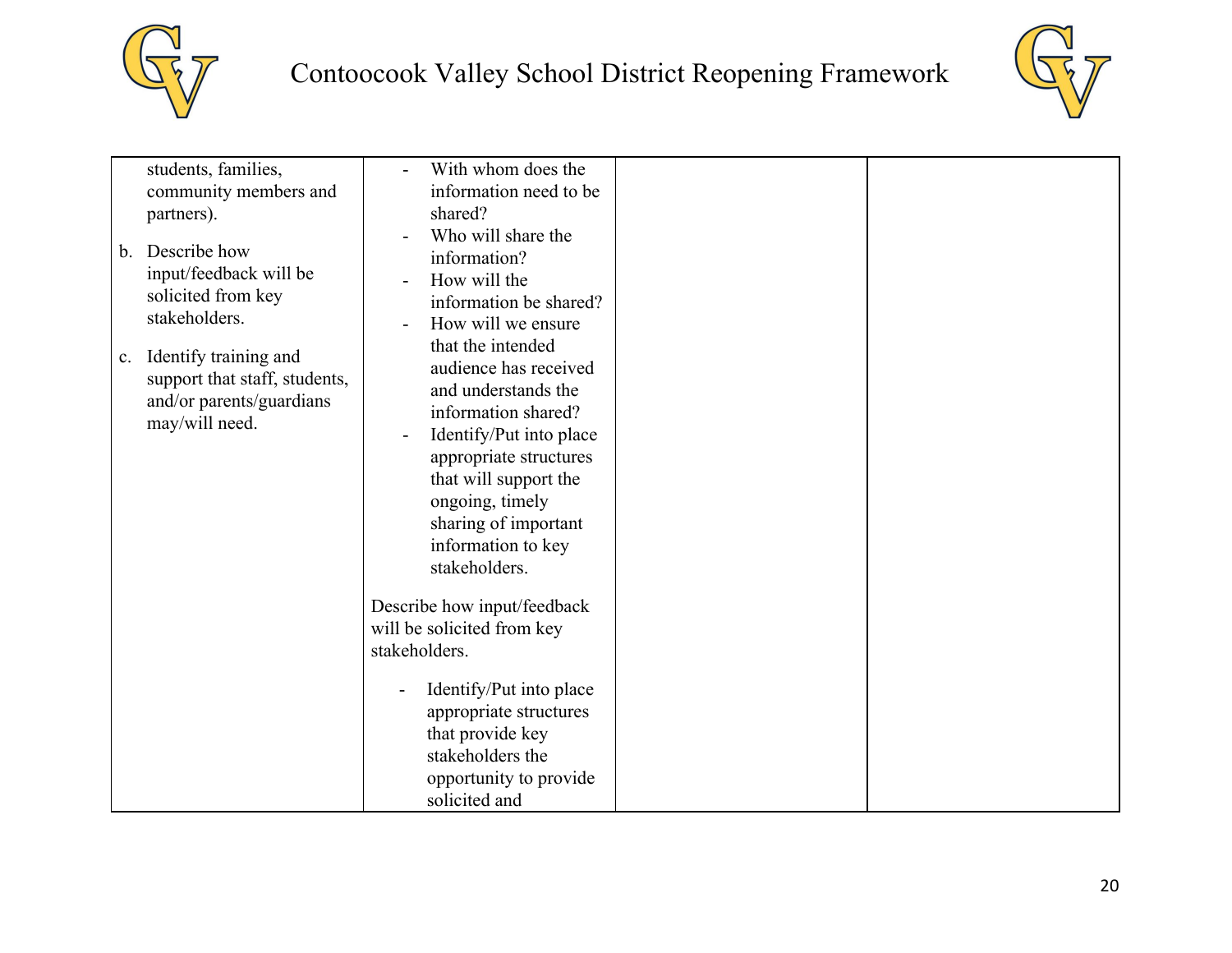



| unsolicited input and                    |  |
|------------------------------------------|--|
| feedback.                                |  |
| Identify ways in which                   |  |
| key stakeholders can                     |  |
| provide unsolicited                      |  |
| input and feedback.                      |  |
| Identify ways in which<br>$\overline{a}$ |  |
| input and feedback                       |  |
| from key stakeholders                    |  |
| will be sought out.                      |  |
| How will the                             |  |
| opportunity to share                     |  |
| input and feedback                       |  |
| ensure that the                          |  |
| information collected                    |  |
| represents the diverse                   |  |
| makeup of each                           |  |
| stakeholder group?                       |  |
|                                          |  |
| Identify training and support            |  |
| that staff, students, and/or             |  |
| parents/guardians may/will               |  |
| need.                                    |  |
|                                          |  |
| When a need for                          |  |
| training or support is                   |  |
| identified, determine                    |  |
| and put into place the                   |  |
| best option for                          |  |
| providing it - e.g., a                   |  |
| single stand alone                       |  |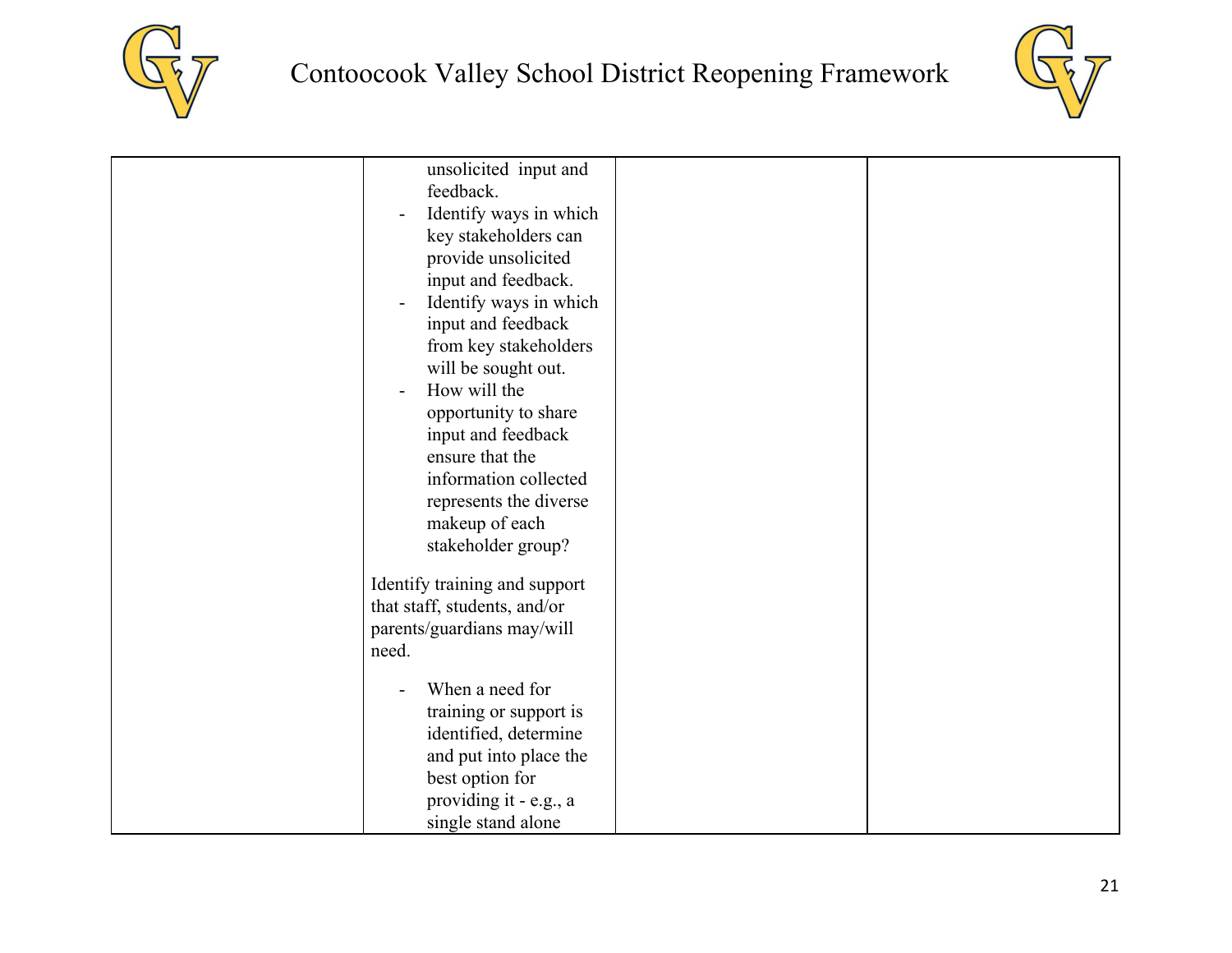



|                                                                                                                                           | training, a series of<br>trainings, establish help<br>desk/office hours when<br>individuals could sign<br>up or drop in for<br>support when needed,<br>provide a list of people<br>to contact when support<br>is needed, a<br>combination, etc.                                                                                                                                                                                                                                                                                         |                                                                                                                                                                                                                                                                                                      |                                                                                                                                          |
|-------------------------------------------------------------------------------------------------------------------------------------------|-----------------------------------------------------------------------------------------------------------------------------------------------------------------------------------------------------------------------------------------------------------------------------------------------------------------------------------------------------------------------------------------------------------------------------------------------------------------------------------------------------------------------------------------|------------------------------------------------------------------------------------------------------------------------------------------------------------------------------------------------------------------------------------------------------------------------------------------------------|------------------------------------------------------------------------------------------------------------------------------------------|
| Determine how classes/<br>courses offerings may be<br>impacted by the educational<br>delivery models identified in<br>each of the phases. | All planned classes and<br>courses will run. If in-person<br>instruction is paramount for<br>specific elements of a class or<br>course, limited access to<br>campus should be considered<br>Develop a plan that supports<br>equitable access for students<br>who disengage from<br>required/provided instruction<br>When possible, provide more<br>co-taught sections of<br>classes/courses to enhance<br>student learning and to better<br>meet the range of needs<br>Provide targeted instruction to<br>maximize mastery of essential | Phase 1 considerations<br>Provide purposeful, expanded<br>instruction to maximize<br>mastery of essential skills and<br>standards<br><b>High-School Specific:</b><br>Collaborate with instructors<br>whose classes have special<br>considerations for most<br>appropriate models and<br>expectations | Phase 1 and 2 considerations<br>Provide purposeful instruction<br>of all grade-level standards<br>with needed restrictions for<br>safety |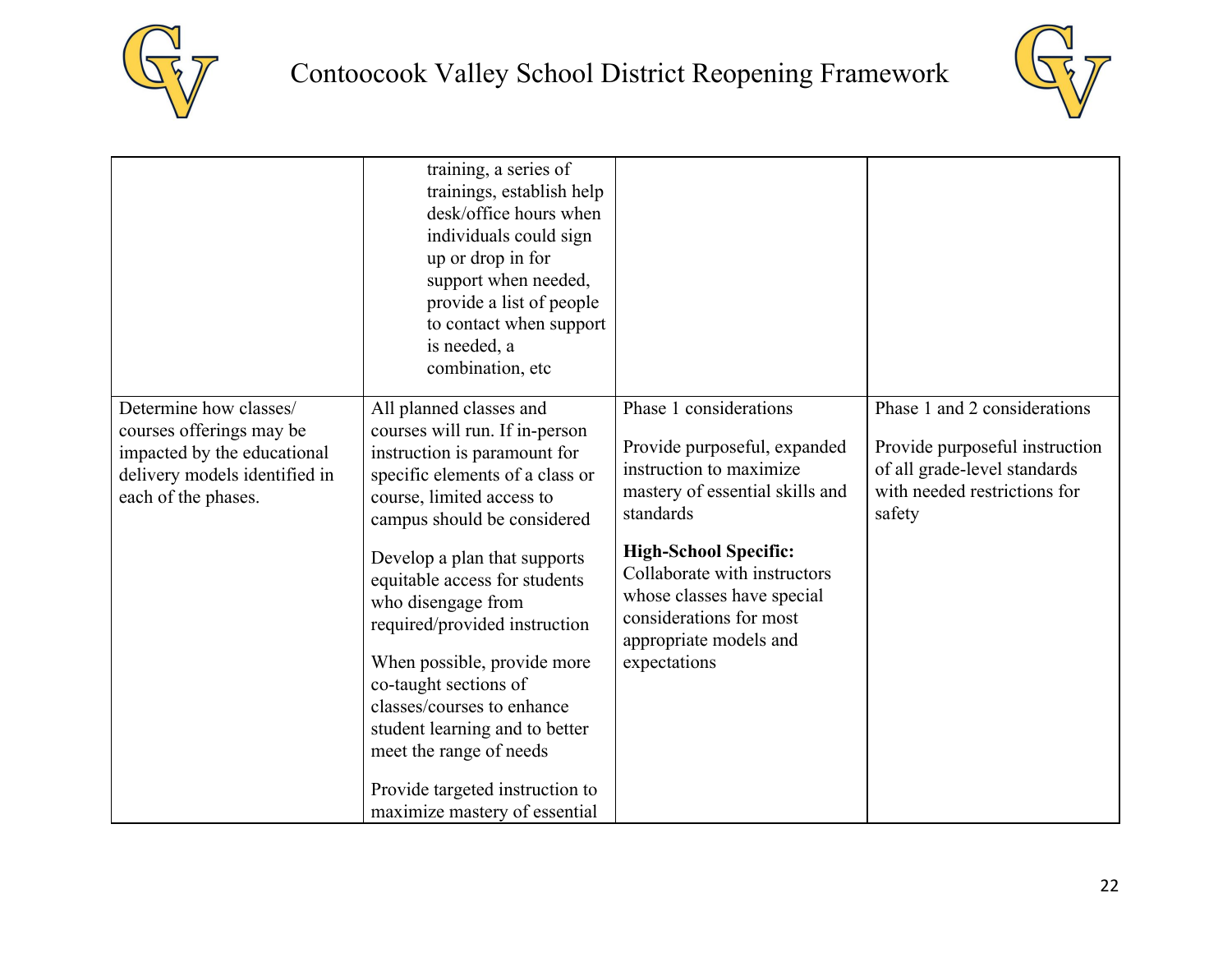



| address IEP services            |                                                                                                                                                                                                                                                                                                                                                                                                                                                                                                          |  |
|---------------------------------|----------------------------------------------------------------------------------------------------------------------------------------------------------------------------------------------------------------------------------------------------------------------------------------------------------------------------------------------------------------------------------------------------------------------------------------------------------------------------------------------------------|--|
|                                 |                                                                                                                                                                                                                                                                                                                                                                                                                                                                                                          |  |
|                                 |                                                                                                                                                                                                                                                                                                                                                                                                                                                                                                          |  |
|                                 |                                                                                                                                                                                                                                                                                                                                                                                                                                                                                                          |  |
| offerings can be offered        |                                                                                                                                                                                                                                                                                                                                                                                                                                                                                                          |  |
|                                 |                                                                                                                                                                                                                                                                                                                                                                                                                                                                                                          |  |
|                                 |                                                                                                                                                                                                                                                                                                                                                                                                                                                                                                          |  |
|                                 |                                                                                                                                                                                                                                                                                                                                                                                                                                                                                                          |  |
|                                 |                                                                                                                                                                                                                                                                                                                                                                                                                                                                                                          |  |
|                                 |                                                                                                                                                                                                                                                                                                                                                                                                                                                                                                          |  |
| content necessary for a Pass    |                                                                                                                                                                                                                                                                                                                                                                                                                                                                                                          |  |
|                                 |                                                                                                                                                                                                                                                                                                                                                                                                                                                                                                          |  |
|                                 |                                                                                                                                                                                                                                                                                                                                                                                                                                                                                                          |  |
|                                 |                                                                                                                                                                                                                                                                                                                                                                                                                                                                                                          |  |
|                                 |                                                                                                                                                                                                                                                                                                                                                                                                                                                                                                          |  |
|                                 |                                                                                                                                                                                                                                                                                                                                                                                                                                                                                                          |  |
| musical analysis and            |                                                                                                                                                                                                                                                                                                                                                                                                                                                                                                          |  |
| presentation skills towards an  |                                                                                                                                                                                                                                                                                                                                                                                                                                                                                                          |  |
| elective English credit instead |                                                                                                                                                                                                                                                                                                                                                                                                                                                                                                          |  |
|                                 |                                                                                                                                                                                                                                                                                                                                                                                                                                                                                                          |  |
| credit                          |                                                                                                                                                                                                                                                                                                                                                                                                                                                                                                          |  |
|                                 |                                                                                                                                                                                                                                                                                                                                                                                                                                                                                                          |  |
| This would be an appropriate    |                                                                                                                                                                                                                                                                                                                                                                                                                                                                                                          |  |
| time to differentiate High      |                                                                                                                                                                                                                                                                                                                                                                                                                                                                                                          |  |
| School diplomas - e.g., ConVal  |                                                                                                                                                                                                                                                                                                                                                                                                                                                                                                          |  |
| 20 credit State standards,      |                                                                                                                                                                                                                                                                                                                                                                                                                                                                                                          |  |
|                                 | skills and standards, given<br>reduced amounts of<br>instructional time<br>Create and implement interim<br>service plans if appropriate to<br>Determine which co-curricular,<br>extra-curricular, and sport<br><b>High-School Specific:</b><br>Encourage flexibility in<br>requirements to earn credit -<br>e.g., pre-determine skills or<br>Are there courses that may be<br>able to earn credits outside of<br>their discipline - e.g.,<br>Band/Choir assesses text and<br>of a Visual Performing Arts |  |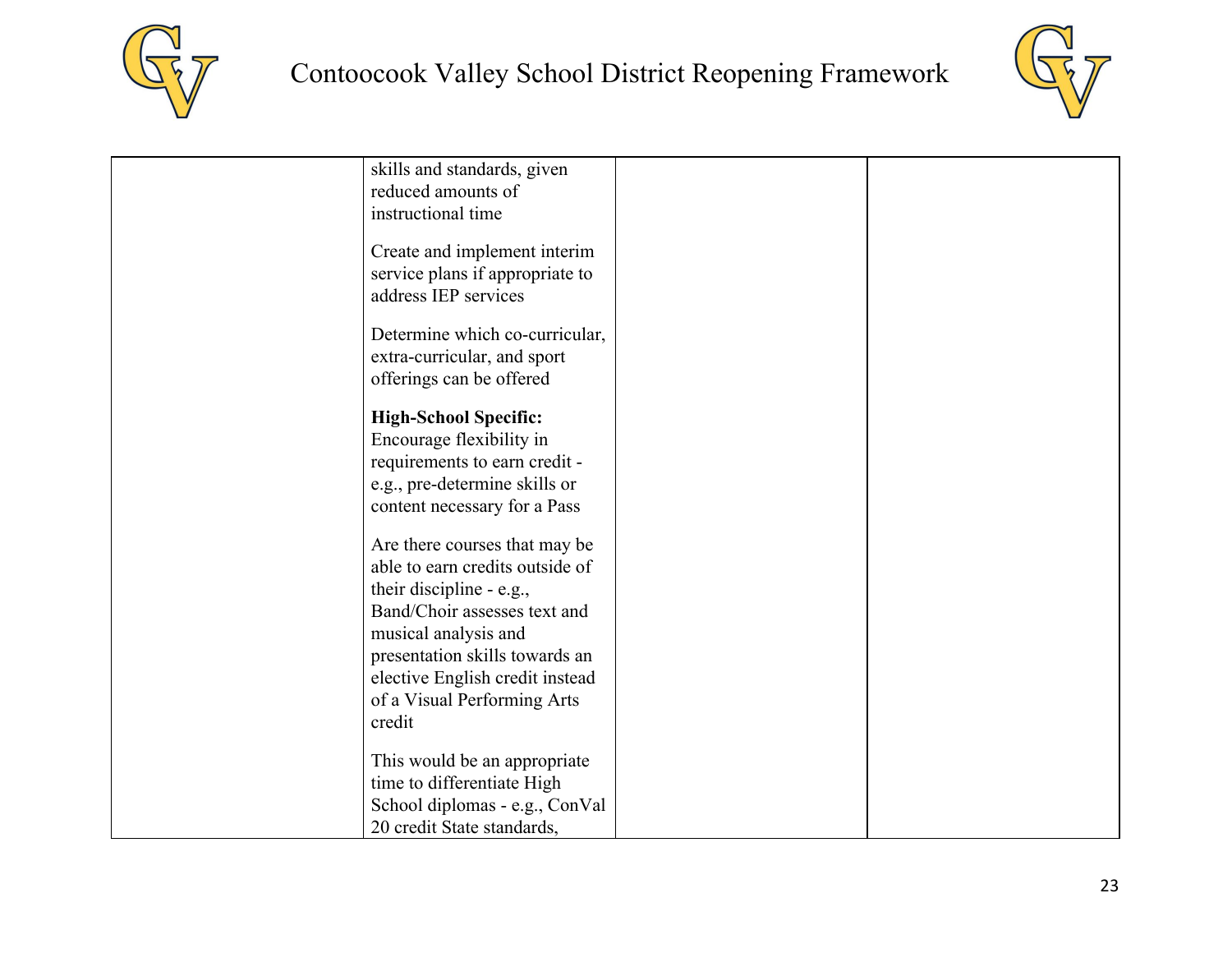



|                                                                                                                   | ConVal 26 credit, ConVal 32<br>credit diploma with honors.<br>This may encourage higher<br>enrollment numbers from<br>upperclassmen who have fewer<br>required credits remaining                                                                                                                                                                                                                                                                                                                                                                                                        |                                                                                                                                              |                              |
|-------------------------------------------------------------------------------------------------------------------|-----------------------------------------------------------------------------------------------------------------------------------------------------------------------------------------------------------------------------------------------------------------------------------------------------------------------------------------------------------------------------------------------------------------------------------------------------------------------------------------------------------------------------------------------------------------------------------------|----------------------------------------------------------------------------------------------------------------------------------------------|------------------------------|
| Develop clear expectations<br>around attendance during each<br>phase (fully remote, hybrid,<br>and face-to-face). | Review Policy JH -<br>Attendance, Absenteeism, and<br><b>Truancy</b> and related<br>procedures to determine what<br>changes are needed when<br>teaching and learning remotely<br>The attendance policy and<br>related procedures need to be<br>implemented consistently<br>across buildings<br>The attendance policy and<br>related procedures need to be<br>communicated early and<br>clearly to families<br>Parents/Guardians should still<br>call the school and inform the<br>school of a student's illness<br>and absence<br>Should the definitions of<br>excused vs. unexcused be | Phase 1 considerations<br>Clarify any differences<br>between how attendance will<br>be handled when in remote vs.<br>when on-site, in person | Phase 1 and 2 considerations |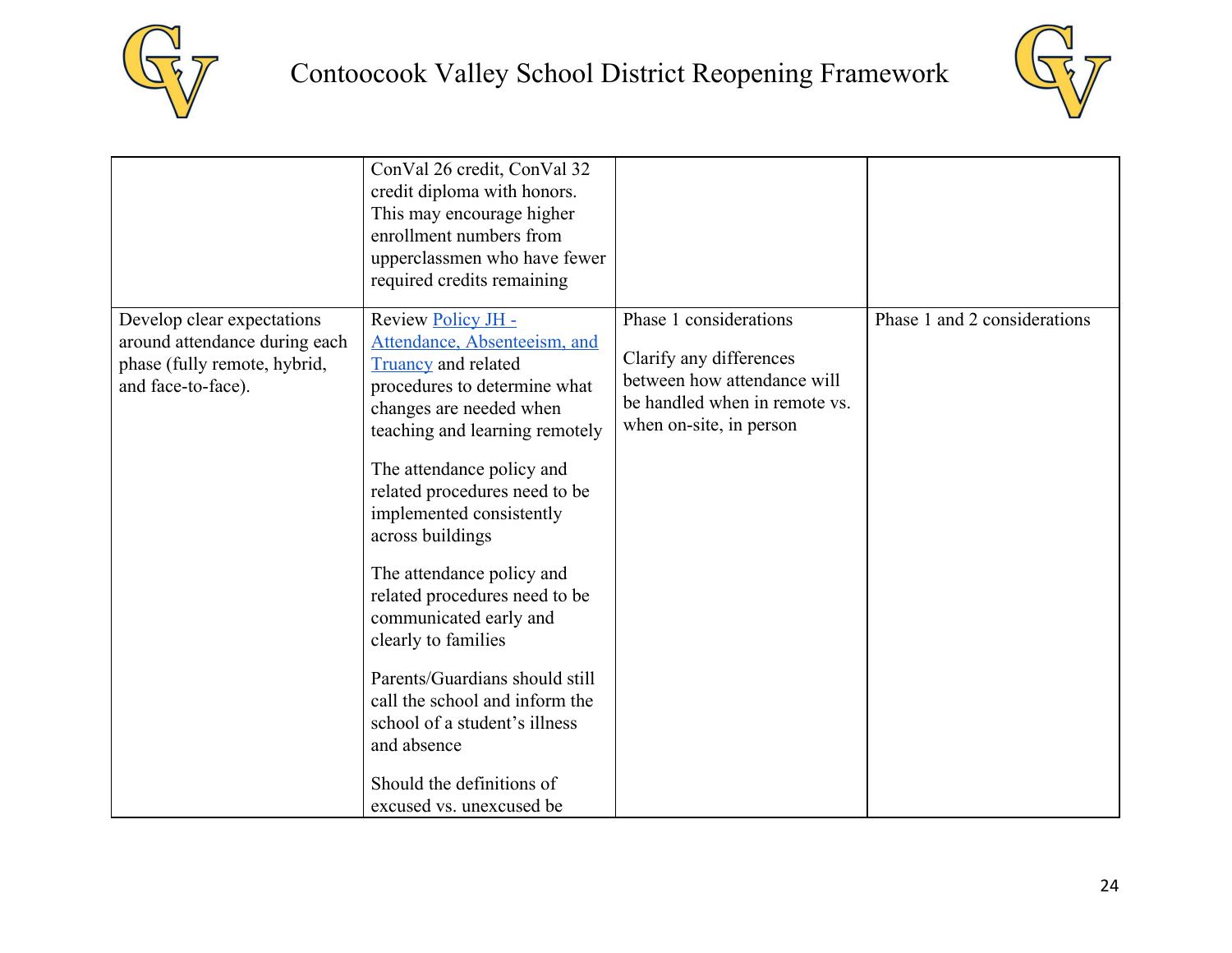



| modified during remote<br>learning?                                                                                                                                                                                                                             |  |
|-----------------------------------------------------------------------------------------------------------------------------------------------------------------------------------------------------------------------------------------------------------------|--|
| Review the District's current<br>procedures that respond to<br>multiple absences - letters<br>home, developing plans, etc.<br>Consider developing flexible<br>expectations for attendance                                                                       |  |
| What role will participating<br>in scheduled live, online<br>meetings play in<br>determining attendance?<br>What role will completing<br>activities and assignments<br>play in determining<br>attendance?                                                       |  |
| Clarify how teachers should be<br>taking and reporting student<br>attendance<br>Develop a procedure for<br>identifying and responding to<br>students who are not<br>participating in live lessons<br>and/or not completing class<br>activities and assignments. |  |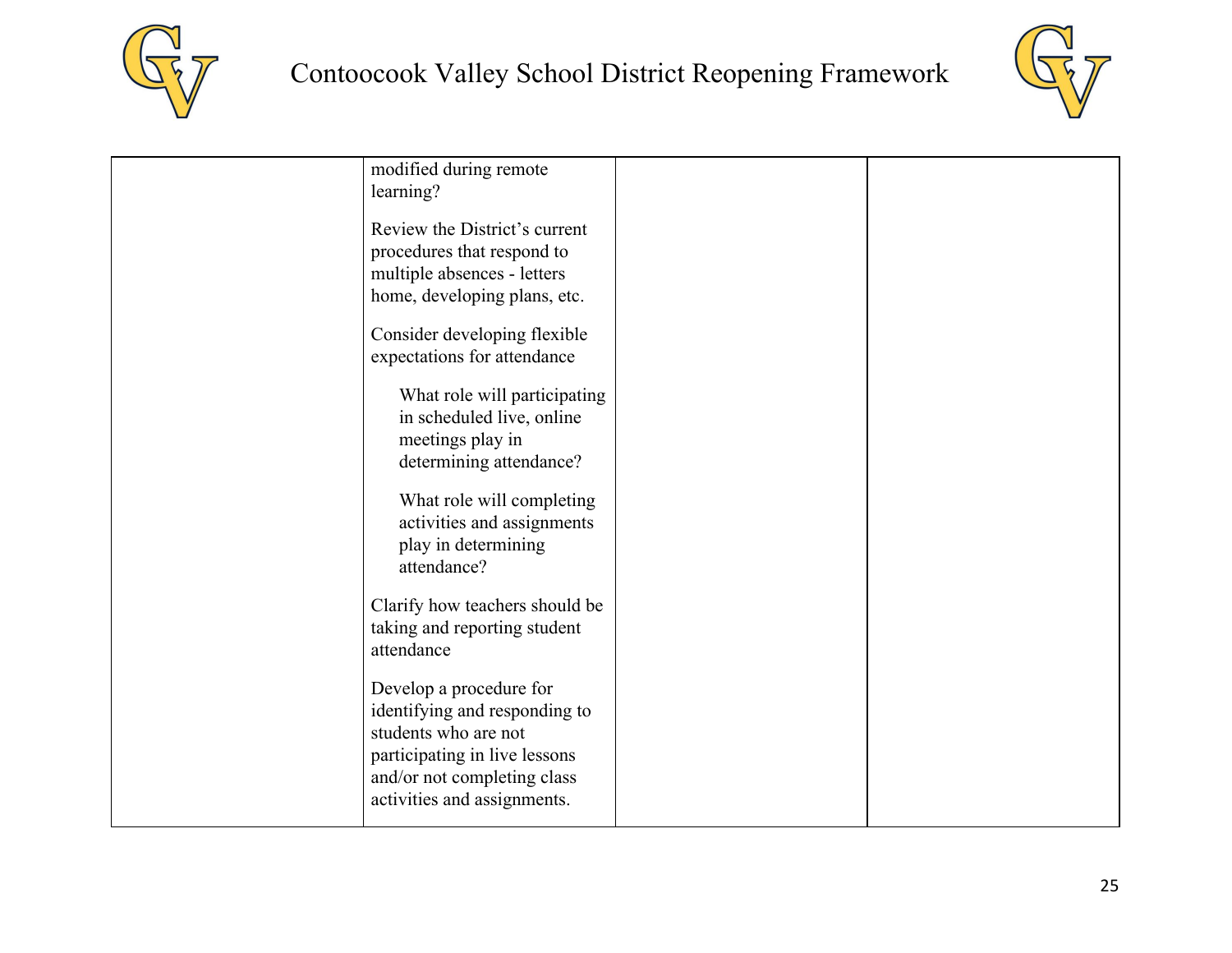



|                                                                                                                    | Identify the most vulnerable<br>students (students with<br>disabilities, English-language<br>learners, students who are<br>homeless or live in temporary<br>housing, migrant students,<br>students who live in poverty or<br>whose families face other<br>challenges, and students<br>directly affected by COVID-19<br>due to a death or job loss in<br>their family) to recognize and<br>prioritize their needs |                                                                                                                                                                             |                              |
|--------------------------------------------------------------------------------------------------------------------|------------------------------------------------------------------------------------------------------------------------------------------------------------------------------------------------------------------------------------------------------------------------------------------------------------------------------------------------------------------------------------------------------------------|-----------------------------------------------------------------------------------------------------------------------------------------------------------------------------|------------------------------|
| Develop expectations around<br>grading that will be applicable<br>to all phases in order to ensure<br>consistency. | Clearly define expected<br>student outcomes for selected<br>standards and/or competencies<br>- i.e., what does it really look<br>like for a student to meet or<br>exceed a specific standard or<br>competency?<br>Grade-level and subject-area<br>teachers need to collaborate to<br>identify, develop, and<br>implement effective<br>assessments for remote<br>learning                                         | Phase 1 considerations<br>Grade-level and subject-area<br>teachers need to collaborate to<br>identify, develop, and<br>implement effective<br>assessments in a hybrid model | Phase 1 and 2 considerations |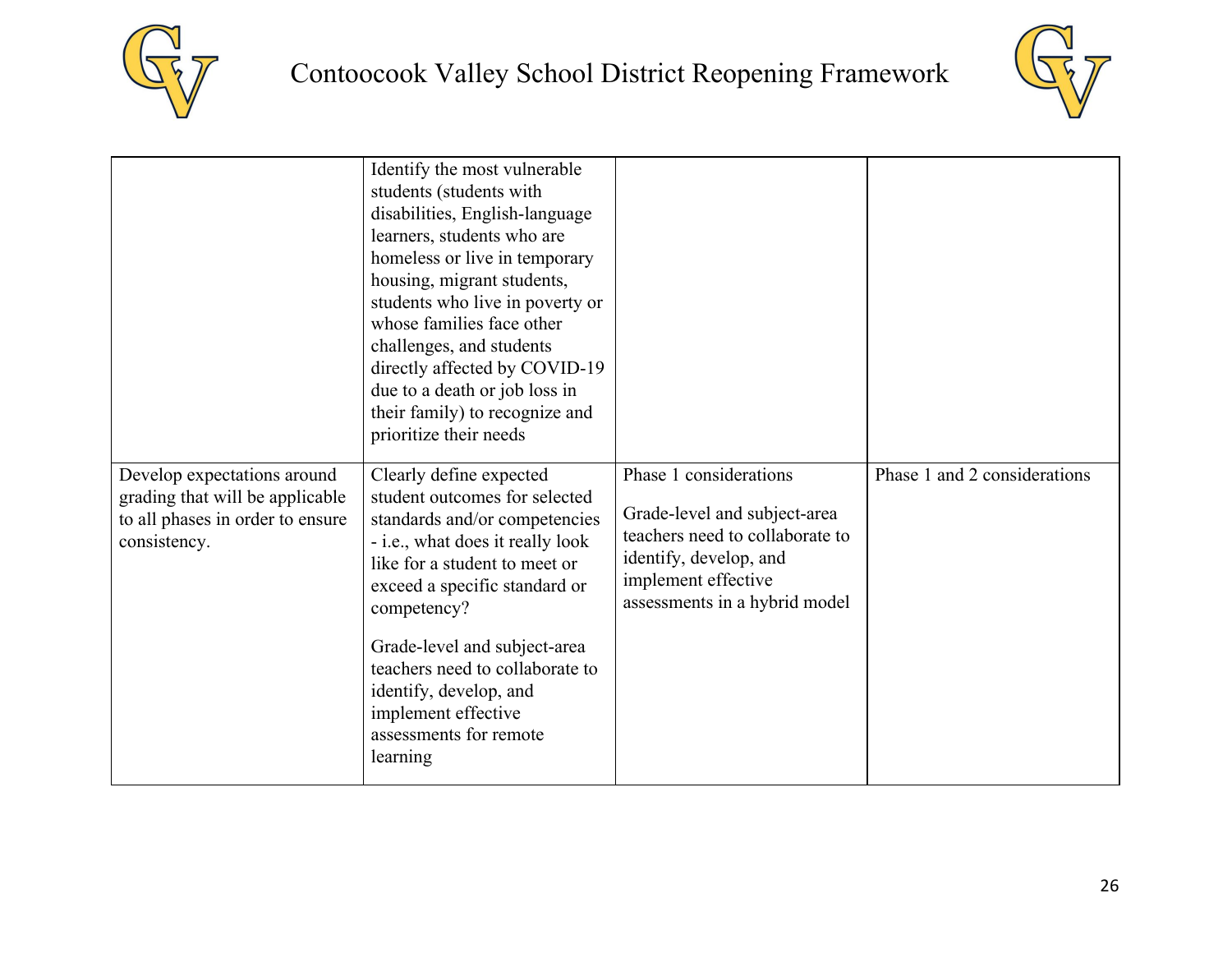



| Use of authentic assessments<br>from home - potential shift to<br>project-based learning<br>Establish expectations for<br>providing feedback to students<br>and families - how often and<br>what kind? |  |
|--------------------------------------------------------------------------------------------------------------------------------------------------------------------------------------------------------|--|
| Define and communicate the<br>grading policy and procedures<br>before remote learning begins                                                                                                           |  |
| <b>Elementary Specific:</b><br>Revisit grading expectations<br>from the spring                                                                                                                         |  |
| Rating system to identify<br>level of parent or teacher<br>support?                                                                                                                                    |  |
| Rating system from report<br>cards (I, D, WS, NE)?                                                                                                                                                     |  |
| Continue to use N (not<br>enough evidence) for<br>students who do not attend<br>or turn in work?                                                                                                       |  |
| Revise the report card?                                                                                                                                                                                |  |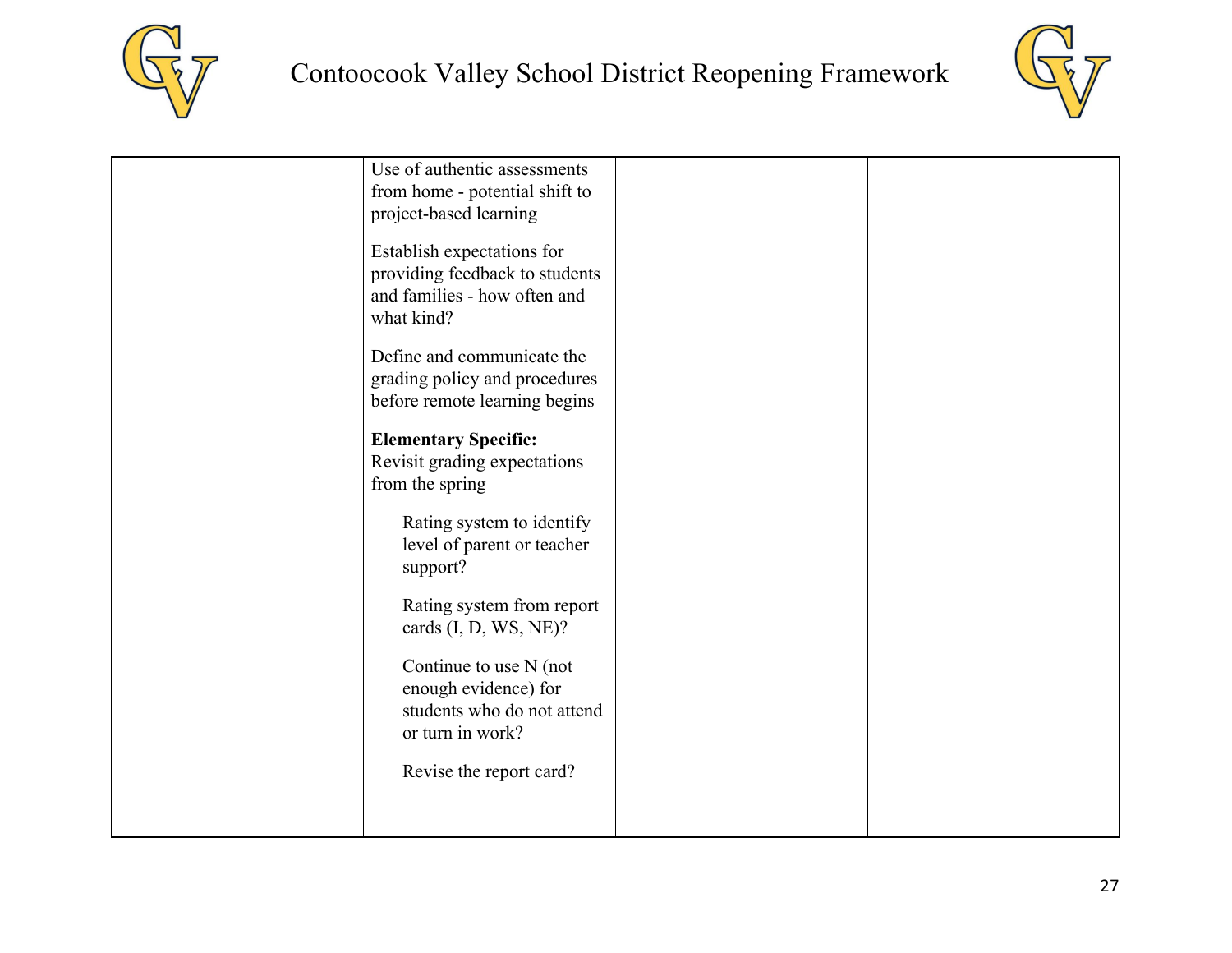



|                                                                                                                                                                                                  | <b>Middle Specific:</b><br>Consider adopting the grading<br>procedure from the high school<br>(algorithm that takes into<br>account students' current<br>grades)                                                                                                               |                                                                                                                                                                                                                                                                                                                                               |                                                                                                                                                                                                                                                                                                                                               |
|--------------------------------------------------------------------------------------------------------------------------------------------------------------------------------------------------|--------------------------------------------------------------------------------------------------------------------------------------------------------------------------------------------------------------------------------------------------------------------------------|-----------------------------------------------------------------------------------------------------------------------------------------------------------------------------------------------------------------------------------------------------------------------------------------------------------------------------------------------|-----------------------------------------------------------------------------------------------------------------------------------------------------------------------------------------------------------------------------------------------------------------------------------------------------------------------------------------------|
| Promote healthy hygiene<br>practices.                                                                                                                                                            | Educators will communicate<br>expectations related to healthy<br>hygiene that ensure the safety<br>of staff, students, and visitors<br>when on campus<br>If the District begins the year<br>remotely, expectations should<br>be shared before transitioning<br>to Phase 2 or 3 | Educators will communicate<br>expectations related to healthy<br>hygiene and implement any<br>protocols developed by the<br>district to ensure the safety of<br>staff, students, and visitors<br>when on campus<br>Educators will put into place<br>any needed structures and/or<br>routines that will further ensure<br>expectations are met | Educators will communicate<br>expectations related to healthy<br>hygiene and implement any<br>protocols developed by the<br>district to ensure the safety of<br>staff, students, and visitors<br>when on campus<br>Educators will put into place<br>any needed structures and/or<br>routines that will further ensure<br>expectations are met |
| Implement a Multi-tiered<br>System of Supports (MTSS)<br>for academics and social<br>emotional learning that will be<br>applicable/adaptable to all<br>phases in order to ensure<br>consistency. | Each school/level needs to<br>review their current MTSS for<br>academics and social<br>emotional learning and<br>consider what adjustments<br>need to be made in order to<br>continue its implementation in<br>a remote learning environment<br>Consider:                      | Each school/level needs to<br>review their current MTTS for<br>academics and social<br>emotional learning and<br>consider what adjustments<br>need to be made in order to<br>continue its implementation in<br>a hybrid learning environment<br>Consider:                                                                                     | Each school/level needs to<br>continue to develop their<br>MTTS for academics and<br>social emotional learning<br>Consider:<br>What do/will all students<br>receive (core academic and<br>social emotional learning<br>curriculum)?                                                                                                           |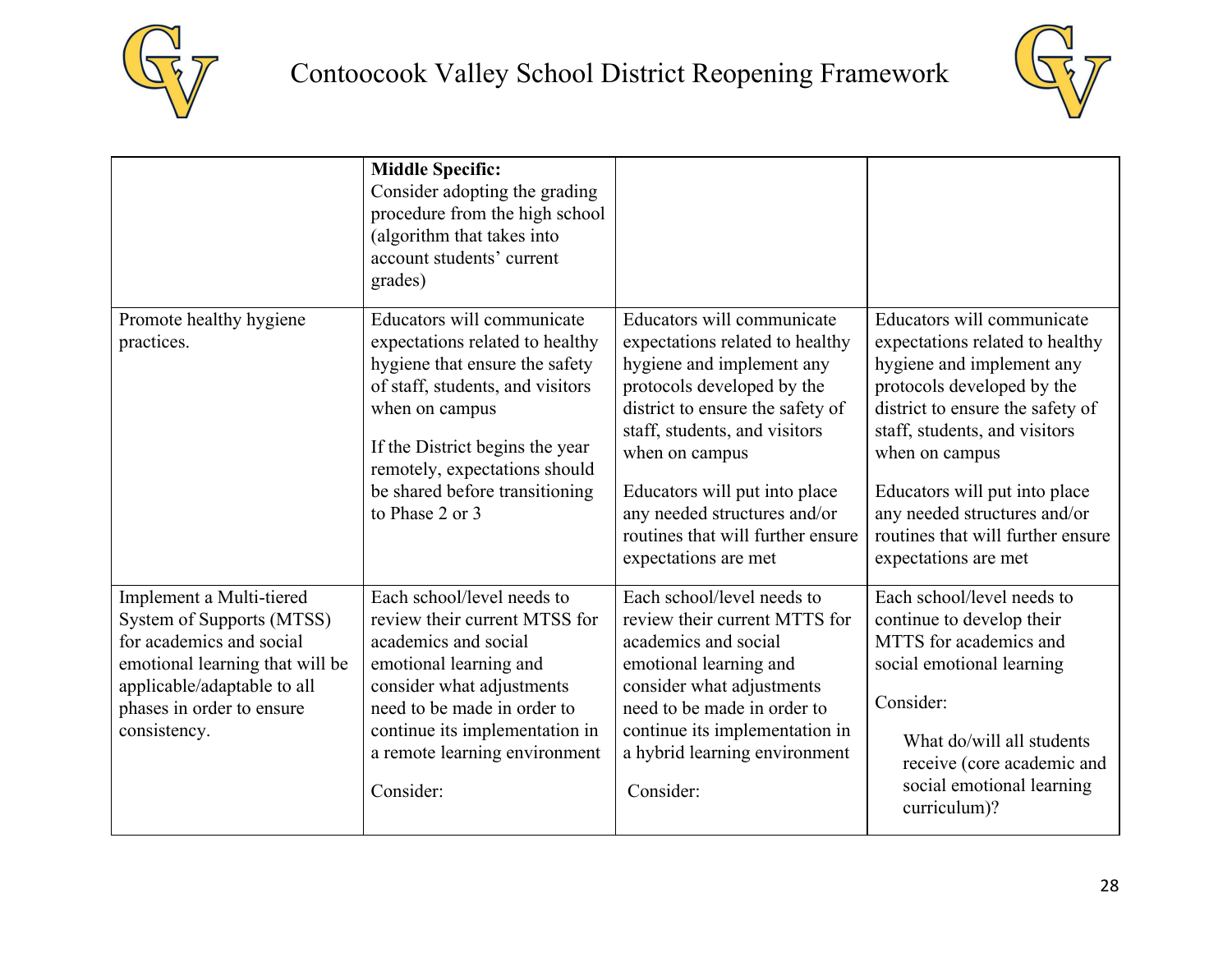



| What do/will all students                                                                                                                                                                                                                                                                                                                                                                                                                                                                                                                                      | What do/will all students                                                                                                                                                                                                                                                                                                                                                                                                                                                                                                                                      | How do/will we identify                                                                                                                                                                                                                                                                                                                                                                                                                           |
|----------------------------------------------------------------------------------------------------------------------------------------------------------------------------------------------------------------------------------------------------------------------------------------------------------------------------------------------------------------------------------------------------------------------------------------------------------------------------------------------------------------------------------------------------------------|----------------------------------------------------------------------------------------------------------------------------------------------------------------------------------------------------------------------------------------------------------------------------------------------------------------------------------------------------------------------------------------------------------------------------------------------------------------------------------------------------------------------------------------------------------------|---------------------------------------------------------------------------------------------------------------------------------------------------------------------------------------------------------------------------------------------------------------------------------------------------------------------------------------------------------------------------------------------------------------------------------------------------|
| receive (core academic and                                                                                                                                                                                                                                                                                                                                                                                                                                                                                                                                     | receive (core academic and                                                                                                                                                                                                                                                                                                                                                                                                                                                                                                                                     | students who need                                                                                                                                                                                                                                                                                                                                                                                                                                 |
| social emotional learning                                                                                                                                                                                                                                                                                                                                                                                                                                                                                                                                      | social emotional learning                                                                                                                                                                                                                                                                                                                                                                                                                                                                                                                                      | additional support in order                                                                                                                                                                                                                                                                                                                                                                                                                       |
| curriculum)?                                                                                                                                                                                                                                                                                                                                                                                                                                                                                                                                                   | curriculum)?                                                                                                                                                                                                                                                                                                                                                                                                                                                                                                                                                   | to be successful? How will                                                                                                                                                                                                                                                                                                                                                                                                                        |
| How do/will we identify<br>students who need<br>additional support in order<br>to be successful? How will<br>we monitor students who<br>are receiving additional<br>support? Identify<br>assessments and develop an<br>overall assessment plan<br>What intervention programs<br>and resources do/can we<br>offer at each tier? Identify<br>available and needed<br>intervention programs and<br>resources<br>What staffing is available to<br>provide support at each<br>tier? Consider the flexible<br>use of staff to maximize the<br>use of available staff | How do/will we identify<br>students who need<br>additional support in order<br>to be successful? How will<br>we monitor students who<br>are receiving additional<br>support? Identify<br>assessments and develop an<br>overall assessment plan<br>What intervention<br>programs and resources<br>do/can we offer at each<br>tier? Identify available and<br>needed intervention<br>programs and resources<br>What staffing is available<br>to provide support at each<br>tier? Consider the flexible<br>use of staff to maximize<br>the use of available staff | we monitor students who<br>are receiving additional<br>support? Identify<br>assessments and develop<br>an overall assessment plan<br>What intervention<br>programs and resources<br>do/can we offer at each<br>tier? Identify available and<br>needed intervention<br>programs and resources<br>What staffing is available<br>to provide support at each<br>tier? Consider the flexible<br>use of staff to maximize<br>the use of available staff |
| Identify the most vulnerable                                                                                                                                                                                                                                                                                                                                                                                                                                                                                                                                   |                                                                                                                                                                                                                                                                                                                                                                                                                                                                                                                                                                |                                                                                                                                                                                                                                                                                                                                                                                                                                                   |
| students (students with                                                                                                                                                                                                                                                                                                                                                                                                                                                                                                                                        |                                                                                                                                                                                                                                                                                                                                                                                                                                                                                                                                                                |                                                                                                                                                                                                                                                                                                                                                                                                                                                   |
| disabilities, English-language                                                                                                                                                                                                                                                                                                                                                                                                                                                                                                                                 |                                                                                                                                                                                                                                                                                                                                                                                                                                                                                                                                                                |                                                                                                                                                                                                                                                                                                                                                                                                                                                   |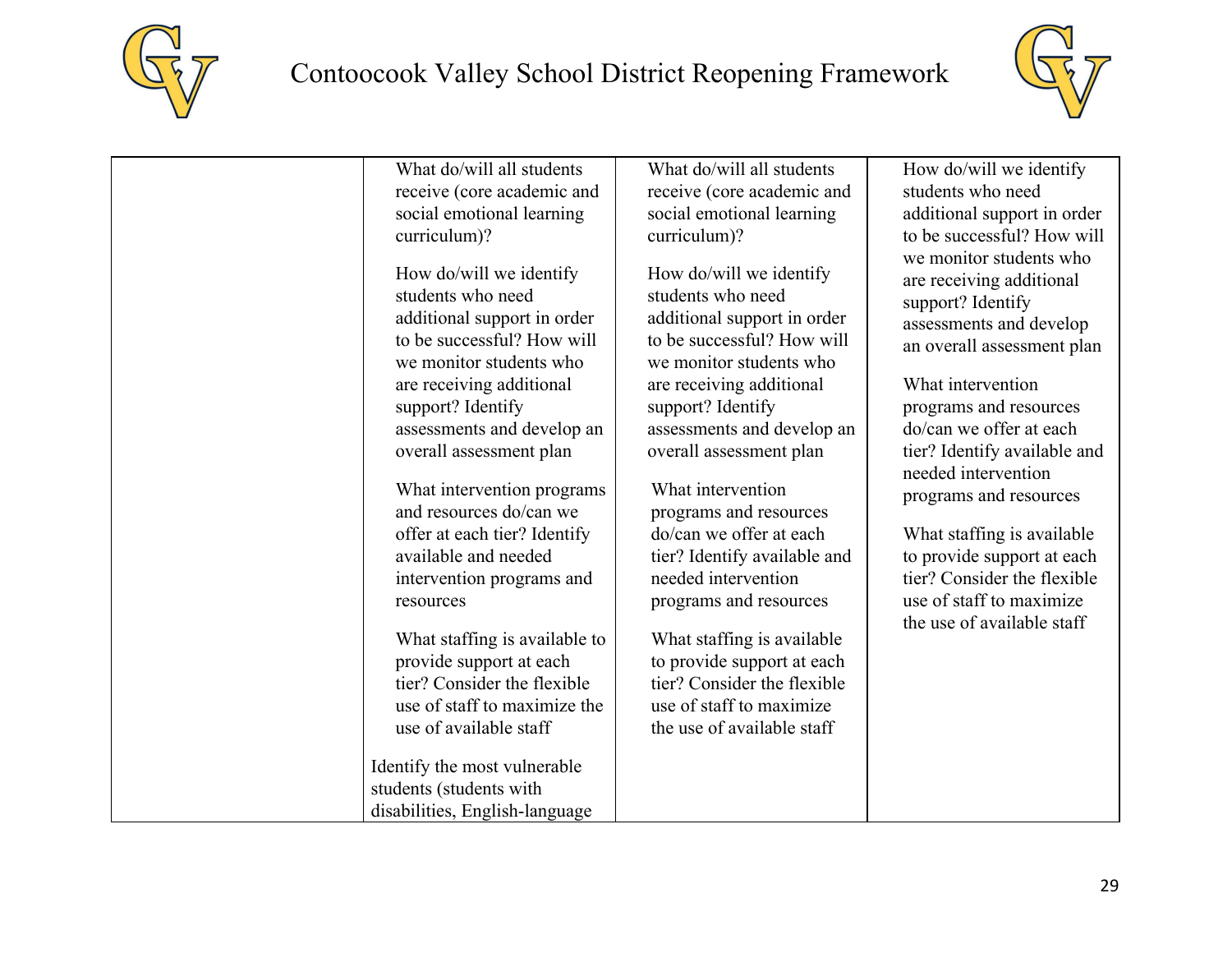



|                                                                                                                                                                                                                                                            | learners, students who are<br>homeless or live in temporary<br>housing, migrant students,<br>students who live in poverty or<br>whose families face other<br>challenges, and students<br>directly affected by COVID-19<br>due to a death or job loss in<br>their family) to recognize and<br>prioritize their needs                                                                                                                                                         |                                                                                                                                                                                                                                                                                                                                                                         |                                                                                                                                                                                           |
|------------------------------------------------------------------------------------------------------------------------------------------------------------------------------------------------------------------------------------------------------------|-----------------------------------------------------------------------------------------------------------------------------------------------------------------------------------------------------------------------------------------------------------------------------------------------------------------------------------------------------------------------------------------------------------------------------------------------------------------------------|-------------------------------------------------------------------------------------------------------------------------------------------------------------------------------------------------------------------------------------------------------------------------------------------------------------------------------------------------------------------------|-------------------------------------------------------------------------------------------------------------------------------------------------------------------------------------------|
| Develop a plan for assessing<br>students' learning progress and<br>loss when students return that<br>includes multiple forms of<br>assessment (e.g., diagnostics,<br>formative assessments, student<br>work, conferences, advisories,<br>parent feedback). | Determine which assessments<br>will provide the most valid and<br>useful information - online<br>assessments, feedback surveys,<br>performance/observation<br>through Zoom and/or Google<br>Hangout, project-based<br>assessments, parent<br>conferences/feedback, etc.<br>Determine the most efficient,<br>valid, and useful way to<br>administer assessments -<br>face-to-face, 1:1, small group,<br>whole group<br>Develop a plan for students<br>who are not meeting or | Phase 1 considerations<br>Determine additional<br>assessments needed for<br>expanded standards<br>Focus on formative<br>assessments and observation.<br>Develop protocols for<br>identifying appropriate<br>assessments and documenting<br>progress<br>Develop a plan for students<br>who are not meeting or<br>exceeding benchmarks after<br>analyzing assessment data | Phase 1 and 2 considerations<br>Determine and implement a<br>more robust assessment plan<br>that focuses on monitoring and<br>supporting students to make<br>any needed "catch up" growth |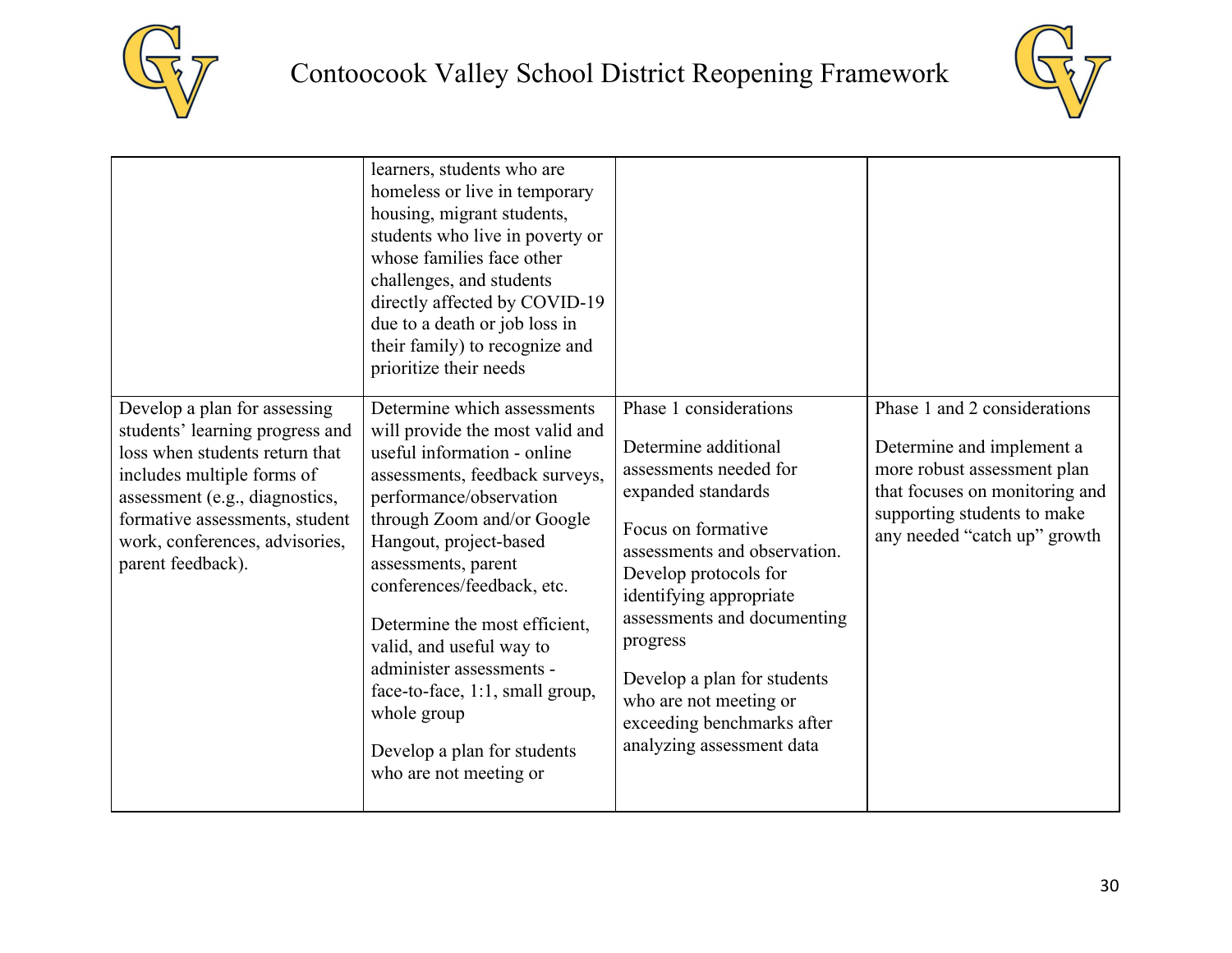



| exceeding benchmarks after<br>analyzing assessment data                                                                                                                                                                                      |  |
|----------------------------------------------------------------------------------------------------------------------------------------------------------------------------------------------------------------------------------------------|--|
| Communicate an overall plan<br>for assessment for when<br>students return to school that<br>includes timelines for giving<br>assessments, analyzing data,<br>and making adjustments to<br>curriculum and academic goals<br>based on the data |  |
| Testing windows may<br>need to be modified<br>depending on the phase                                                                                                                                                                         |  |
| Consider the frequency of<br>assessments                                                                                                                                                                                                     |  |
| Consider the role of<br>screening vs. diagnostic<br>assessments and<br>formative vs. summative                                                                                                                                               |  |
| Build students' capacity<br>to complete assessments<br>remotely                                                                                                                                                                              |  |
| Use assessments to build<br>relationships and connect<br>with students                                                                                                                                                                       |  |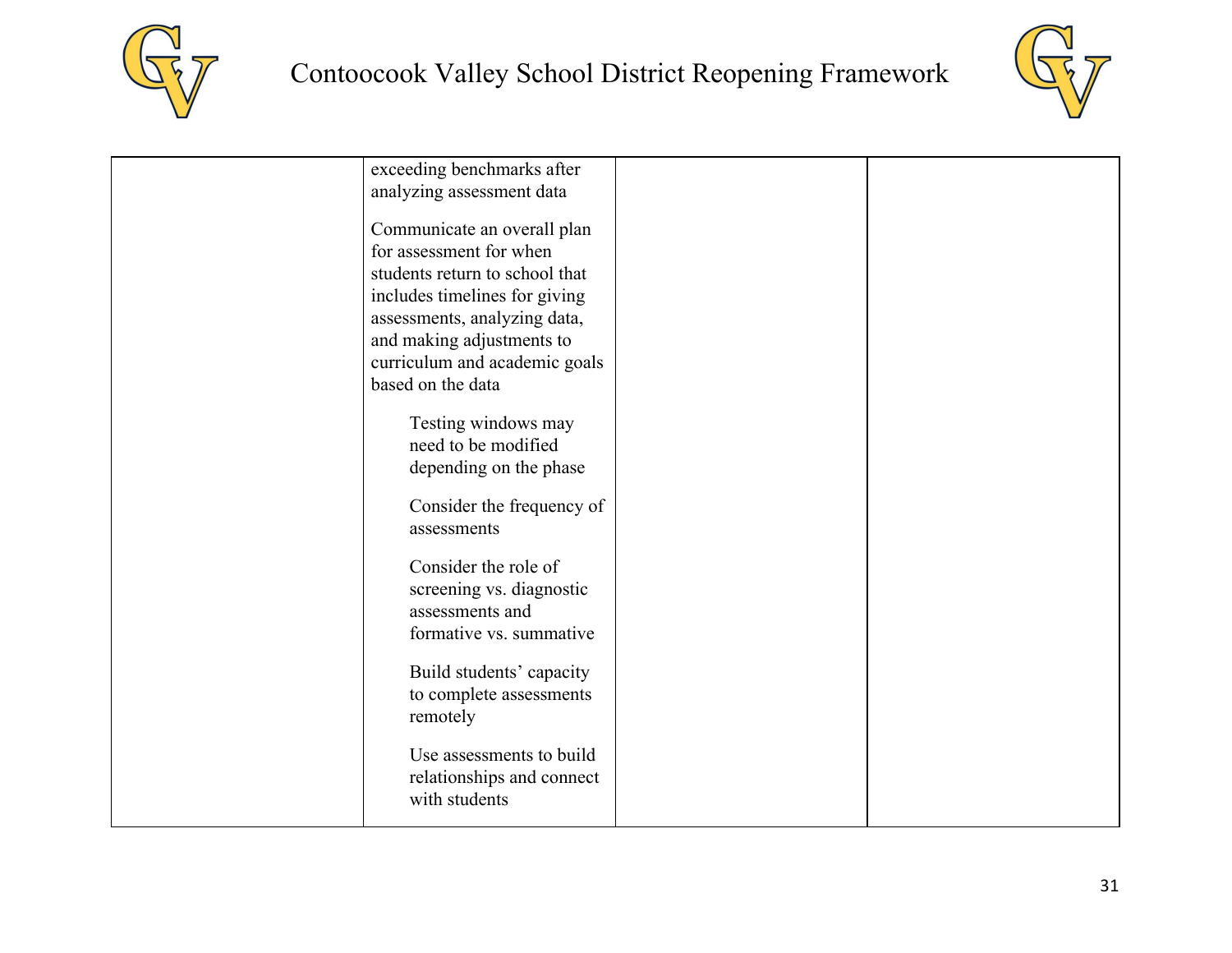



|                                | Allow for differentiation<br>in the assessment plan<br>Provide any needed PD to<br>support teachers with the<br>administration of assessments<br>and/or analysis of data from<br>assessments<br>Make sure teachers have the<br>needed access to assessment<br>data (AIMSweb, NWEA, etc.)<br>Structure time for teachers to<br>meet to analyze and respond to<br>assessment data. Discuss<br>trends across subjects/courses<br>to identify any skills that may<br>need to be shifted "up" or<br>"down" the curriculum<br>progression |                                |                                |
|--------------------------------|-------------------------------------------------------------------------------------------------------------------------------------------------------------------------------------------------------------------------------------------------------------------------------------------------------------------------------------------------------------------------------------------------------------------------------------------------------------------------------------------------------------------------------------|--------------------------------|--------------------------------|
| Connect with the Department    | Develop and implement a                                                                                                                                                                                                                                                                                                                                                                                                                                                                                                             | Develop and implement a        | Develop and implement a        |
| of Education (DOE) about       | protocol for reciprocal                                                                                                                                                                                                                                                                                                                                                                                                                                                                                                             | protocol for reciprocal        | protocol for reciprocal        |
| changes to testing, grading,   | communication with the DOE                                                                                                                                                                                                                                                                                                                                                                                                                                                                                                          | communication with the DOE     | communication with the DOE     |
| report cards, and promotion    | and how to disseminate general                                                                                                                                                                                                                                                                                                                                                                                                                                                                                                      | and how to disseminate general | and how to disseminate general |
| policies, and outline decision | and special education                                                                                                                                                                                                                                                                                                                                                                                                                                                                                                               | and special education          | and special education          |
| points.                        | information to stakeholders                                                                                                                                                                                                                                                                                                                                                                                                                                                                                                         | information to stakeholders    | information to stakeholders    |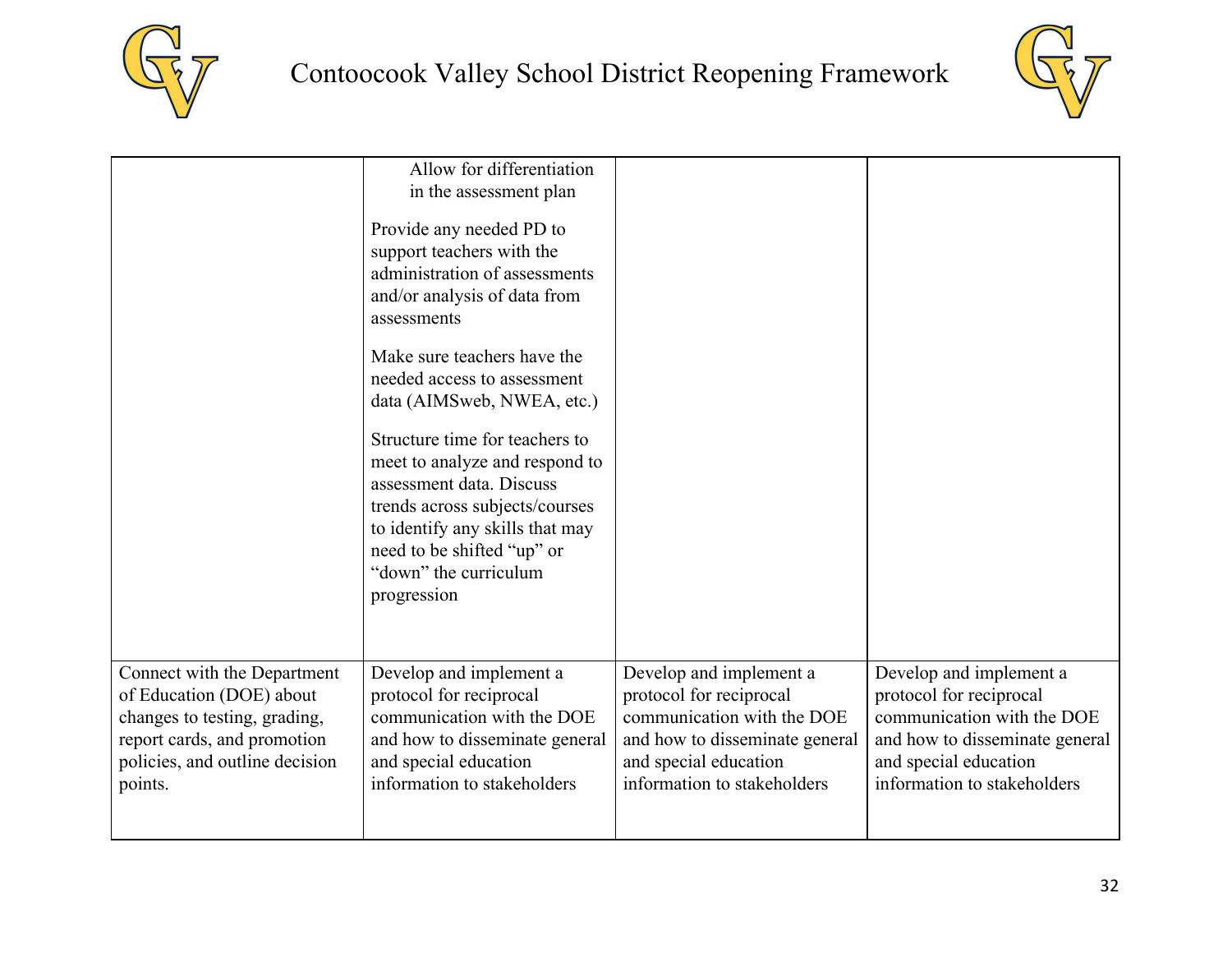



| Ensure that schools and<br>teachers are engaging in<br>intentional curriculum<br>planning and documentation,<br>inclusive of curriculum maps,<br>pacing plans and calendars,<br>and lesson plans, to ensure<br>continuity of instruction. | Continue time for collaborative<br>curriculum planning and<br>documentation that will<br>prioritize a narrowed set of<br>power standards<br>Designate time for weekly<br>collaborative team meetings to<br>plan, review student work,<br>analyze assessment data, and<br>adjust instruction as needed -<br>e.g., fFlex Day<br>Designate time for individual<br>staff to engage in intentional<br>curriculum planning, analyze<br>assessment data, and<br>communicate with parents and<br>students with predictable<br>consistency<br>Identify priority standards,<br>content, skills and outcomes<br>Update, and keep current, both<br>core maps and diary maps | Continue time for collaborative<br>curriculum planning and<br>documentation that will<br>prioritize a narrowed set of<br>power standards while<br>expanding upon phase 1<br>standards<br>Phase 1 considerations | Continue time for collaborative<br>curriculum planning and<br>documentation that will<br>prioritize a narrowed set of<br>power standards while<br>expanding upon phase 2<br>standards<br>Phase 1 and Phase 2<br>considerations<br>Continue intentional<br>curriculum planning with the<br>goal of having students back<br>on-track by the end of<br>2021-2022 SY |
|-------------------------------------------------------------------------------------------------------------------------------------------------------------------------------------------------------------------------------------------|-----------------------------------------------------------------------------------------------------------------------------------------------------------------------------------------------------------------------------------------------------------------------------------------------------------------------------------------------------------------------------------------------------------------------------------------------------------------------------------------------------------------------------------------------------------------------------------------------------------------------------------------------------------------|-----------------------------------------------------------------------------------------------------------------------------------------------------------------------------------------------------------------|------------------------------------------------------------------------------------------------------------------------------------------------------------------------------------------------------------------------------------------------------------------------------------------------------------------------------------------------------------------|
| Assess the capacity of<br>structures outside of the                                                                                                                                                                                       | Consider remote options for<br>summer programming: K-12                                                                                                                                                                                                                                                                                                                                                                                                                                                                                                                                                                                                         | Consider remote and hybrid<br>options for summer                                                                                                                                                                | Consider remote, hybrid, and<br>face-to-face options for                                                                                                                                                                                                                                                                                                         |
| regular school day, such as                                                                                                                                                                                                               | Extended School Year (ESY),                                                                                                                                                                                                                                                                                                                                                                                                                                                                                                                                                                                                                                     | programming: K-12 Extended                                                                                                                                                                                      | summer programming: K-12                                                                                                                                                                                                                                                                                                                                         |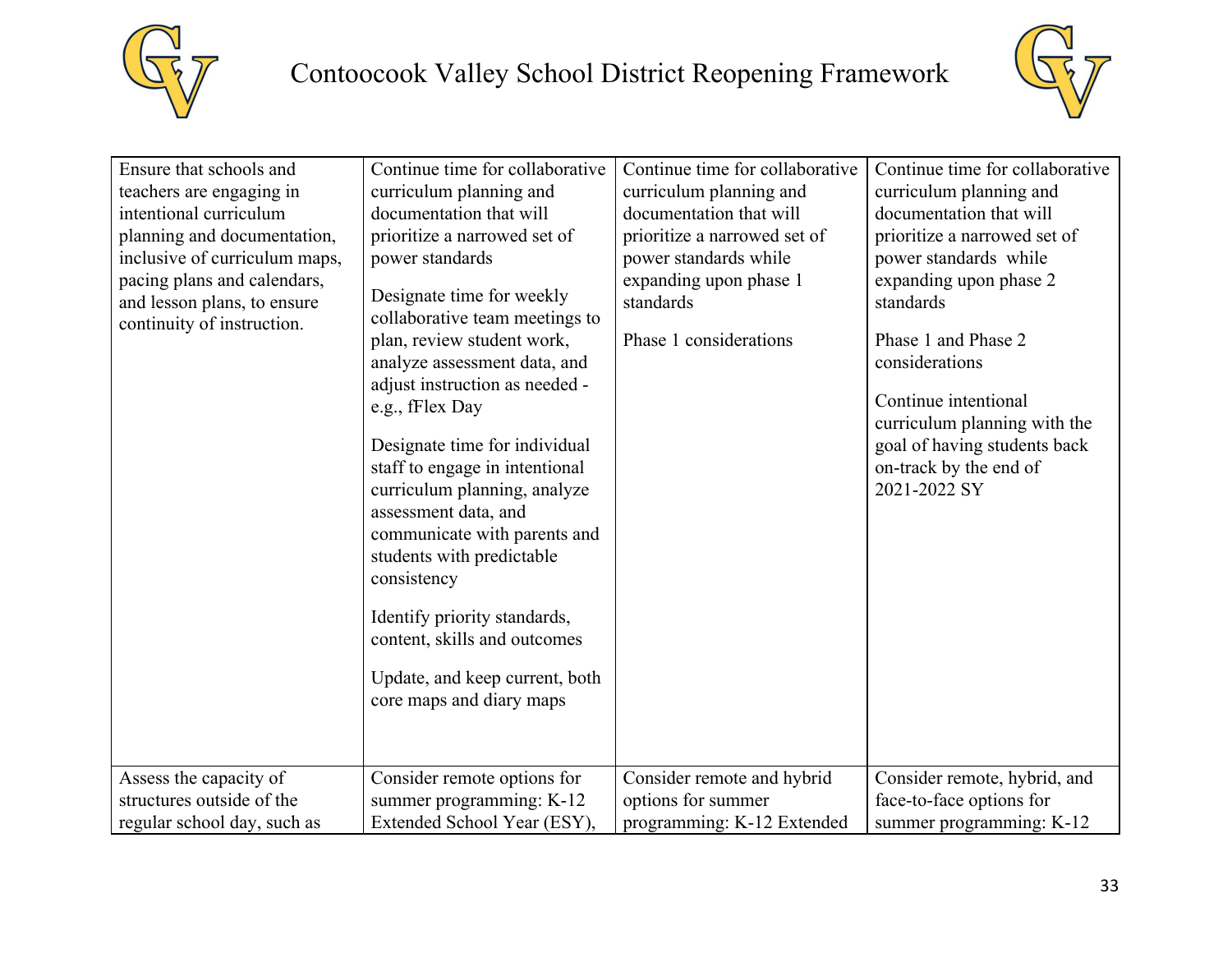



| summer learning options,<br>extended day, and after school<br>programming, to potentially be<br>leveraged to support students<br>in need of learning recovery. | K-4 Title I, 9-12 Summer<br>Academy, etc.<br>Consider remote extended day:<br>Targeted, subject-specific<br>interventions facilitated by<br>intervention staff working a<br>staggered schedule, 5th Block<br>interventions, Virtual<br>Office/Help Hours,<br>embedding/integrating<br>essential content and skills in<br>extra-curricular activities when | School Year (ESY), K-4 Title<br>I, 9-12 Summer Academy, etc.<br>Consider remote and hybrid<br>options for extended day:<br>Targeted, subject-specific<br>interventions facilitated by<br>intervention staff working a<br>staggered schedule, 5th Block<br>interventions, Virtual<br>Office/Help Hours,<br>embedding/integrating<br>essential content and skills in | Extended School Year (ESY),<br>K-4 Title I, $9-12$ Summer<br>Academy, etc.<br>Consider remote, hybrid, and<br>face-to-face options for<br>extended day: Targeted,<br>subject-specific interventions<br>facilitated by intervention staff<br>working a staggered schedule,<br>5th Block interventions,<br>Virtual Office/Help Hours,<br>embedding/integrating |
|----------------------------------------------------------------------------------------------------------------------------------------------------------------|-----------------------------------------------------------------------------------------------------------------------------------------------------------------------------------------------------------------------------------------------------------------------------------------------------------------------------------------------------------|--------------------------------------------------------------------------------------------------------------------------------------------------------------------------------------------------------------------------------------------------------------------------------------------------------------------------------------------------------------------|--------------------------------------------------------------------------------------------------------------------------------------------------------------------------------------------------------------------------------------------------------------------------------------------------------------------------------------------------------------|
|                                                                                                                                                                |                                                                                                                                                                                                                                                                                                                                                           |                                                                                                                                                                                                                                                                                                                                                                    |                                                                                                                                                                                                                                                                                                                                                              |
|                                                                                                                                                                |                                                                                                                                                                                                                                                                                                                                                           |                                                                                                                                                                                                                                                                                                                                                                    |                                                                                                                                                                                                                                                                                                                                                              |
|                                                                                                                                                                |                                                                                                                                                                                                                                                                                                                                                           |                                                                                                                                                                                                                                                                                                                                                                    |                                                                                                                                                                                                                                                                                                                                                              |
|                                                                                                                                                                |                                                                                                                                                                                                                                                                                                                                                           |                                                                                                                                                                                                                                                                                                                                                                    |                                                                                                                                                                                                                                                                                                                                                              |
|                                                                                                                                                                |                                                                                                                                                                                                                                                                                                                                                           |                                                                                                                                                                                                                                                                                                                                                                    |                                                                                                                                                                                                                                                                                                                                                              |
|                                                                                                                                                                |                                                                                                                                                                                                                                                                                                                                                           |                                                                                                                                                                                                                                                                                                                                                                    |                                                                                                                                                                                                                                                                                                                                                              |
|                                                                                                                                                                | possible, etc.                                                                                                                                                                                                                                                                                                                                            | extra-curricular activities when                                                                                                                                                                                                                                                                                                                                   | essential content and skills in                                                                                                                                                                                                                                                                                                                              |
|                                                                                                                                                                |                                                                                                                                                                                                                                                                                                                                                           | possible, etc.                                                                                                                                                                                                                                                                                                                                                     | extra-curricular activities when                                                                                                                                                                                                                                                                                                                             |
|                                                                                                                                                                |                                                                                                                                                                                                                                                                                                                                                           | Consider embedding/                                                                                                                                                                                                                                                                                                                                                | possible, etc.                                                                                                                                                                                                                                                                                                                                               |
|                                                                                                                                                                |                                                                                                                                                                                                                                                                                                                                                           | integrating essential content                                                                                                                                                                                                                                                                                                                                      | Consider embedding/                                                                                                                                                                                                                                                                                                                                          |
|                                                                                                                                                                |                                                                                                                                                                                                                                                                                                                                                           | and skills in before- and                                                                                                                                                                                                                                                                                                                                          | integrating essential content                                                                                                                                                                                                                                                                                                                                |
|                                                                                                                                                                |                                                                                                                                                                                                                                                                                                                                                           | after-school programming                                                                                                                                                                                                                                                                                                                                           | and skills in before- and                                                                                                                                                                                                                                                                                                                                    |
|                                                                                                                                                                |                                                                                                                                                                                                                                                                                                                                                           |                                                                                                                                                                                                                                                                                                                                                                    | after-school programming                                                                                                                                                                                                                                                                                                                                     |
|                                                                                                                                                                |                                                                                                                                                                                                                                                                                                                                                           |                                                                                                                                                                                                                                                                                                                                                                    |                                                                                                                                                                                                                                                                                                                                                              |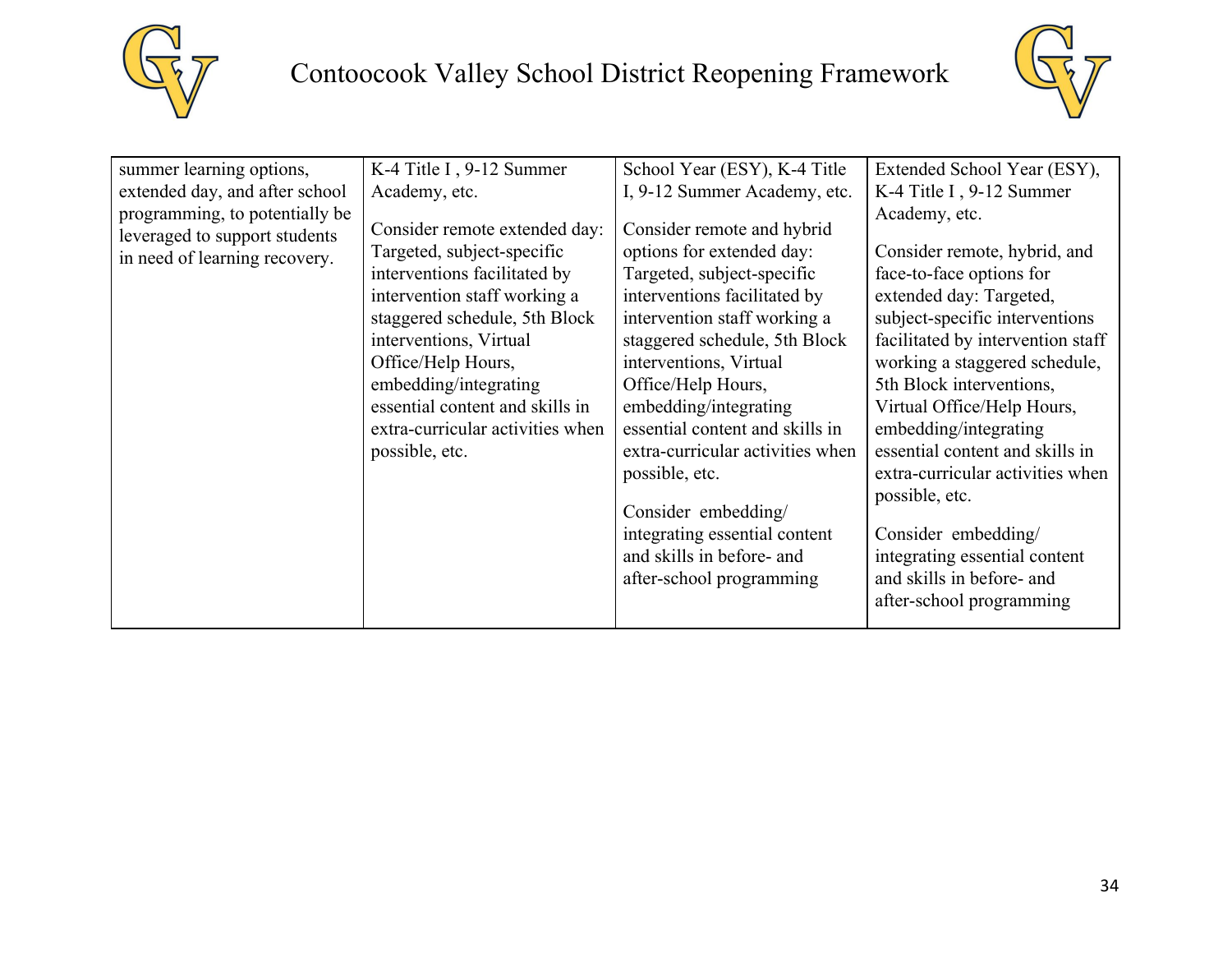



#### <span id="page-34-0"></span>**School Operations Committee**

The goal of the School Operations Committee is to examine school procedures and protocols that may have to be updated and/or changed in order to support best practice at each phase of reopening such as attendance, hiring practices, transportation and schedules and making recommendations about reallocation of resources based on necessary changes. Additionally, school operations will interface with our municipal insurer and legal counsel regarding our implementation plans.

| <b>Activity</b>                                                                                                                                                                                                                                                              | <b>Phase 1</b><br><b>Significant Restrictions</b>                                                                                                                                 | <b>Phase 2</b><br><b>Restrictions</b>                                                                                                                                                                                                                     | Phase 3<br><b>Limited Restrictions</b>                                                                                                                                                  |
|------------------------------------------------------------------------------------------------------------------------------------------------------------------------------------------------------------------------------------------------------------------------------|-----------------------------------------------------------------------------------------------------------------------------------------------------------------------------------|-----------------------------------------------------------------------------------------------------------------------------------------------------------------------------------------------------------------------------------------------------------|-----------------------------------------------------------------------------------------------------------------------------------------------------------------------------------------|
| Cafeteria (breakfast and lunch<br>programs) – cafeteria access<br>restricted<br>Consider delivering meals to<br>classrooms for the youngest<br>students (consider<br>non-classroom distanced<br>locations within buildings)<br>Consider addressing outside<br>food protocols | All school meals served in<br>small cohort sizes within<br>classrooms<br>To-go options and remote<br>deliveries will be made as<br>permissible by State and<br>Federal guidelines | Limited access to cafeteria<br>spaces with limited seating,<br>social distancing, and limited<br>sharing of any supplies,<br>condiments, etc.<br>To-go options and remote<br>deliveries will be made as<br>permissible by State and<br>Federal guidelines | Expanded access to cafeteria<br>access with appropriate<br>restrictions TBD<br>To-go options and remote<br>deliveries will be made as<br>permissible by State and<br>Federal guidelines |
| Food Services – food program<br>for families with food<br>insecurity to continue based on<br>DOE guidance and program<br>availability                                                                                                                                        | State & USDA guidelines<br>dictate how meals can be<br>provided for off-campus<br>students                                                                                        | State & USDA guidelines<br>dictate how meals can be<br>provided for off-campus<br>students                                                                                                                                                                | State $&$ USDA guidelines<br>dictate how meals can be<br>provided for off-campus<br>students                                                                                            |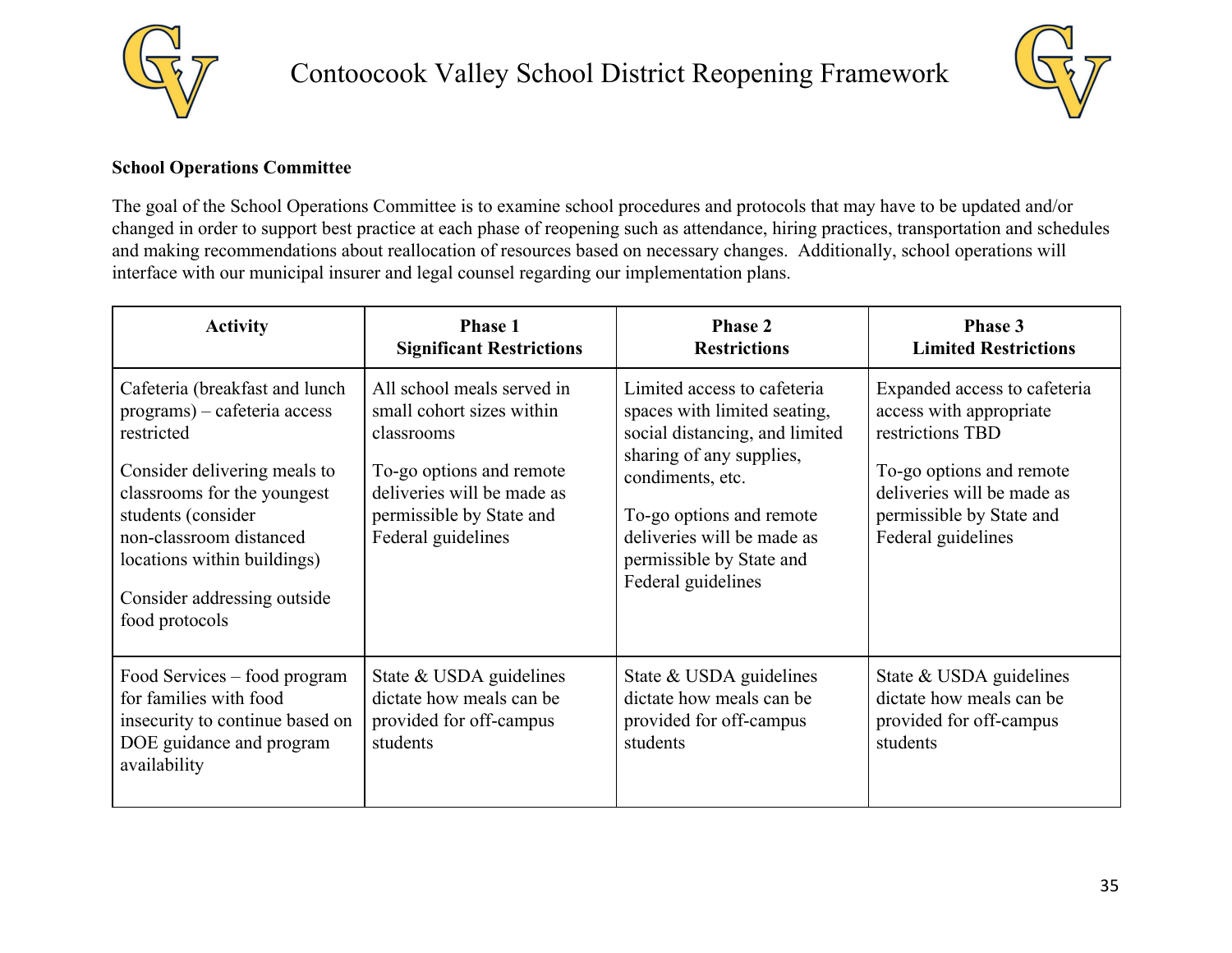



| Identify protocols for the<br>sharing of supplies, materials,<br>technology, in classroom use<br>items and food service serving<br>items between students, staff<br>and groups in all<br>classroom/school settings.<br>Protocol for ordering supplies<br>in limited sharing mode -<br>guidelines for what items this<br>applies to and how to<br>determine an adequate amount<br>to purchase. | No sharing of classroom<br>resources between classrooms<br>- strongly enforced and<br>restricted<br>Students are provided with<br>individual supplies and<br>computers that are not shared<br>Students' belongings are<br>seperated from others' and in<br>individually labeled containers,<br>cubbies, or designated areas<br>Classroom items are used by<br>individual students and are<br>sterilized after use<br>Discourage sharing of items<br>that are difficult to clean or<br>disinfect | No sharing of classroom<br>resources between classrooms<br>- strongly enforced and<br>restricted<br>Students are provided with<br>individual supplies and<br>computers that are not shared<br>Students' belongings are<br>seperated from others' and in<br>individually labeled containers,<br>cubbies, or designated areas<br>Classroom items are used by<br>individual students and are<br>sterilized after use<br>Discourage sharing of items<br>that are difficult to clean or<br>disinfect | Restricted sharing of<br>classroom resources<br>Students are provided with<br>individual supplies and<br>computers that are not shared<br>Students' belongings are<br>seperated from others' and in<br>individually labeled containers,<br>cubbies, or designated areas<br>Classroom items are used by<br>individual students and are<br>sterilized after use<br>Discourage sharing of items<br>that are difficult to clean or<br>disinfect |
|-----------------------------------------------------------------------------------------------------------------------------------------------------------------------------------------------------------------------------------------------------------------------------------------------------------------------------------------------------------------------------------------------|-------------------------------------------------------------------------------------------------------------------------------------------------------------------------------------------------------------------------------------------------------------------------------------------------------------------------------------------------------------------------------------------------------------------------------------------------------------------------------------------------|-------------------------------------------------------------------------------------------------------------------------------------------------------------------------------------------------------------------------------------------------------------------------------------------------------------------------------------------------------------------------------------------------------------------------------------------------------------------------------------------------|---------------------------------------------------------------------------------------------------------------------------------------------------------------------------------------------------------------------------------------------------------------------------------------------------------------------------------------------------------------------------------------------------------------------------------------------|
| Childcare support services                                                                                                                                                                                                                                                                                                                                                                    | Suspend on-site before and<br>after school care services if full<br>remote learning<br>On-site before and after school<br>care by Boys and Girls Club/<br>SKIP/The Grapevine/Avenue                                                                                                                                                                                                                                                                                                             | On-site before and after school<br>care by the Boys and Girls<br>Club/SKIP with some<br>restrictions                                                                                                                                                                                                                                                                                                                                                                                            | On-site before and after school<br>care by the Boys and Girls<br>Club/SKIP with restrictions                                                                                                                                                                                                                                                                                                                                                |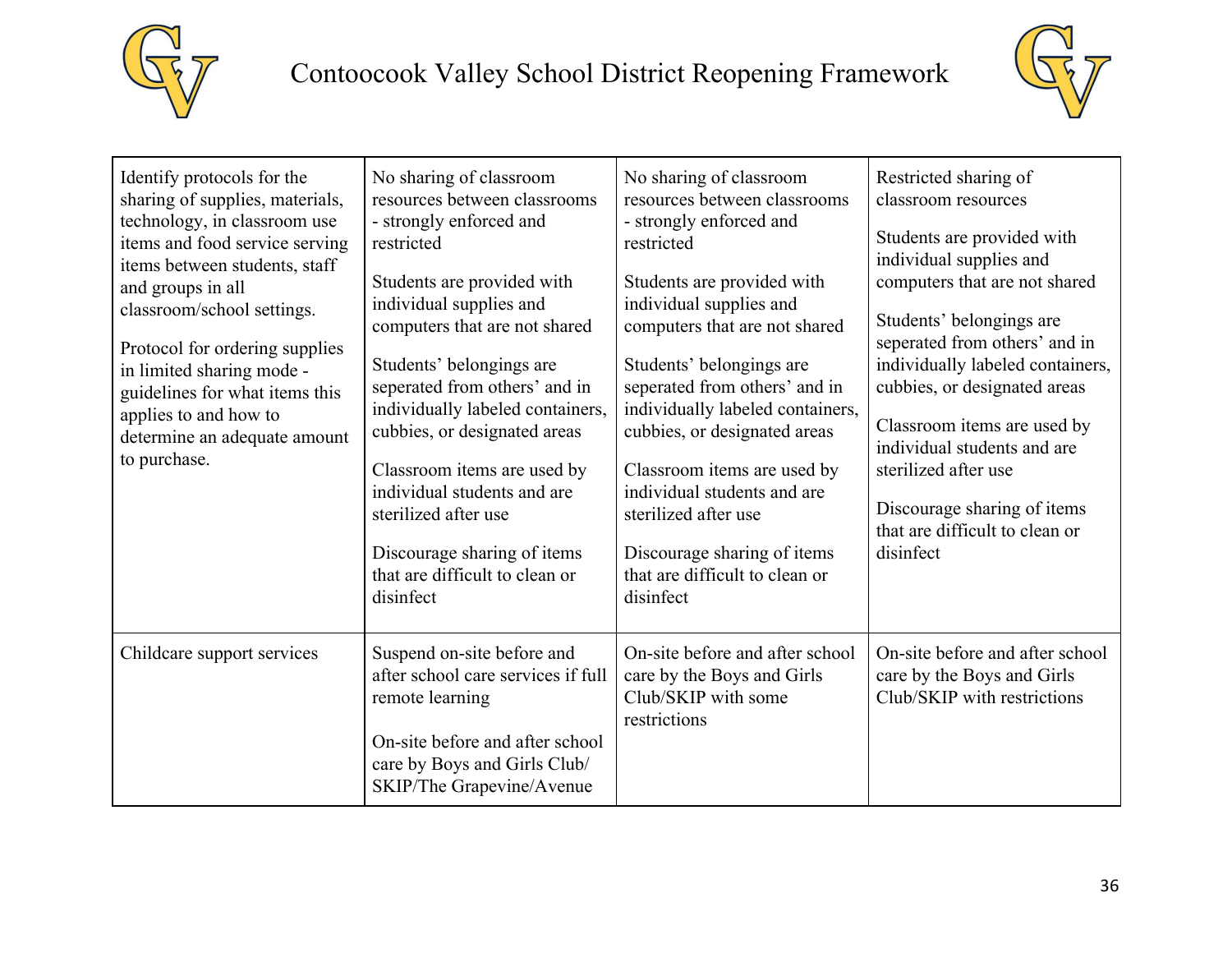



|                                                                                                                                                                                                                                                                                     | A with significant restrictions<br>and expectations                                                                                                                                                                                                                                                           |                                                                                                                                                                                                                                                                                    |                                                                                                                                                                                                                                                                                             |
|-------------------------------------------------------------------------------------------------------------------------------------------------------------------------------------------------------------------------------------------------------------------------------------|---------------------------------------------------------------------------------------------------------------------------------------------------------------------------------------------------------------------------------------------------------------------------------------------------------------|------------------------------------------------------------------------------------------------------------------------------------------------------------------------------------------------------------------------------------------------------------------------------------|---------------------------------------------------------------------------------------------------------------------------------------------------------------------------------------------------------------------------------------------------------------------------------------------|
| Consistent groups $-$ no sharing<br>of students, teachers, etc. $-$ no<br>mixing of groups with other<br>groups                                                                                                                                                                     | Strongly enforced and<br>restricted                                                                                                                                                                                                                                                                           | Restricted                                                                                                                                                                                                                                                                         | Limited restrictions                                                                                                                                                                                                                                                                        |
| Contact Tracing ability -<br>develop a model to limit<br>groups, isolate groups, and<br>track group contact using<br>schedules, cameras, or perhaps<br>other technology including<br>staff, students, visitors and<br>parents.<br>Identifying immune<br>compromised students/staff. | <b>Enhanced Contact Tracing</b><br>systems in place to track and<br>document all student and staff<br>contacts as positive cases are<br>identified<br>Implement district protocols<br>around privacy and CDC<br>guidelines for identifying our<br>population of staff and students<br>in a high risk category | <b>Enhanced Contact Tracing</b><br>systems in place to track and<br>document all student and staff<br>contacts as positive cases are<br>identified<br>Adhere to district protocols<br>around privacy and CDC<br>guidelines for identifying our<br>population of staff and students | Contact Tracing systems in<br>place to track and document all<br>student and staff contacts with<br>limited fidelity and more<br>student and staff freedoms<br>Adhere to district protocols<br>around privacy and CDC<br>guidelines for identifying our<br>population of staff and students |
| Student / staff / service<br>provider screening checklists –                                                                                                                                                                                                                        | Not applicable if in full remote<br>learning                                                                                                                                                                                                                                                                  | Faculty and students will be<br>expected to comply with                                                                                                                                                                                                                            | Faculty and students will be<br>expected to comply with                                                                                                                                                                                                                                     |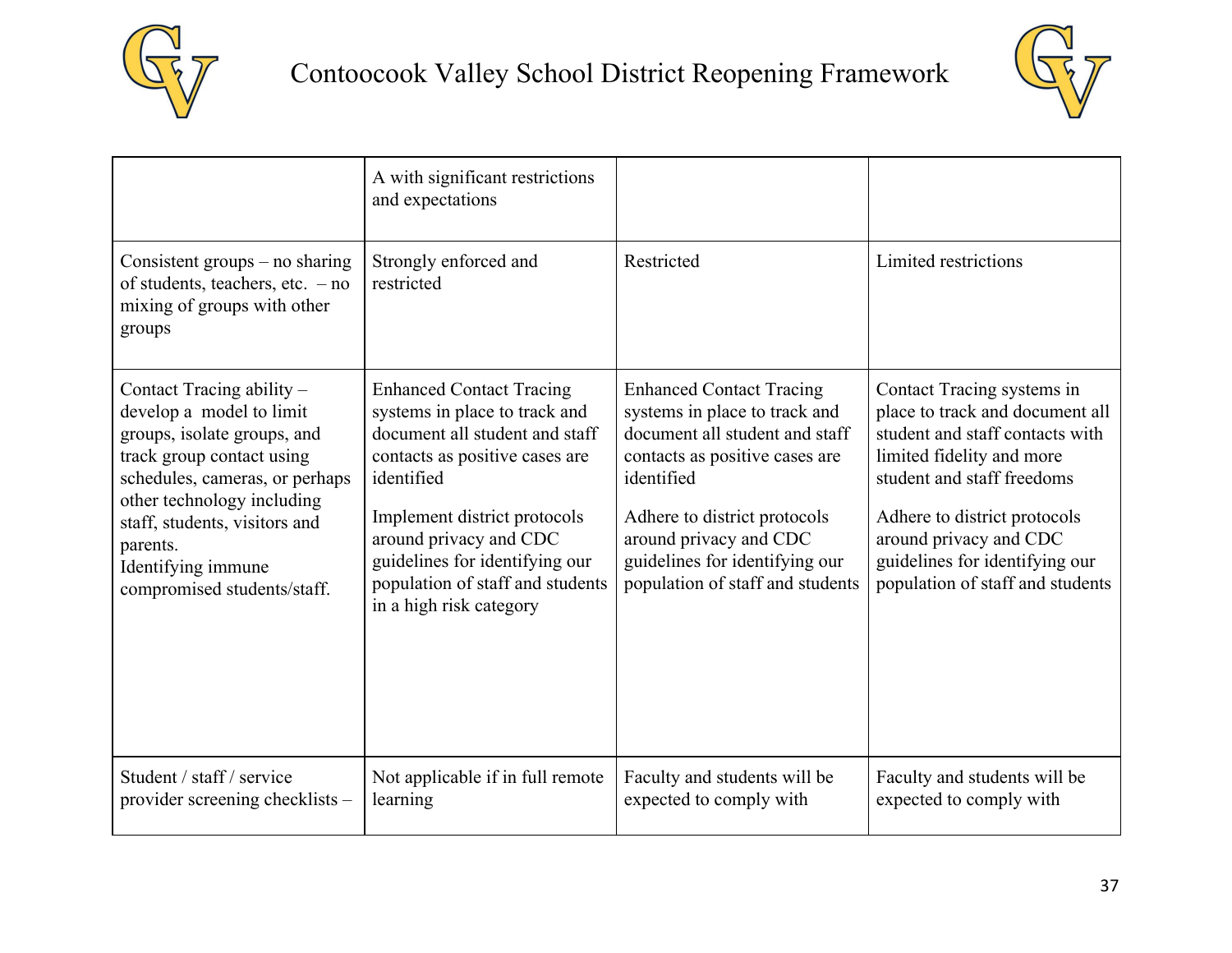



| students, staff and service<br>providers must attest to health<br>symptoms and potential<br>exposure to COVID-19<br>including being restricted on<br>campus and required to<br>quarantine.<br>Small schools do not have<br>full-time nurses so who will<br>monitor health issues and<br>implement health protocols. | When applicable, faculty and<br>students will be expected to<br>comply with COVID-19<br>attestation and quarantine<br>expectations                                                                                                                                 | reduced COVID-19 attestation<br>and quarantine expectations<br>School Board/District Office<br>will have a plan in place if<br>temporary additional health<br>staff is needed | further reduced COVID-19<br>attestation and quarantine<br>expectations                                                                 |
|---------------------------------------------------------------------------------------------------------------------------------------------------------------------------------------------------------------------------------------------------------------------------------------------------------------------|--------------------------------------------------------------------------------------------------------------------------------------------------------------------------------------------------------------------------------------------------------------------|-------------------------------------------------------------------------------------------------------------------------------------------------------------------------------|----------------------------------------------------------------------------------------------------------------------------------------|
| Transportation services –<br>bussing with limited capacity<br>and social distancing and<br>hygiene expectations.                                                                                                                                                                                                    | Suspended transportation<br>services if in full remote<br>learning<br>Limited bus transportation<br>based on capacity limits as<br>well as social distancing<br>expectations – enhanced<br>cleaning and sanitization of<br>busses and possible PPE<br>requirements | Expanded bus transportation<br>with significant restrictions<br>and social distancing -<br>enhanced cleaning and<br>sanitization of busses                                    | Expanded bus transportation<br>with reduced restrictions and<br>social distancing – enhanced<br>cleaning and sanitization of<br>busses |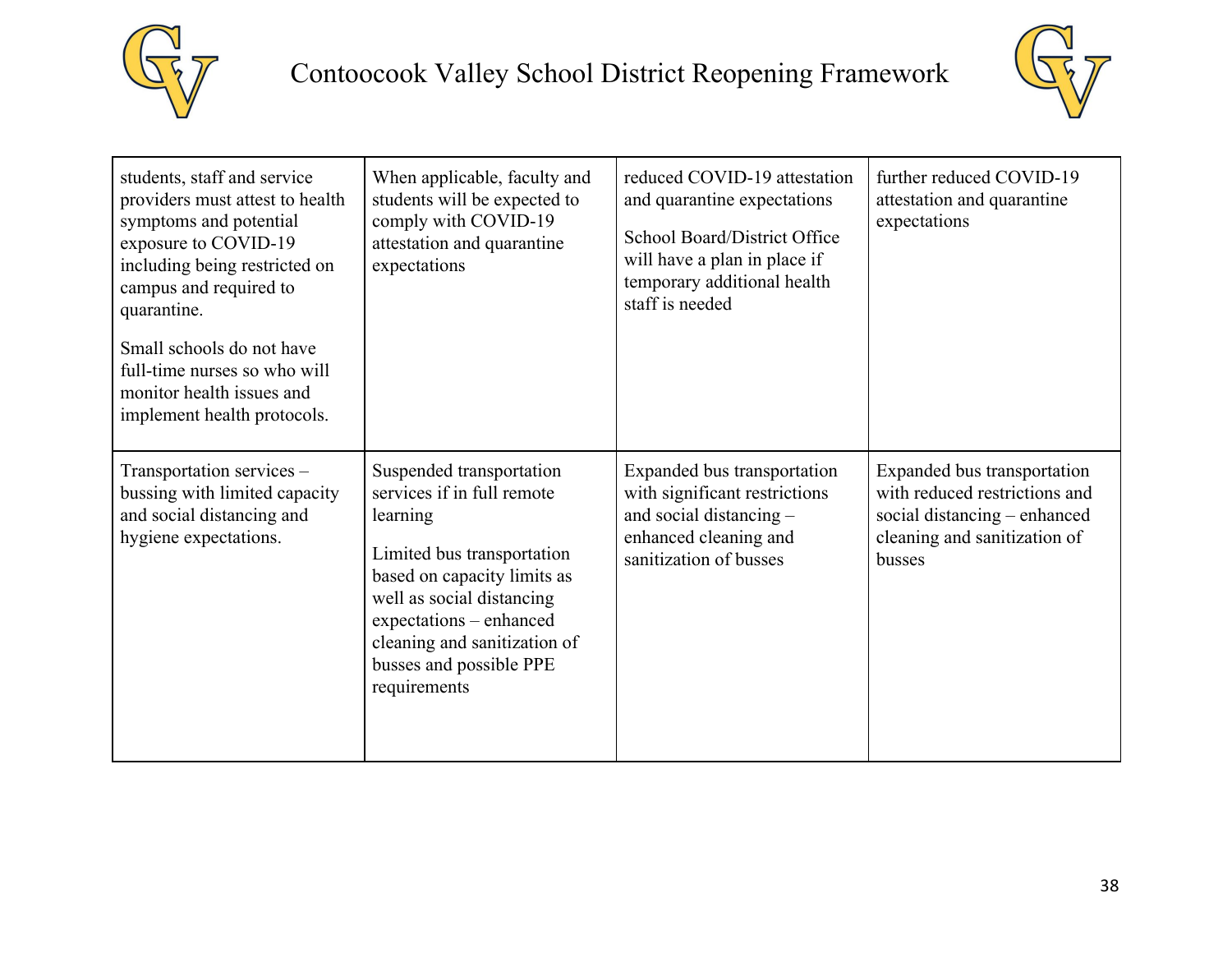



| Legal review of Reopening<br>Framework including liability<br>exposure, risk management,<br>notifications, waivers, releases,<br>etc.                                                                                                         | Counsel to review and provide<br>input on Reopening<br>Framework                                                          | Counsel to review and provide<br>input on Reopening<br>Framework                                                          | Counsel to review and provide<br>input on Reopening<br>Framework                                                          |
|-----------------------------------------------------------------------------------------------------------------------------------------------------------------------------------------------------------------------------------------------|---------------------------------------------------------------------------------------------------------------------------|---------------------------------------------------------------------------------------------------------------------------|---------------------------------------------------------------------------------------------------------------------------|
| Athletics/co-curricular<br>activities, school plays,<br>assemblies, or other events<br>with participation/attendance<br>by students, parents and<br>community members                                                                         | Suspended – guidance<br>provided by the New<br>Hampshire Interscholastic<br><b>Athletic Association (NHIAA)</b>           | Under review by<br>administration - significant<br>restrictions implemented                                               | Permissible with restrictions                                                                                             |
| School and employee<br>handbook expansion to include<br>an addendum identifying new<br>logistical considerations to<br>support the expectations,<br>implementation and<br>enforcement of this Reopening<br>Framework with regard to<br>COVID. | Implement handbook changes                                                                                                | Implement handbook changes                                                                                                | Implement handbook changes                                                                                                |
| Absenteeism tracking and<br>analysis – health screening<br>questions for absent students<br>and staff as well as return to                                                                                                                    | Daily and weekly compilation<br>of absenteeism for staff and<br>students – trend analysis –<br>personal calls from school | Daily and weekly compilation<br>of absenteeism for staff and<br>students – trend analysis –<br>personal calls from school | Daily and weekly compilation<br>of absenteeism for staff and<br>students – trend analysis –<br>personal calls from school |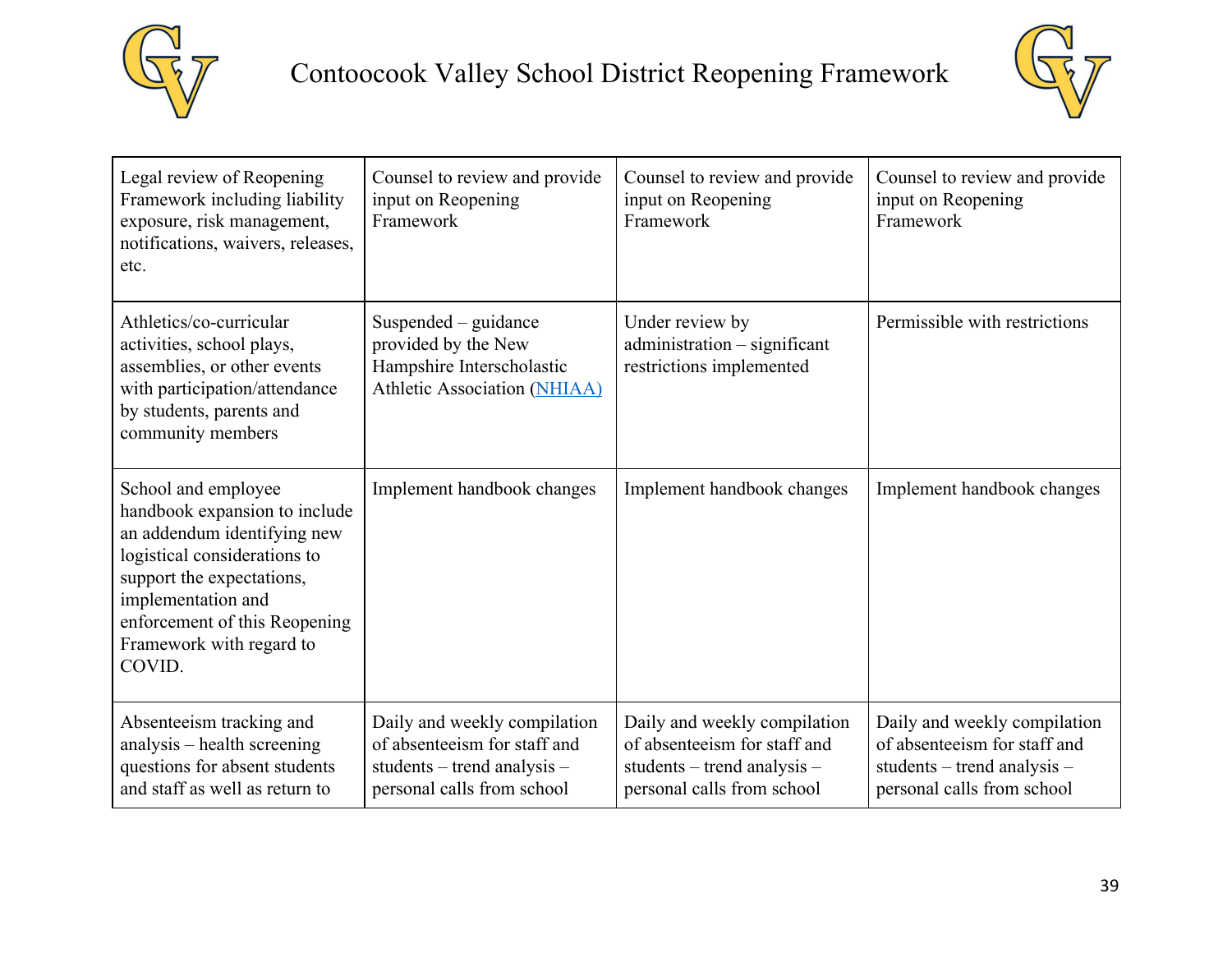



| campus protocols to be | nurses to parents around | nurses to parents around | nurses to parents around |
|------------------------|--------------------------|--------------------------|--------------------------|
| developed              | COVID-19 symptom concern | COVID-19 symptom concern | COVID-19 symptom concern |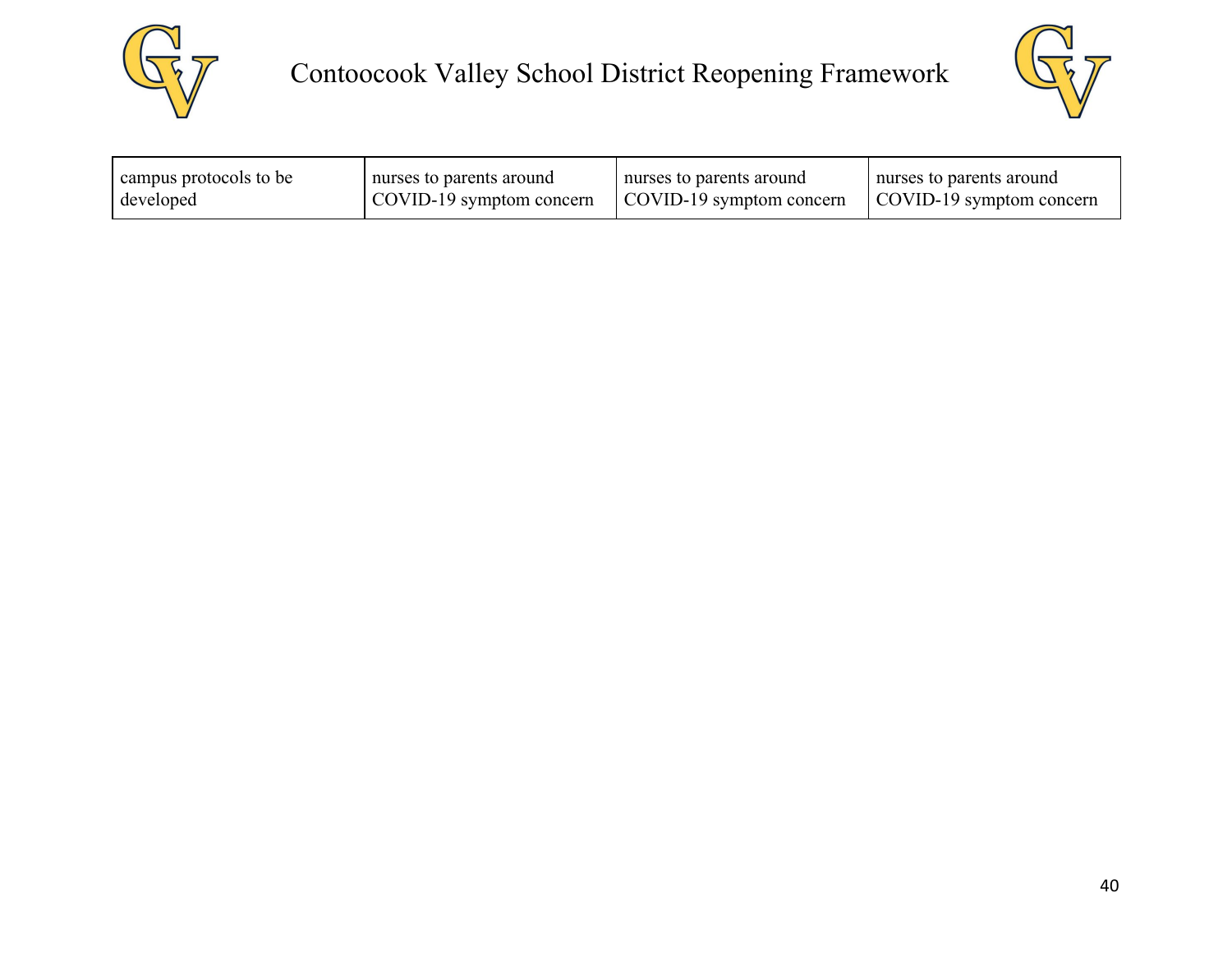



### <span id="page-40-0"></span>**Technology Committee**

The Technology Committee's focus is on providing students, families, and staff with the technology tools and training to be successful in creating a safe and effective learning environment both virtually and in person. The committee used feedback from staff and families to identify hardware, software, and training needed to increase our capacity to implement, access, and support remote learning. The committee will continue to identify tools and training needed to connect the in-person and remote learning.

| <b>Activity</b>                                                                                                                                                                                                        | <b>Phase 1</b>                                                                                                                                                                                                                                                                                                                                                                   | <b>Phase 2</b>                                                                                                  | <b>Phase 3</b>              |
|------------------------------------------------------------------------------------------------------------------------------------------------------------------------------------------------------------------------|----------------------------------------------------------------------------------------------------------------------------------------------------------------------------------------------------------------------------------------------------------------------------------------------------------------------------------------------------------------------------------|-----------------------------------------------------------------------------------------------------------------|-----------------------------|
|                                                                                                                                                                                                                        | <b>Significant Restrictions</b>                                                                                                                                                                                                                                                                                                                                                  | <b>Restrictions</b>                                                                                             | <b>Limited Restrictions</b> |
| Device availability to support<br>remote learning – expanded<br>device program for families<br>without dedicated student<br>$devices - evaluate the need to$<br>support families with limited<br>internet connectivity | Explore additional<br>device/hotspot purchases using<br><b>ESSER</b> funds to support<br>families during remote<br>learning or a hybrid model<br>Additional information to<br>families regarding ISP options<br>and home networking<br>improvements<br>Increase Chromebook<br>availability for elementary<br>students<br>Increase building laptop<br>availability for remote use | Expand outdoor WiFi<br>availability at buildings<br>Increase hardware needed for<br>streaming classroom lessons | Support technology needs    |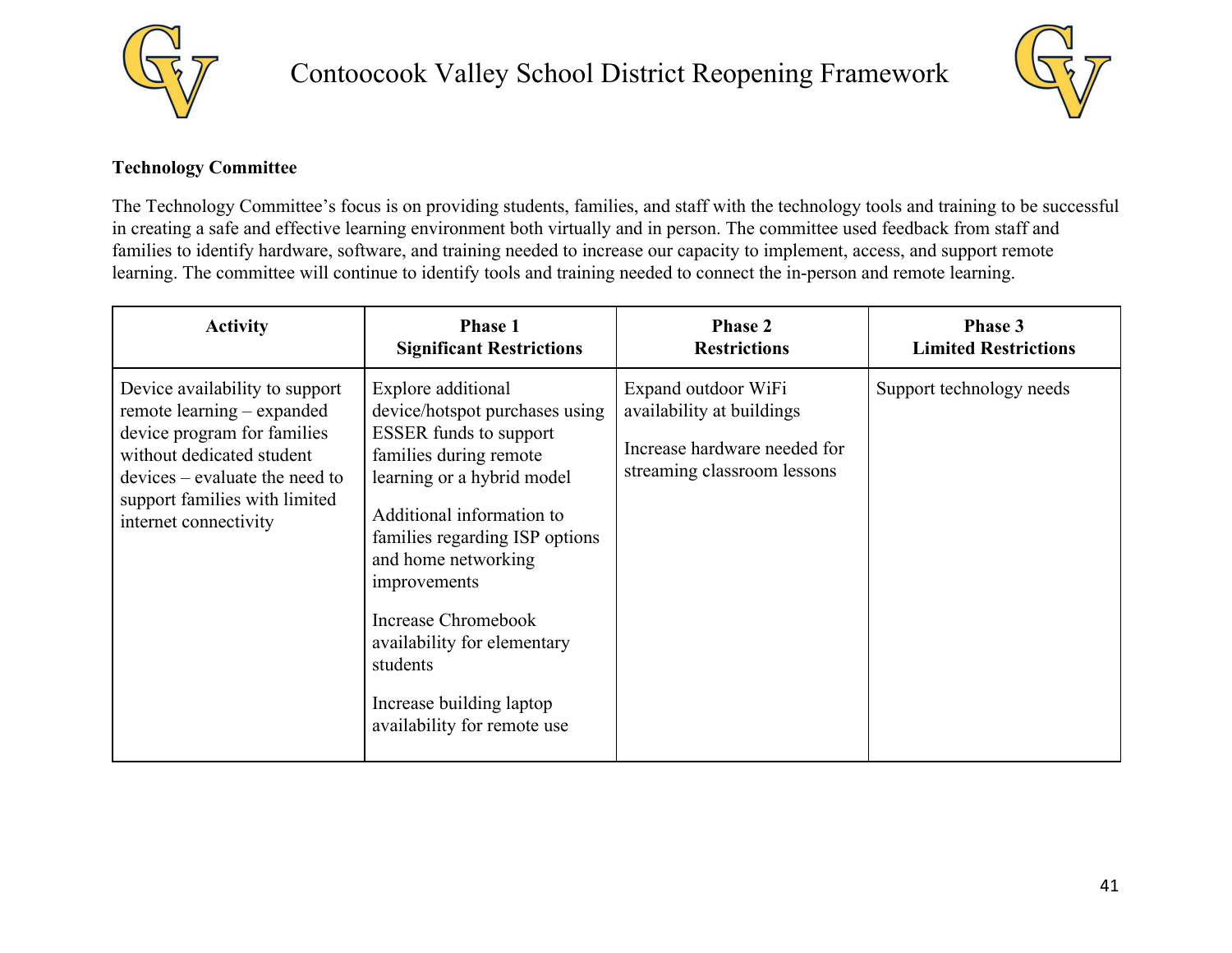



|                                                                                                          | Develop procedure for<br>distributing technology back<br>out to families in the fall                                                                                                                                                                           |                                                                                            |                          |
|----------------------------------------------------------------------------------------------------------|----------------------------------------------------------------------------------------------------------------------------------------------------------------------------------------------------------------------------------------------------------------|--------------------------------------------------------------------------------------------|--------------------------|
| Identify specialized software<br>and equipment that cannot be<br>accessed from home or via<br>Chromebook | Increase touchscreen or tablet<br>availability to assist with math<br>and science<br>Increase document camera<br>availability<br>Clean up and add notes to<br>items in LearnPlatform<br>Identify instruction that<br>requires a laptop and not a<br>Chromebook | Schedule students in small<br>groups to access specialized<br>technology on location (ATC) | Support technology needs |
| Remote support to be<br>expanded within remote<br>instruction or a hybrid model                          | Expanded remote IT support<br>for remote instruction or<br>hybrid model<br>New tier of support - teachers<br>helping support other teachers<br>and students with technology<br>needs<br>Develop and publish phone<br>communication protocols                   | Explore use of alternative<br>funding for staff technology<br><b>PD</b>                    | Support technology needs |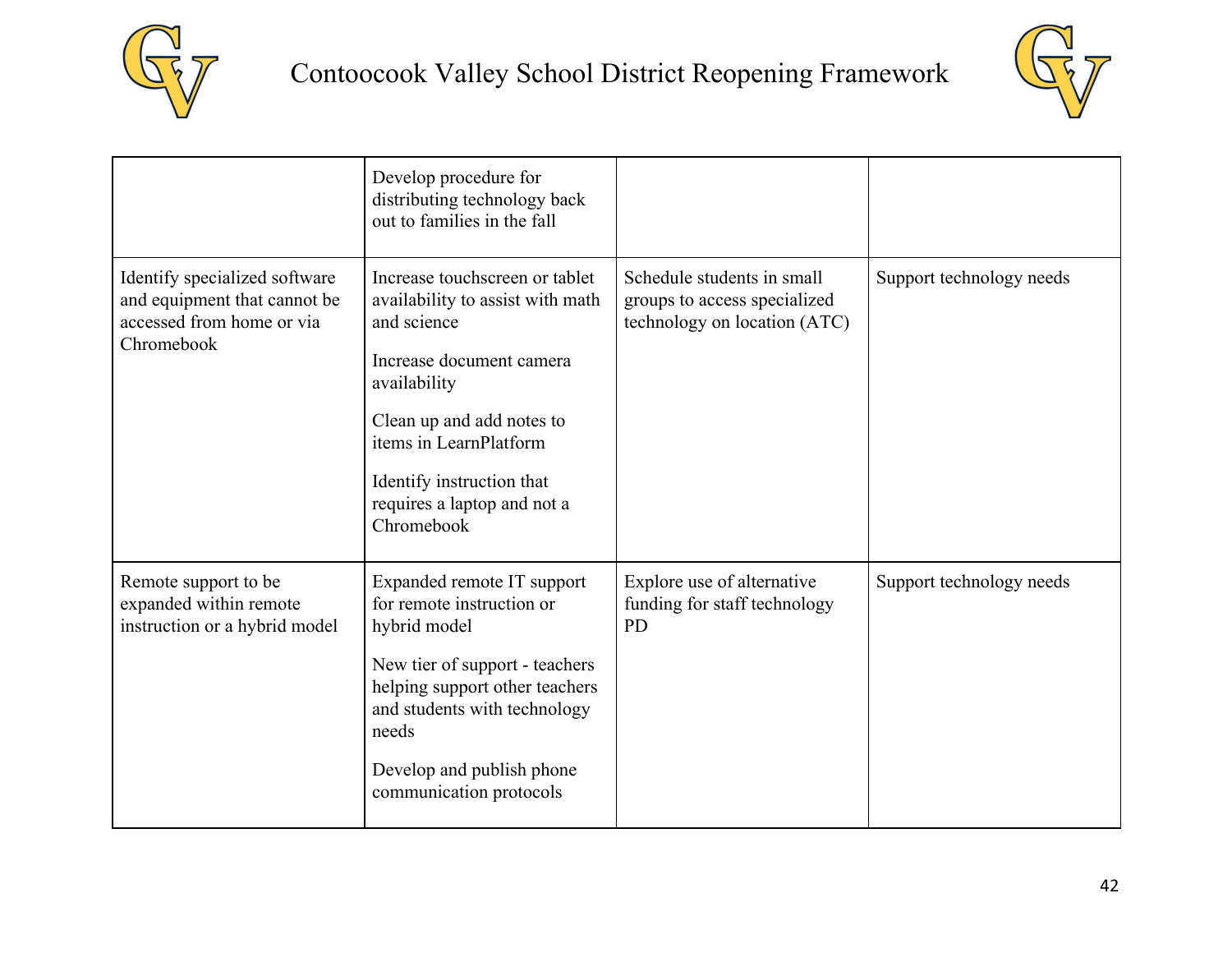



|                                                                                                                              | Determine if current level of<br>tech support is sufficient<br><b>Expanding Help Desk access</b><br>to integrators and other<br>teachers<br>Clarify and publish tech<br>support process for parents,<br>students, and staff |                                                                                                                                                                                                                                                                |                                                                                                      |
|------------------------------------------------------------------------------------------------------------------------------|-----------------------------------------------------------------------------------------------------------------------------------------------------------------------------------------------------------------------------|----------------------------------------------------------------------------------------------------------------------------------------------------------------------------------------------------------------------------------------------------------------|------------------------------------------------------------------------------------------------------|
| Develop protocols to safely use<br>shared technology $-$ copy<br>machines, printers, time<br>clocks, intercoms, phones, etc. | Protocols will be established to<br>safely use and clean devices<br>exchanged in repair process                                                                                                                             | Protocols will be established to<br>safely use and clean shared<br>technology resources<br>Identify an limit use of shared<br>phones<br>Relocation of devices to allow<br>for better access/traffic flow<br>Explore expanded use of<br>student personal phones | Protocols will be established to<br>safely use and clean<br>technology lab spaces                    |
| Technology training for staff,<br>students, and parents                                                                      | Offer Zoom/small group<br>in-person sessions on Google<br>Classroom and other platforms<br>as needed                                                                                                                        | Offer Zoom/small group<br>in-person sessions on Google<br>Classroom and other platforms<br>as needed                                                                                                                                                           | Offer Zoom/small group<br>in-person sessions on Google<br>Classroom and other platforms<br>as needed |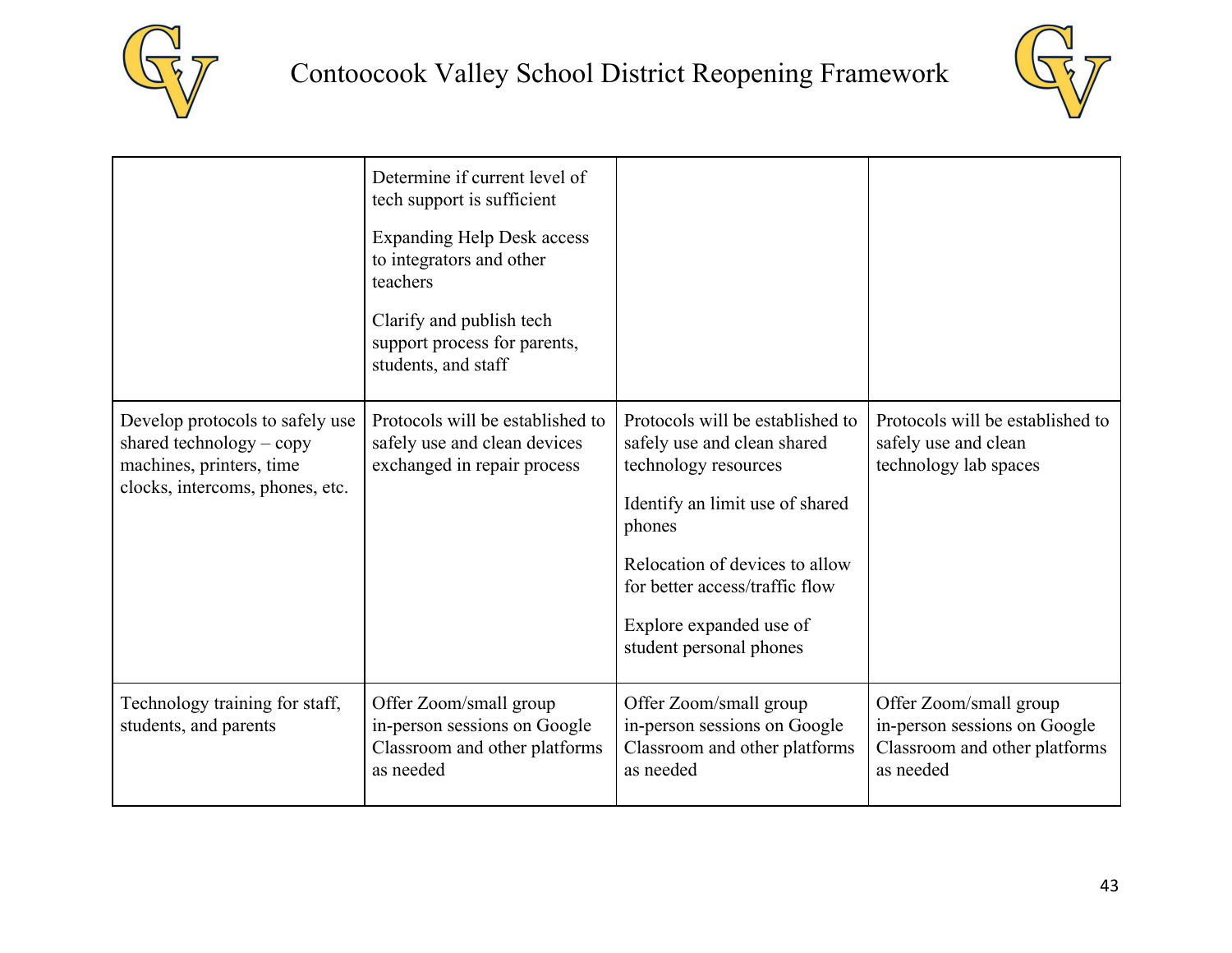



|                                  | Look into expanding Hoonuit                                                                                | Look into expanding Hoonuit                                                                                | Look into expanding Hoonuit     |
|----------------------------------|------------------------------------------------------------------------------------------------------------|------------------------------------------------------------------------------------------------------------|---------------------------------|
|                                  | availability to community                                                                                  | availability to community                                                                                  | availability to community       |
|                                  | Develop resource lists for most                                                                            | Develop resource lists for most                                                                            | Develop resource lists for most |
|                                  | common platforms                                                                                           | common platforms                                                                                           | common platforms                |
| Identifying needs of assistive   | Survey staff to identify                                                                                   | Survey staff to identify                                                                                   | Survey staff to identify        |
| technology                       | assistive technology needs                                                                                 | assistive technology needs                                                                                 | assistive technology needs      |
| Develop virtual social           | Use existing online resources                                                                              | Use existing online resources                                                                              |                                 |
| expectations for teachers and    | to determine common online                                                                                 | to determine common online                                                                                 |                                 |
| students                         | etiquette                                                                                                  | etiquette                                                                                                  |                                 |
|                                  | Develop resources for teachers<br>to talk to students about<br>appropriate student to student<br>etiquette | Develop resources for teachers<br>to talk to students about<br>appropriate student to student<br>etiquette |                                 |
| Identify teachers/staff that can | Integrators given time to help                                                                             | Integrators given time to help                                                                             | Integrators given time to help  |
| provide tech coaching/help to    | train the mentors for a                                                                                    | train the mentors for a                                                                                    | train the mentors for a         |
| other teachers                   | common lesson                                                                                              | common lesson                                                                                              | common lesson                   |
|                                  | Process for connecting mentors                                                                             | Process for connecting mentors                                                                             | Process for connecting mentors  |
|                                  | to mentees                                                                                                 | to mentees                                                                                                 | to mentees                      |
| Determining common               | Google Classroom                                                                                           | Google Classroom                                                                                           | Google Classroom                |
| technology platforms to be       | Zoom/Meet                                                                                                  | Zoom/Meet                                                                                                  | Zoom/Meet                       |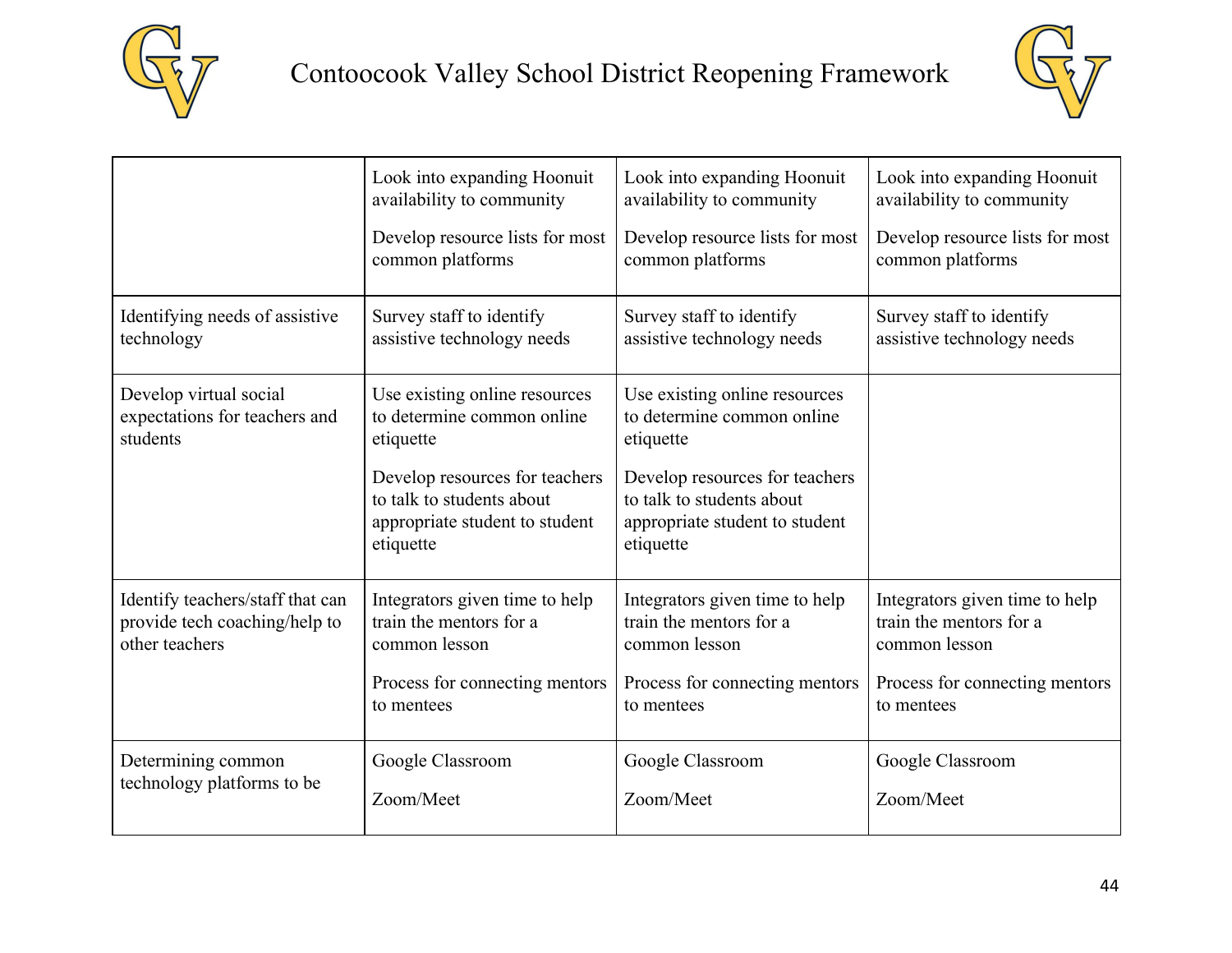



| used and provide training for<br>all stakeholders | VirBela | VirBela | VirBela |
|---------------------------------------------------|---------|---------|---------|
|                                                   |         |         |         |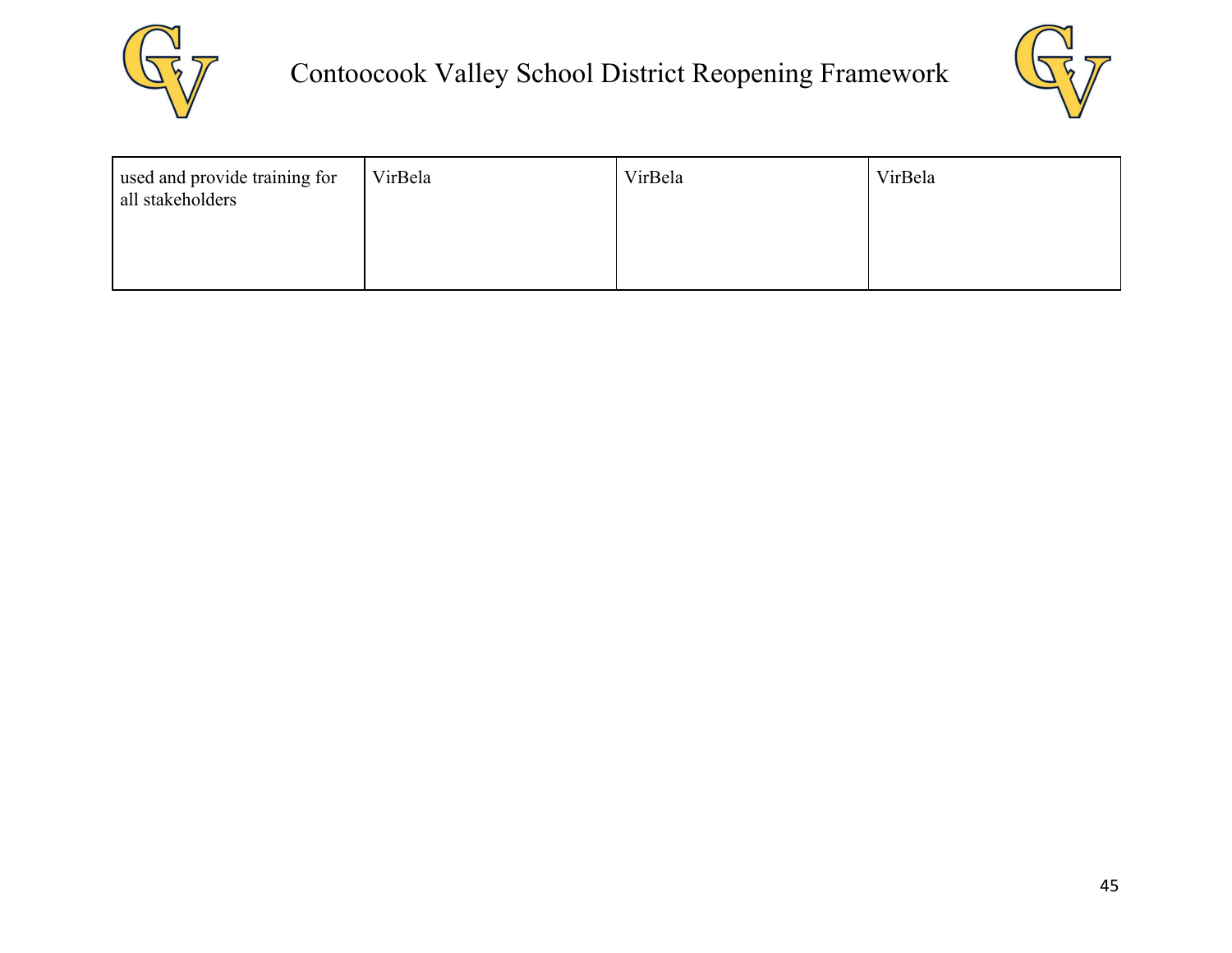



### <span id="page-45-0"></span>**Facilities Committee**

The Facilities Committee reviewed our current practices to provide clear guidance for maintaining high air quality as well as a safe, sanitized environment for our students and staff. The Facilities group has also made recommendations for use of our campuses, including procedures for entering buildings and how students move and access space inside the buildings. The Facilities group will continue to guide these processes through the changes that may occur based on recommendations at the Federal and State level.

| <b>Activity</b>                                                                                                                  | <b>Phase 1</b><br><b>Significant Restrictions</b>                                                                                                         | <b>Phase 2</b><br><b>Restrictions</b>                                                                                  | Phase 3<br><b>Limited Restrictions</b>                                                                                           |
|----------------------------------------------------------------------------------------------------------------------------------|-----------------------------------------------------------------------------------------------------------------------------------------------------------|------------------------------------------------------------------------------------------------------------------------|----------------------------------------------------------------------------------------------------------------------------------|
| School campuses – operational<br>status will be a modified<br>Secure Campus - campuses<br>will have restricted<br>accessibility  | Access to schools will be<br>restricted per Secure Campus<br>status                                                                                       | Access to schools will be<br>restricted per Secure Campus<br>status                                                    | Access to schools will be<br>restricted per Secure Campus<br>status                                                              |
| <b>Emergency Operations Plan</b><br>$(EOP)$ – expansion of EOP<br>based on COVID-19 factors to<br>include all possible scenarios | Work with police and fire.<br>departments as well as public<br>officials to review current EOP<br>with expanded contingency<br>planning based on COVID-19 | Implement expanded EOP                                                                                                 | Implement expanded EOP                                                                                                           |
| Symptom screenings including<br>temperature checks – daily<br>health checks upon arrival                                         | All faculty and staff will be<br>subject to temperature checks<br>or other screenings upon<br>entering the building                                       | Faculty, staff and students will<br>be subject to temperature or<br>other screening based on<br>public health guidance | Faculty, staff and students may<br>be subject to temperature<br>checks or other screening,<br>based on public health<br>guidance |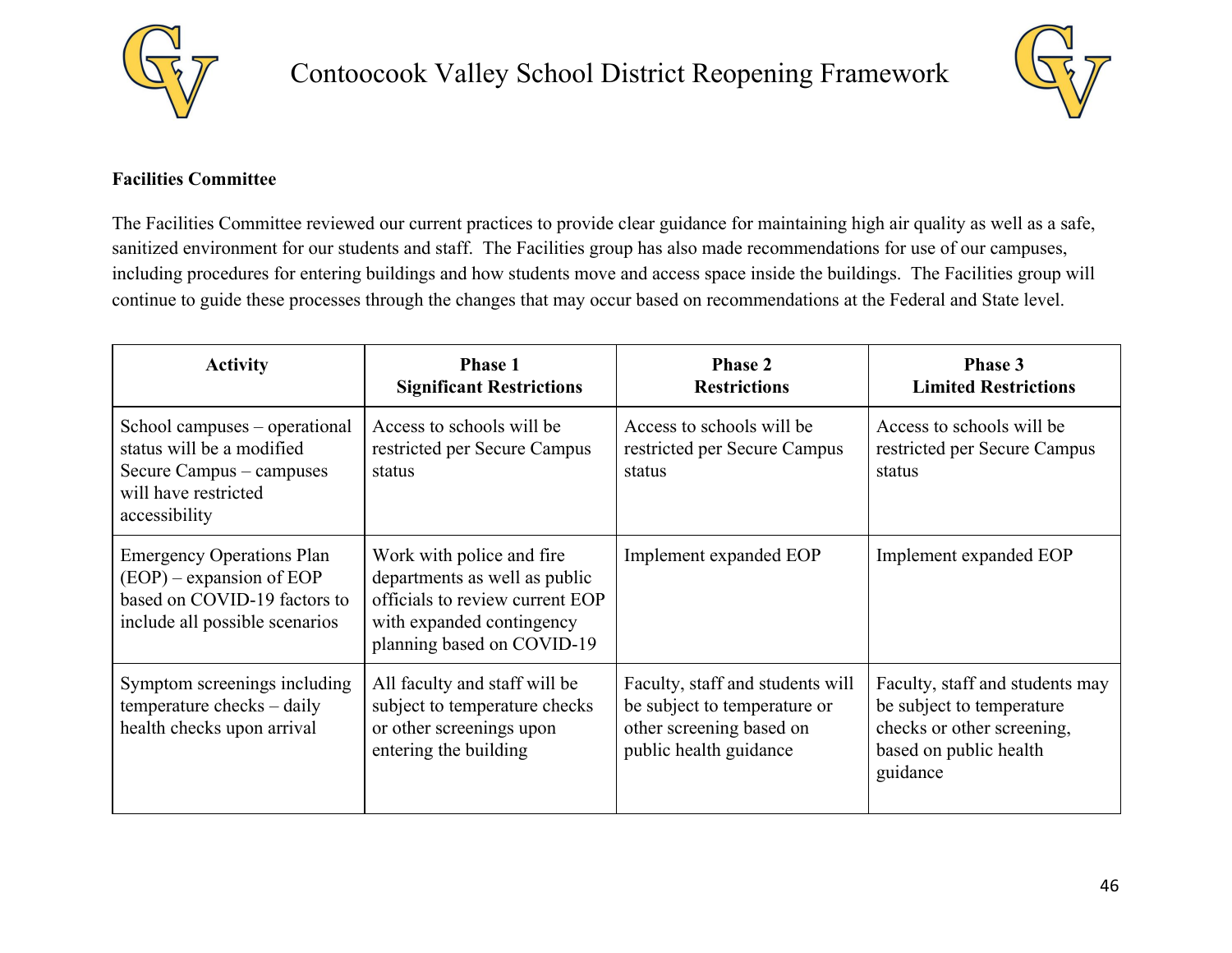



| Building entry and $exit$ –<br>arrival and dismissal<br>Consider preschool as well as<br>they need car seats - where<br>would these be left           | Limited cohort size, social<br>distancing, limited points of<br>access and timing                                                     | Expanded cohort sizes based<br>on public health guidance                                                                                                           | Expanded cohort sizes based<br>on public health guidance                                                                                       |
|-------------------------------------------------------------------------------------------------------------------------------------------------------|---------------------------------------------------------------------------------------------------------------------------------------|--------------------------------------------------------------------------------------------------------------------------------------------------------------------|------------------------------------------------------------------------------------------------------------------------------------------------|
| Classrooms – reduced numbers<br>with social distancing spacing                                                                                        | $N/A$ in remote learning                                                                                                              | Limited cohort sizes of<br>students including staff – all<br>interaction required to be<br>within social distancing<br>separation expectations of $\geq 6$<br>feet | Limited cohort sizes of<br>students including staff - all<br>interaction required to be<br>within social distancing<br>separation expectations |
| Bathroom use/access -<br>protocols for students and staff<br>will be established to ensure<br>social distancing, access, and<br>cleaning expectations | Strongly enforced and<br>restricted                                                                                                   | Restricted                                                                                                                                                         | Limited restrictions                                                                                                                           |
| Use of Personal Protective<br>Equipment (PPE) – students<br>and staff                                                                                 | PPE expectations TBD -<br>masks, gloves, face shields for<br>nurses and temperature<br>screenings, based on public<br>health guidance | PPE expectations TBD -<br>masks, gloves, face shields for<br>nurses and temperature<br>screenings, based on public<br>health guidance                              | PPE expectations TBD -<br>masks, gloves, face shields for<br>nurses and temperature<br>screenings, based on public<br>health guidance          |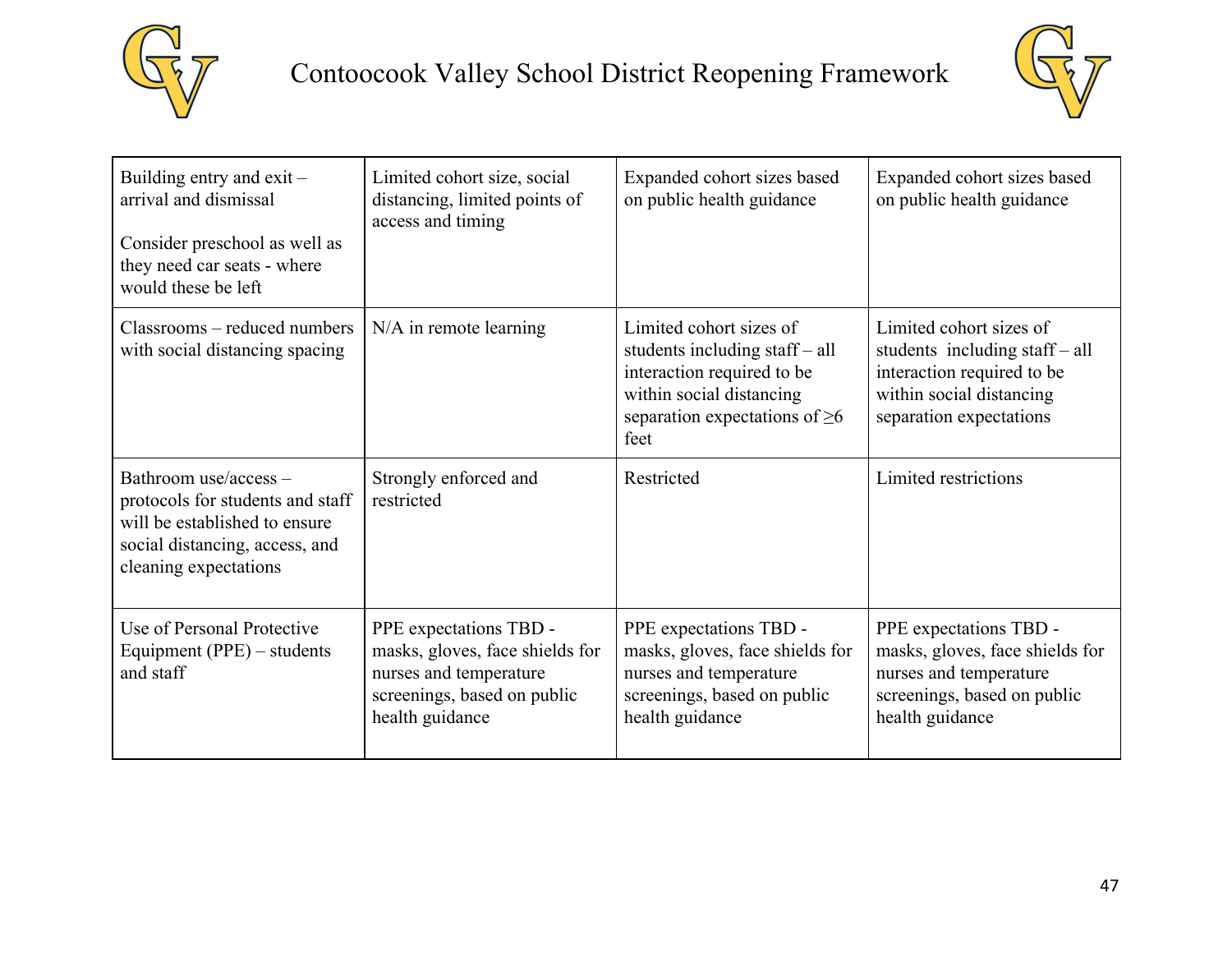



| Enhanced cleaning and<br>sanitizing schedule for schools<br>- per CDC recommendations                                                                                           | Cleaning – sanitizing schedule<br>for schools – per $CDC$<br>recommendations                     | Cleaning – sanitizing schedule<br>for schools – per $CDC$<br>recommendations                     | Cleaning – sanitizing schedule<br>for schools – per $CDC$<br>recommendations                     |
|---------------------------------------------------------------------------------------------------------------------------------------------------------------------------------|--------------------------------------------------------------------------------------------------|--------------------------------------------------------------------------------------------------|--------------------------------------------------------------------------------------------------|
| Additional cleaning per current<br>CDC recommendations is an<br>additional 41.76 hours nightly.<br>Will need a minimum of six<br>(6) additional people to cover<br>all schools. |                                                                                                  |                                                                                                  |                                                                                                  |
| All facilities $-$ change $HVAC$<br>filters to MERV 13 rated<br>filters; consider installing<br>I-wave ionization technology<br>in all buildings at a cost of<br>\$81,000.      | To maximize air exchange in<br>all locations through HVAC<br>systems                             | To maximize air exchange in<br>all locations through HVAC<br>systems                             | To maximize air exchange in<br>all locations through HVAC<br>systems                             |
| Emergency operations support<br>- Emergency Management<br>Services – need for Emergency<br>Shelter or Point of Dispensing<br>(POD)                                              | School facilities remain<br>available to local and regional<br><b>Emergency Management needs</b> | School facilities remain<br>available to local and regional<br><b>Emergency Management needs</b> | School facilities remain<br>available to local and regional<br><b>Emergency Management needs</b> |
| Facilities Use (Buildings) -<br>during the school day                                                                                                                           | Suspended                                                                                        | Requests to be evaluated by<br>SAU administration                                                | Requests to be evaluated by<br>SAU administration                                                |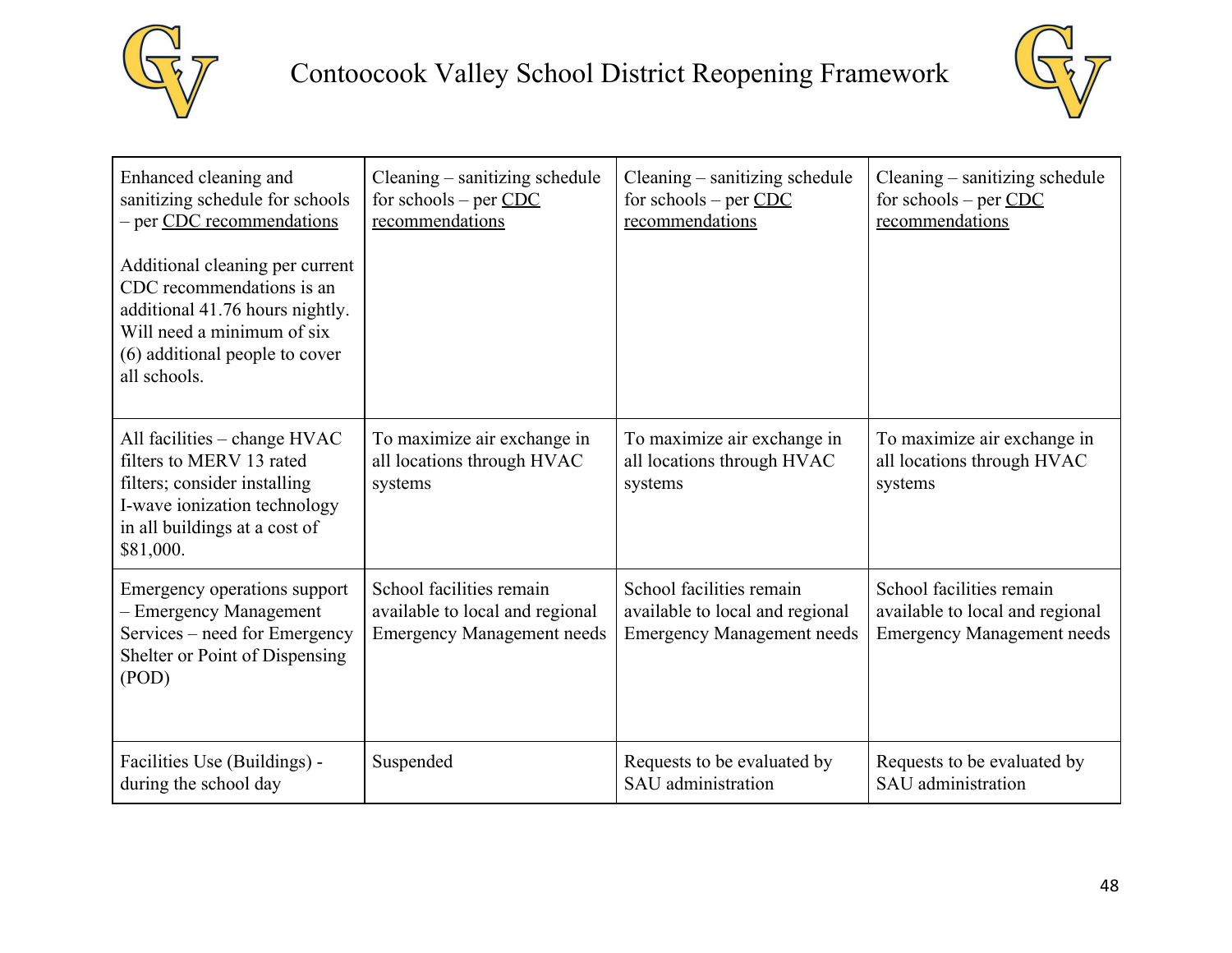



| Facilities Use (Buildings) -<br>outside of the school day                                                                                                                                | Suspended                                                                                                                    | Requests to be evaluated by<br>SAU administration.                                                                                                             | Requests to be evaluated by<br>SAU administration                                                             |
|------------------------------------------------------------------------------------------------------------------------------------------------------------------------------------------|------------------------------------------------------------------------------------------------------------------------------|----------------------------------------------------------------------------------------------------------------------------------------------------------------|---------------------------------------------------------------------------------------------------------------|
| <b>Structural Enhancement -</b><br>including but not limited to:<br>quarantine room, additional<br>bathroom and or handwashing<br>stations. Creating signs as<br>reminders of protocols. | Remote learning is in place,<br>buildings closed to non-staff.<br>Possibility of staff teaching<br>remotely from classrooms. | Structural enhancements are in<br>place to maximize social<br>distancing and CDC and State<br>protocols.<br>All schools have established an<br>isolation area. | Evaluate Structural<br>Enhancements and make<br>adjustments according to<br>updated State<br>recommendations. |
| Traffic Pattern and movement<br>through school. Hallway<br>markings if applicable                                                                                                        | Remote learning is in place,<br>buildings closed to non-staff.<br>Possibility of staff teaching<br>remotely from classrooms. | Each school will develop<br>traffic patterns suitable for<br>maintaining recommended<br>social distancing. Creating<br>appropriate signage.                    | Evaluate traffic patterns and<br>make adjustments according to<br>updated State<br>recommendations            |
| Grounds Use                                                                                                                                                                              | Suspended                                                                                                                    | Requests to be evaluated by<br>SAU administration guided by<br>the CDC and State guidelines.                                                                   | Requests to be evaluated by<br>SAU administration guided by<br>the CDC and State guidelines.                  |